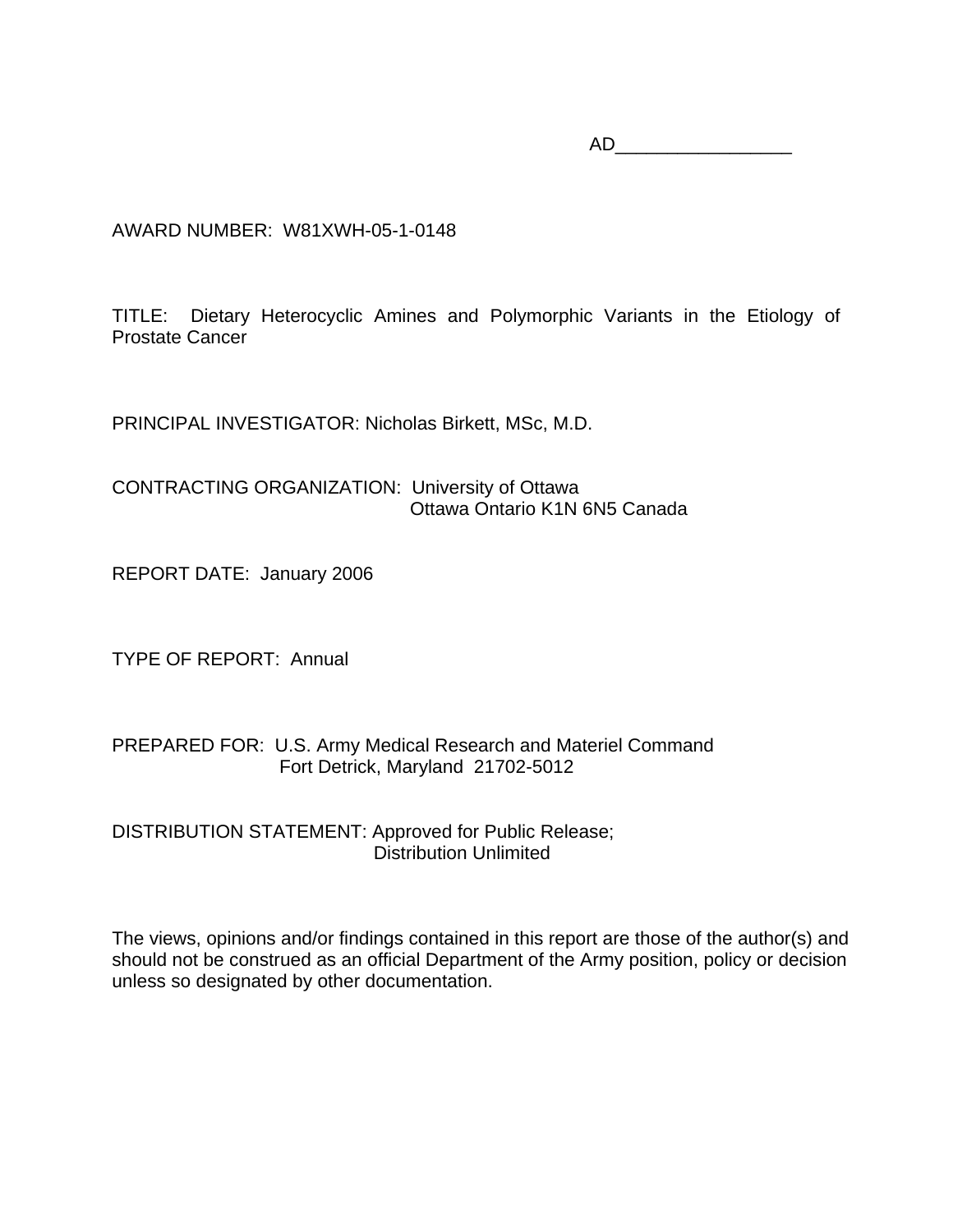|                                                                                                         | <b>REPORT DOCUMENTATION PAGE</b> |                                                                                                                      | Form Approved<br>OMB No. 0704-0188   |                                      |                                                                                                                                                                                                                                                                                                                                                                                                                                                                                                                                                                                                                                                                                                                                                                                                                                                                               |  |  |  |
|---------------------------------------------------------------------------------------------------------|----------------------------------|----------------------------------------------------------------------------------------------------------------------|--------------------------------------|--------------------------------------|-------------------------------------------------------------------------------------------------------------------------------------------------------------------------------------------------------------------------------------------------------------------------------------------------------------------------------------------------------------------------------------------------------------------------------------------------------------------------------------------------------------------------------------------------------------------------------------------------------------------------------------------------------------------------------------------------------------------------------------------------------------------------------------------------------------------------------------------------------------------------------|--|--|--|
|                                                                                                         |                                  | valid OMB control number. PLEASE DO NOT RETURN YOUR FORM TO THE ABOVE ADDRESS.                                       |                                      |                                      | Public reporting burden for this collection of information is estimated to average 1 hour per response, including the time for reviewing instructions, searching existing data sources, gathering and maintaining the<br>data needed, and completing and reviewing this collection of information. Send comments regarding this burden estimate or any other aspect of this collection of information, including suggestions for reducing<br>this burden to Department of Defense, Washington Headquarters Services, Directorate for Information Operations and Reports (0704-0188), 1215 Jefferson Davis Highway, Suite 1204, Arlington, VA 22202-<br>4302. Respondents should be aware that notwithstanding any other provision of law, no person shall be subject to any penalty for failing to comply with a collection of information if it does not display a currently |  |  |  |
| 1. REPORT DATE (DD-MM-YYYY)<br>01-01-2006                                                               |                                  | <b>2. REPORT TYPE</b><br>Annual                                                                                      |                                      |                                      | 3. DATES COVERED (From - To)<br>15 Dec 2004 - 14 Dec 2005                                                                                                                                                                                                                                                                                                                                                                                                                                                                                                                                                                                                                                                                                                                                                                                                                     |  |  |  |
| <b>4. TITLE AND SUBTITLE</b>                                                                            |                                  |                                                                                                                      |                                      |                                      | <b>5a. CONTRACT NUMBER</b>                                                                                                                                                                                                                                                                                                                                                                                                                                                                                                                                                                                                                                                                                                                                                                                                                                                    |  |  |  |
| Cancer                                                                                                  |                                  | Dietary Heterocyclic Amines and Polymorphic Variants in the Etiology of Prostate                                     |                                      |                                      | <b>5b. GRANT NUMBER</b><br>W81XWH-05-1-0148                                                                                                                                                                                                                                                                                                                                                                                                                                                                                                                                                                                                                                                                                                                                                                                                                                   |  |  |  |
|                                                                                                         |                                  |                                                                                                                      | <b>5c. PROGRAM ELEMENT NUMBER</b>    |                                      |                                                                                                                                                                                                                                                                                                                                                                                                                                                                                                                                                                                                                                                                                                                                                                                                                                                                               |  |  |  |
| 6. AUTHOR(S)                                                                                            |                                  |                                                                                                                      |                                      |                                      | <b>5d. PROJECT NUMBER</b>                                                                                                                                                                                                                                                                                                                                                                                                                                                                                                                                                                                                                                                                                                                                                                                                                                                     |  |  |  |
| Nicholas Birkett, MSc, M.D.                                                                             |                                  |                                                                                                                      |                                      |                                      | <b>5e. TASK NUMBER</b>                                                                                                                                                                                                                                                                                                                                                                                                                                                                                                                                                                                                                                                                                                                                                                                                                                                        |  |  |  |
| E-Mail: nbirkett@uottawa.ca                                                                             |                                  |                                                                                                                      |                                      |                                      | <b>5f. WORK UNIT NUMBER</b>                                                                                                                                                                                                                                                                                                                                                                                                                                                                                                                                                                                                                                                                                                                                                                                                                                                   |  |  |  |
| 7. PERFORMING ORGANIZATION NAME(S) AND ADDRESS(ES)                                                      |                                  |                                                                                                                      |                                      |                                      | <b>8. PERFORMING ORGANIZATION REPORT</b><br><b>NUMBER</b>                                                                                                                                                                                                                                                                                                                                                                                                                                                                                                                                                                                                                                                                                                                                                                                                                     |  |  |  |
| University of Ottawa<br>Ottawa Ontario K1N 6N5 Canada                                                   |                                  |                                                                                                                      |                                      |                                      |                                                                                                                                                                                                                                                                                                                                                                                                                                                                                                                                                                                                                                                                                                                                                                                                                                                                               |  |  |  |
|                                                                                                         |                                  |                                                                                                                      |                                      |                                      |                                                                                                                                                                                                                                                                                                                                                                                                                                                                                                                                                                                                                                                                                                                                                                                                                                                                               |  |  |  |
|                                                                                                         |                                  |                                                                                                                      |                                      |                                      |                                                                                                                                                                                                                                                                                                                                                                                                                                                                                                                                                                                                                                                                                                                                                                                                                                                                               |  |  |  |
| U.S. Army Medical Research and Materiel Command<br>Fort Detrick, Maryland 21702-5012                    |                                  | 9. SPONSORING / MONITORING AGENCY NAME(S) AND ADDRESS(ES)                                                            |                                      |                                      | 10. SPONSOR/MONITOR'S ACRONYM(S)                                                                                                                                                                                                                                                                                                                                                                                                                                                                                                                                                                                                                                                                                                                                                                                                                                              |  |  |  |
|                                                                                                         |                                  |                                                                                                                      |                                      |                                      | <b>11. SPONSOR/MONITOR'S REPORT</b><br><b>NUMBER(S)</b>                                                                                                                                                                                                                                                                                                                                                                                                                                                                                                                                                                                                                                                                                                                                                                                                                       |  |  |  |
| <b>12. DISTRIBUTION / AVAILABILITY STATEMENT</b><br>Approved for Public Release; Distribution Unlimited |                                  |                                                                                                                      |                                      |                                      |                                                                                                                                                                                                                                                                                                                                                                                                                                                                                                                                                                                                                                                                                                                                                                                                                                                                               |  |  |  |
|                                                                                                         |                                  |                                                                                                                      |                                      |                                      |                                                                                                                                                                                                                                                                                                                                                                                                                                                                                                                                                                                                                                                                                                                                                                                                                                                                               |  |  |  |
| <b>13. SUPPLEMENTARY NOTES</b>                                                                          |                                  |                                                                                                                      |                                      |                                      |                                                                                                                                                                                                                                                                                                                                                                                                                                                                                                                                                                                                                                                                                                                                                                                                                                                                               |  |  |  |
|                                                                                                         |                                  |                                                                                                                      |                                      |                                      |                                                                                                                                                                                                                                                                                                                                                                                                                                                                                                                                                                                                                                                                                                                                                                                                                                                                               |  |  |  |
| 14. ABSTRACT                                                                                            |                                  |                                                                                                                      |                                      |                                      | This project is exploring the hypothesis that higher intake of dietary heterocyclic amines is associated with elevated risk of prostate cancer. It is also exploring<br>the potential that polymorphic variation in key metabolism genes may affect risk. The project is using epidemiological method to conduct a case-control study.                                                                                                                                                                                                                                                                                                                                                                                                                                                                                                                                        |  |  |  |
|                                                                                                         |                                  | has been completed. The main field for the project will begin in 2006, once final ethics approval has been received. |                                      |                                      | Progress through-out the first year has been to finalize methods, hire and train staff and finalize field work procedures. Pilot testing of the proposed methods                                                                                                                                                                                                                                                                                                                                                                                                                                                                                                                                                                                                                                                                                                              |  |  |  |
|                                                                                                         |                                  |                                                                                                                      |                                      |                                      |                                                                                                                                                                                                                                                                                                                                                                                                                                                                                                                                                                                                                                                                                                                                                                                                                                                                               |  |  |  |
|                                                                                                         |                                  |                                                                                                                      |                                      |                                      |                                                                                                                                                                                                                                                                                                                                                                                                                                                                                                                                                                                                                                                                                                                                                                                                                                                                               |  |  |  |
|                                                                                                         |                                  |                                                                                                                      |                                      |                                      |                                                                                                                                                                                                                                                                                                                                                                                                                                                                                                                                                                                                                                                                                                                                                                                                                                                                               |  |  |  |
|                                                                                                         |                                  |                                                                                                                      |                                      |                                      |                                                                                                                                                                                                                                                                                                                                                                                                                                                                                                                                                                                                                                                                                                                                                                                                                                                                               |  |  |  |
| <b>15. SUBJECT TERMS</b>                                                                                |                                  |                                                                                                                      |                                      |                                      |                                                                                                                                                                                                                                                                                                                                                                                                                                                                                                                                                                                                                                                                                                                                                                                                                                                                               |  |  |  |
|                                                                                                         |                                  | prostate cancer; epidemiology; diet; polymorphisms; heterocyclic amines                                              |                                      |                                      |                                                                                                                                                                                                                                                                                                                                                                                                                                                                                                                                                                                                                                                                                                                                                                                                                                                                               |  |  |  |
| <b>16. SECURITY CLASSIFICATION OF:</b>                                                                  |                                  |                                                                                                                      | <b>17. LIMITATION</b><br>OF ABSTRACT | <b>18. NUMBER</b><br><b>OF PAGES</b> | <b>19a. NAME OF RESPONSIBLE PERSON</b><br><b>USAMRMC</b>                                                                                                                                                                                                                                                                                                                                                                                                                                                                                                                                                                                                                                                                                                                                                                                                                      |  |  |  |
| a. REPORT<br>U                                                                                          | <b>b. ABSTRACT</b><br>U          | c. THIS PAGE<br>U                                                                                                    | UU                                   | 62                                   | 19b. TELEPHONE NUMBER (include area<br>code)                                                                                                                                                                                                                                                                                                                                                                                                                                                                                                                                                                                                                                                                                                                                                                                                                                  |  |  |  |
|                                                                                                         |                                  |                                                                                                                      |                                      |                                      | Standard Form 298 (Rev. 8-98)                                                                                                                                                                                                                                                                                                                                                                                                                                                                                                                                                                                                                                                                                                                                                                                                                                                 |  |  |  |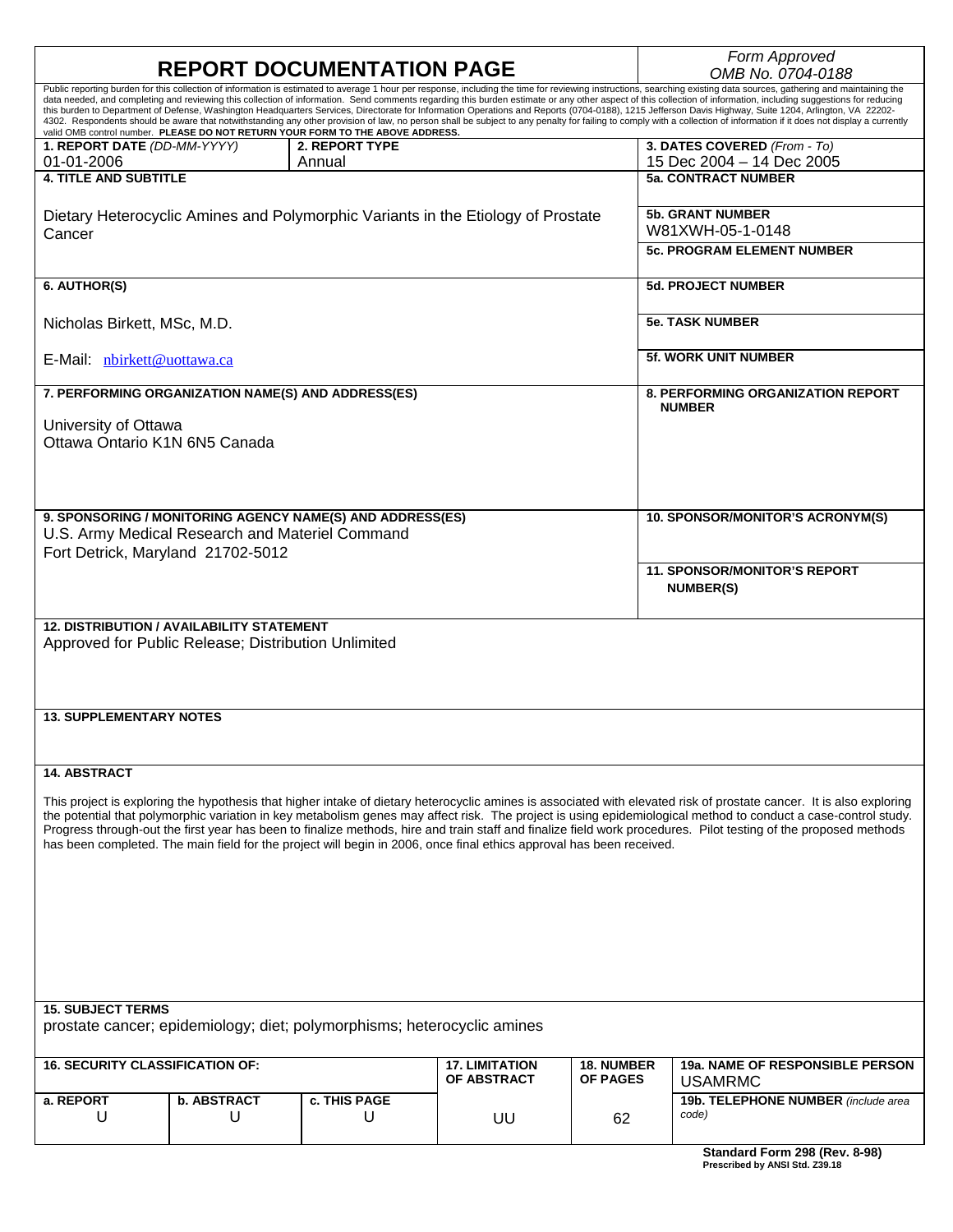#### **Table of Contents**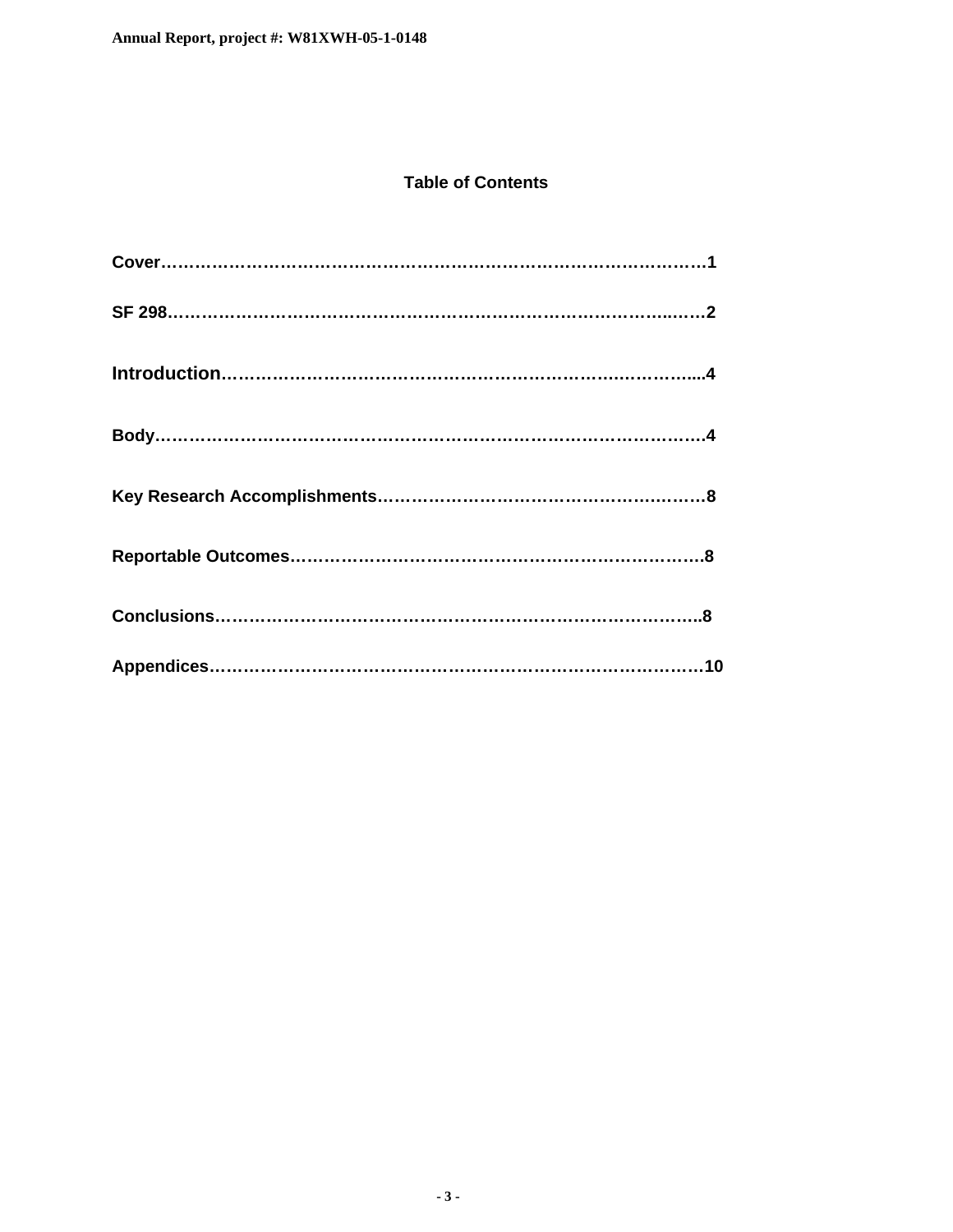#### *INTRODUCTION*

The etiology of prostate cancer is currently unclear. There is evidence to support a link to variation in androgen metabolism. However, the role of other environmental factors is controversial. Epidemiological studies have shown an increased risk in men who eats large amounts of meat. We hypothesize that this may be related to the method of cooking the meat: cooking meat at high temperatures produces heterocyclic amines, exposure to which has been shown to cause prostate cancer in rodent models. Since these chemicals require metabolic activation to become carcinogenic, we further hypothesize that variation in key metabolic enzymes will modify the risk associated with dietary intake. We are undertaking a case-control study of 400 men with prostate cancer and 400 men without prostate cancer. All men will complete a self-administered diet questionnaire and a one hour interview; they will provide a blood or saliva samples for DNA extraction. Laboratory analyses will be conducted to genotype all subjects on a range of 17 polymorphic variants.

#### *BODY*

The tasks assigned in the first year of this epidemiological study were mainly related to finalizing the protocol and field work procedures, pilot testing study methods and questionnaires and hiring and training staff. None of the proposed tasks led to research results which would have been suitable for publication or presentation at scientific meetings. The official start of the project was April 1, 2005 when the first project coordinator was hired.

The project ran into unanticipated difficulties in September due a severe staffing crisis precipitated by one of the staff hired to the project. This crisis took nearly two months to resolve during which time progress was limited. The ultimate resolution of this crisis was the departure from the project of two of the three project staff. These staff were replaced with new employees who began work in January, 2006. It was necessary to re-do many of the administrative protocols and re-develop many of the field work methods. This delayed obtaining final IRB approval, and, unfortunately, led to a significant delay in progress towards the final targets. Further details on this will be provided in the 2006 Annual Report (by which time field work should be nearing completion). This information is provided here as context to the discussion of the SOP time line which will follow. I have also included some supplemental information about progress in the first six months of 2006 in order to document our attempts to move the project closer to the SOP time line.

#### **Task #1: Develop study protocols, questionnaires, recruitment procedures, etc. (Months 1-6)**

- a) *The study coordinator will be hired (Month 1). (S)he will hire the interviewers.* The study coordinator was hired April 1, 2005. Unfortunately, she had to replaced in December, 2005. The initial interviewers were hired in July, 2005.
- b) *The questionnaires will be finalized and translated into French;* The questionnaires were finalized in November, 2005 (see Appendix material). However, we could not finalize the French translation until after IRB approval had been received for the final English version (in March 2006). The final French versions of the questionnaires were approved in June, 2006.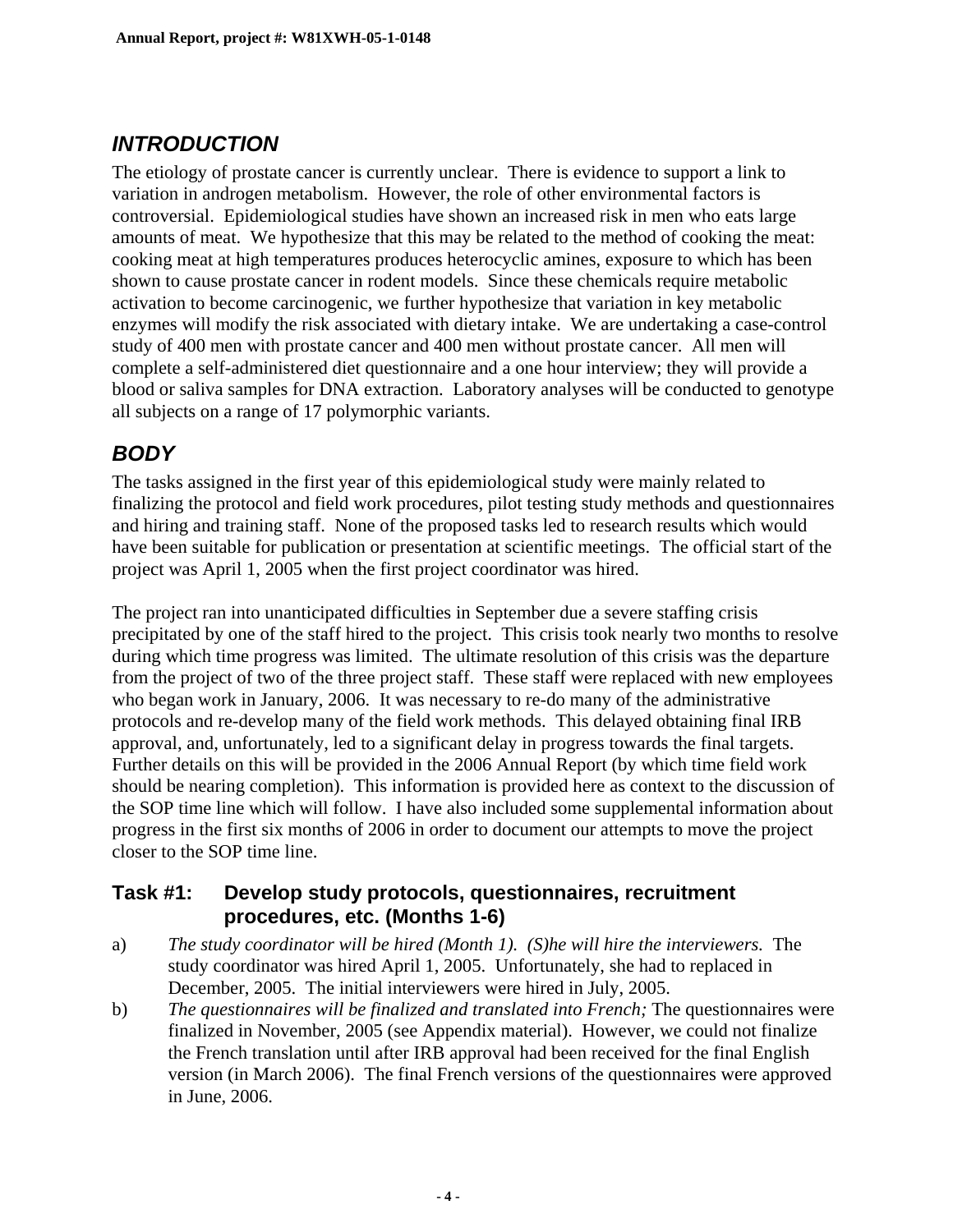- c) *The recruitment strategy will be tested in Month 4 when we will use the system to identify subjects for a pilot study.* The pilot study took place on schedule. The initial group of cases was recruited in July and August. The case recruitment protocol worked successfully.
- d) *The interviewers will be trained in the interview procedures. In Month 4, we will complete a pilot study using study procedures, including blood collection.* The initial interviewer training took place in August, 2005. The initial plan for blood collection (using the interviewers) had to be modified since we were unable to recruit interviewers who were legally qualified to collect blood samples. The revised blood collection protocol (based on a dedicated laboratory technologist) was tested in September and worked well.
- e) *The control selection methods will have been developed, including the sampling frame and a schedule for mailings to meet recruitment and matching targets.* Control recruitment was also tested in summer, 2005 but the proposed strategy was not successful (imposing very high work load requirements to recruit subjects). A modified version was tested in October but results were also not acceptable. A third version was tested in spring, 2006 (delayed due to the personnel issue mentioned above) and has proven to be satisfactory. The new protocol (based on a modified random digit dialing) is currently being implemented to meet recruitment and matching targets.
- f) *All field work procedures will be finalized and operational by the end of Month 5.* All case recruitment procedures were finalized by the end of August, 2005. Control recruitment procedures were not finalized until spring, 2006. Administrative procedures in the research office required major revision in January, 2006 but were finalized by the end of February 2006.
- g) *The primary study data base will be prepared and ready for use by the end of Month 6.* A version of the primary data base was developed by the end of 2005. It has undergone two major revisions since then. However, all of the study databases are now fully operational.

#### **Task #2: Recruit 400 men with prostate cancer and 400 men without prostate cancer. Complete interviews on all of the subjects (Months 5-19).**

- a) *Case recruitment will be implemented and monitored to ensure we are identifying at least 35 new cases per month.* The start of case recruitment was delayed until April, 2006 due to the major staffing issues mentioned above, complicated by delays in obtaining final IRB clearance from the HSRRB. The case recruitment protocol has been implemented to cover the period from August, 2005 to the present. For the five months of 2005, we were successful in meeting the target although interview were largely delayed until spring, 2006.
- b) *The control recruitment strategy will be implemented with a recruitment rate of 35 cases per month.* As noted above, development of the control recruitment protocol was more difficult than anticipated. The final protocol was still undergoing revision at the end of 2005.
- c) *After six months of recruitment (Month 11), the recruitment success will be evaluated and adjustments to the process made as required.* As already noted, the start of recruitment was delayed until month 12. As a result, no report on this SOP task can be provided for 2005.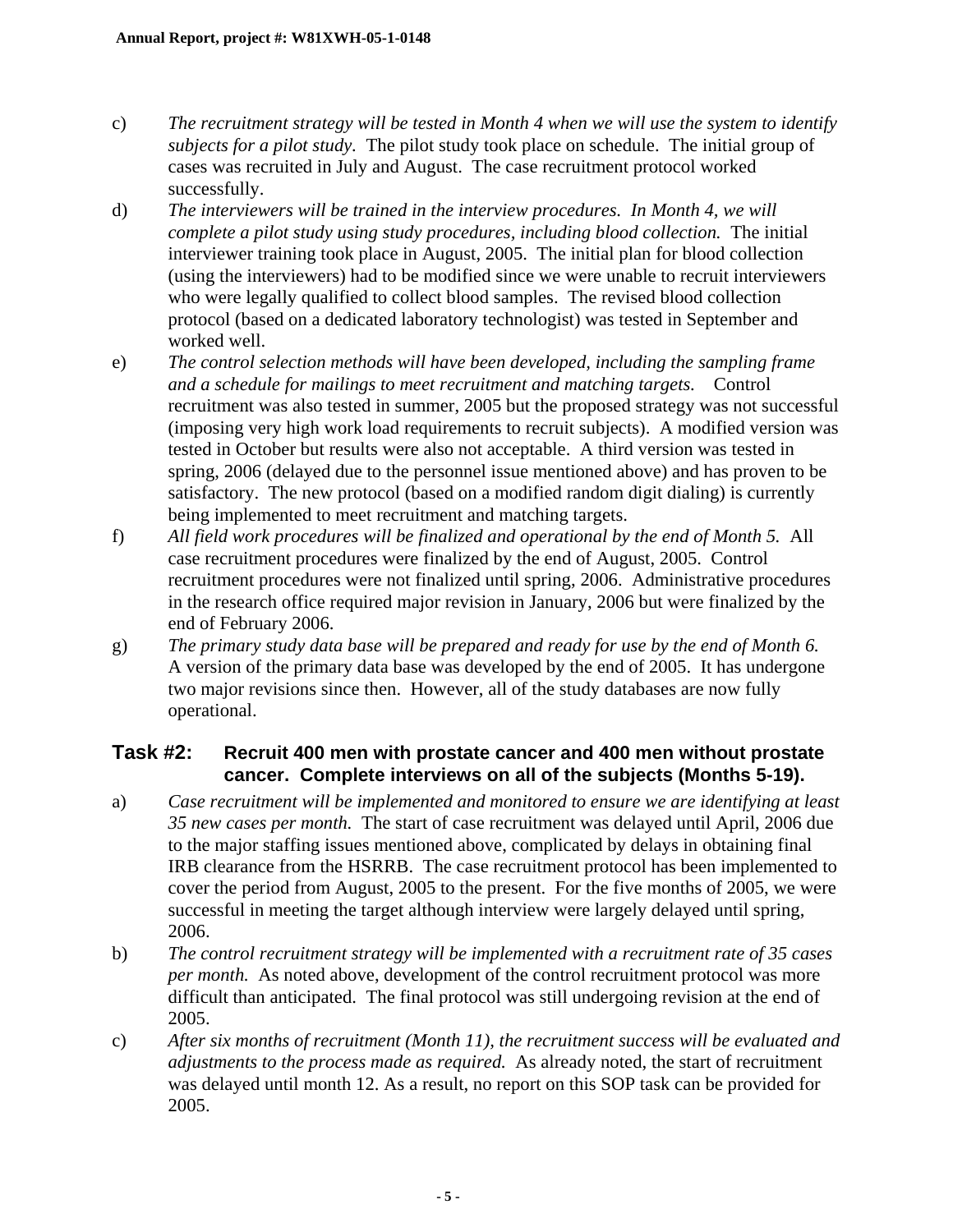- d) *Interviews will be completed within one month of recruitment. The coordinator will monitor compliance with this target on a monthly basis.* The main study interviewing had not started in 2005 so no comments are possible on this SOP task.
- e) *All interviews will have been completed by the end Month 19.* Still pending.

#### **Comments On Progress In The First Six Months Of 2006**

As already noted, the original timeline required substantial revision due to serious personnel issues. The main field work for the project began in late April, 2006 following the receipt of final IRB approvals. A detailed report on the field work will be included in the 2006 Annual report. However, the following information is included as additional material in the 2005 report in order to document our progress on the SOP task.

- a) *Case recruitment will be implemented and monitored to ensure we are identifying at least 35 new cases per month.* The start of case recruitment was delayed until April, 2006 due to the major staffing issues mentioned above, complicated by delays in obtaining final IRB clearance from the HSRRB. Case recruitment covers the period from August, 2005 to the present. Over that time period (10 months), we have identified about 600 candidate cases (about 60 new candidate cases per month). This is producing about 35- 40 recruited subjects for each month of recruitment. We are on target to complete case recruitment by around January, 2007 (month 21).
- b) *The control recruitment strategy will be implemented with a recruitment rate of 35 cases per month.* As noted above, development of the control recruitment protocol was more difficult than anticipated. The current protocol will be generating control subjects at a rate of about 80 per month in order to ensure that the final sample targets are met by the end of 2006. We now have three staff working exclusively on control recruitment.
- c) *After six months of recruitment (Month 11), the recruitment success will be evaluated and adjustments to the process made as required.* We have been undertaking a monthly review of the recruitment process. The only major adjustments required have been to the control recruitment protocol. We are currently achieving our targets for cases and anticipate that control targets will be met shortly.
- d) *Interviews will be completed within one month of recruitment. The coordinator will monitor compliance with this target on a monthly basis.* Once we received IRB approval, most interviews are being completed within two weeks of being assigned to the interviewer. Numerical details will be provided in the 2006 annual report since this task relates to operations in 2006, not 2005.
- e) *All interviews will have been completed by the end Month 19.* Still pending.

#### **Task #3: PSA testing will be completed on controls within two weeks of collecting the sample. We expect to test around 450 people. (Months 5-19).**

Our local IRB refused to approve PSA testing on our control subjects (September, 2004). Despite multiple attempts to change the opinion of the IRB, they refused to authorize this component of the project. This was brought to the attention of the HSRRB in 2004. As a result, this PSA testing component was dropped from the protocol. We have retained a question in the interview which obtain a record of any PSA tests which were done in the five years prior to interview.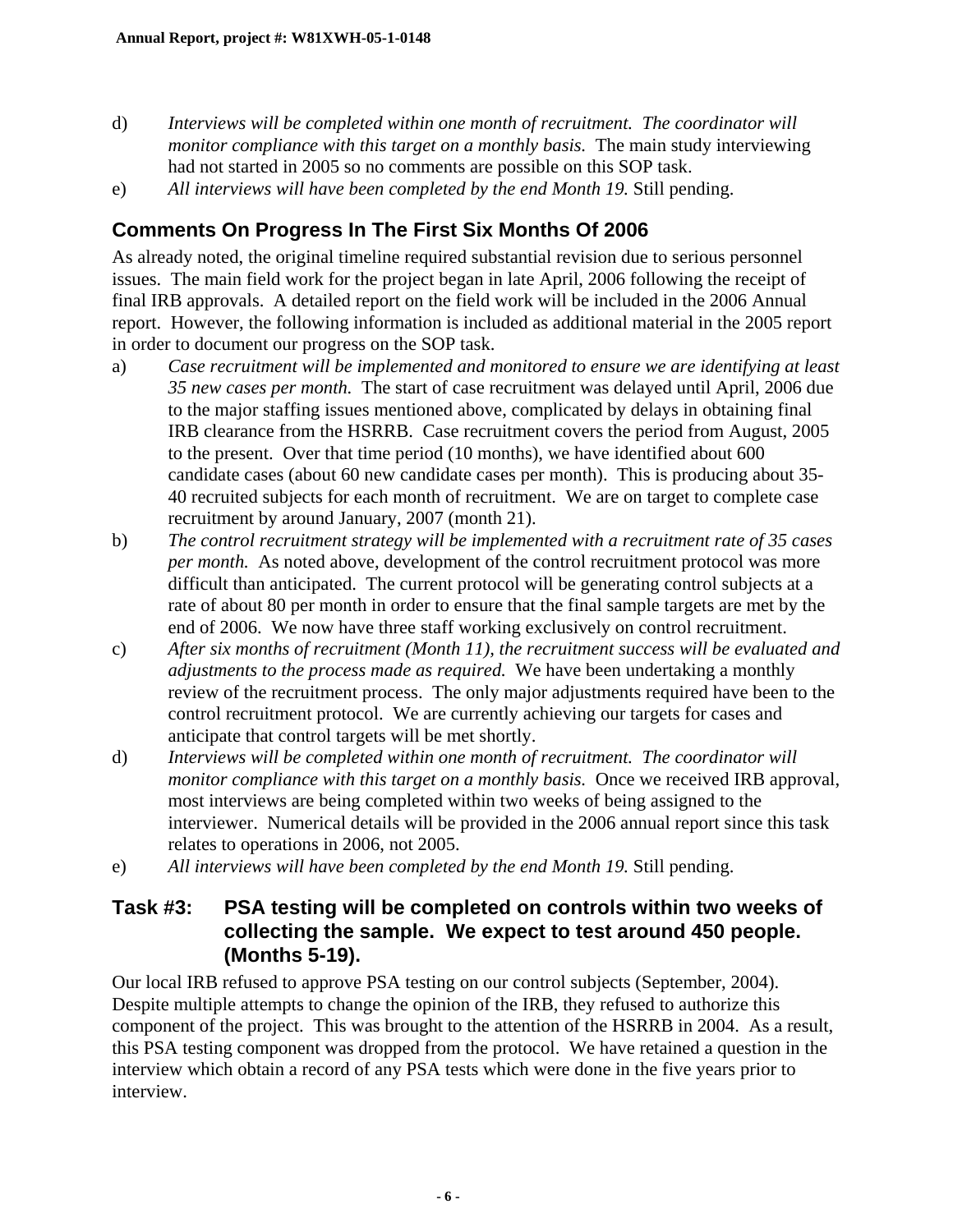#### **Task #4: Conduct the calibration sub-study by collecting urine sample on 50 cases and 50 controls (Months 5-21).**

Finally design and implementation of the calibration study have been deferred until 2006. Three main factors have contributed to this decision. First, personnel issues required that we focus our efforts on implementing the primary study protocol before developing the calibration protocol. Second, discussion of the proposed urine collection protocol identified a number of significant problems, including the difficulty and cost of 24 hour urine collection and the issue about the appropriateness of urinary metabolites as markers of dietary intake, Third, the rise in the value of the Canadian dollar has had a major impact on the available budget; priority has been assigned to completing the primary study interviews.

It was decided that the calibration study would rely on protein adducts of the key heterocyclic amines. By the end of 2005, the detailed protocol for this component of the study was still under development.

#### **Task #5: Extract DNA from blood samples and complete genotyping of all samples (Months 7-22)**

- a) *DNA will be extracted from each blood sample within two weeks of collecting the sample.* This target was met for the pilot samples. In fact, the new field work protocol ensures that all blood sample processing will be completed within 6 hours of sample collection.
- b) *Genotyping will be performed in batches of 400 samples. The first genotyping will be completed by Month 13. Final genotyping will be completed by Month 22.* We have undertaken preliminary genotyping to test protocols, etc. However, this task is not relevant for the 2005 Annual Report.

#### **Task #6: Enter all data into the study data base and perform data editing and verification (Months 7-22)**

We have tested all data entry procedures. Two main databases have been created. The first maintains a tracking record of all candidate cases, identified only by an anonymous tracking ID. The second contains all of the study materials on eligible subjects, with subjects identified by the assigned study ID. The data procedures have been tested using the pilot data. Further effort on this task relates mainly to activities to take place in 2006.

#### **Task #7: Convert food and cooking information into nutrient and heterocyclic amine levels (Months 12-22)**

This task is not relevant for the 2005 Annual Report. However, we have developed analysis protocols to undertake these tasks for another project. These methods will have direct application to the current study and will be reported on in more detail in the 2006 annual report.

#### **Task #8: Final analyses and preparation of scientific reports (Months 18- 26)**

No data analyses nor scientific reports were possible in 2005 since the main field work had not yet started.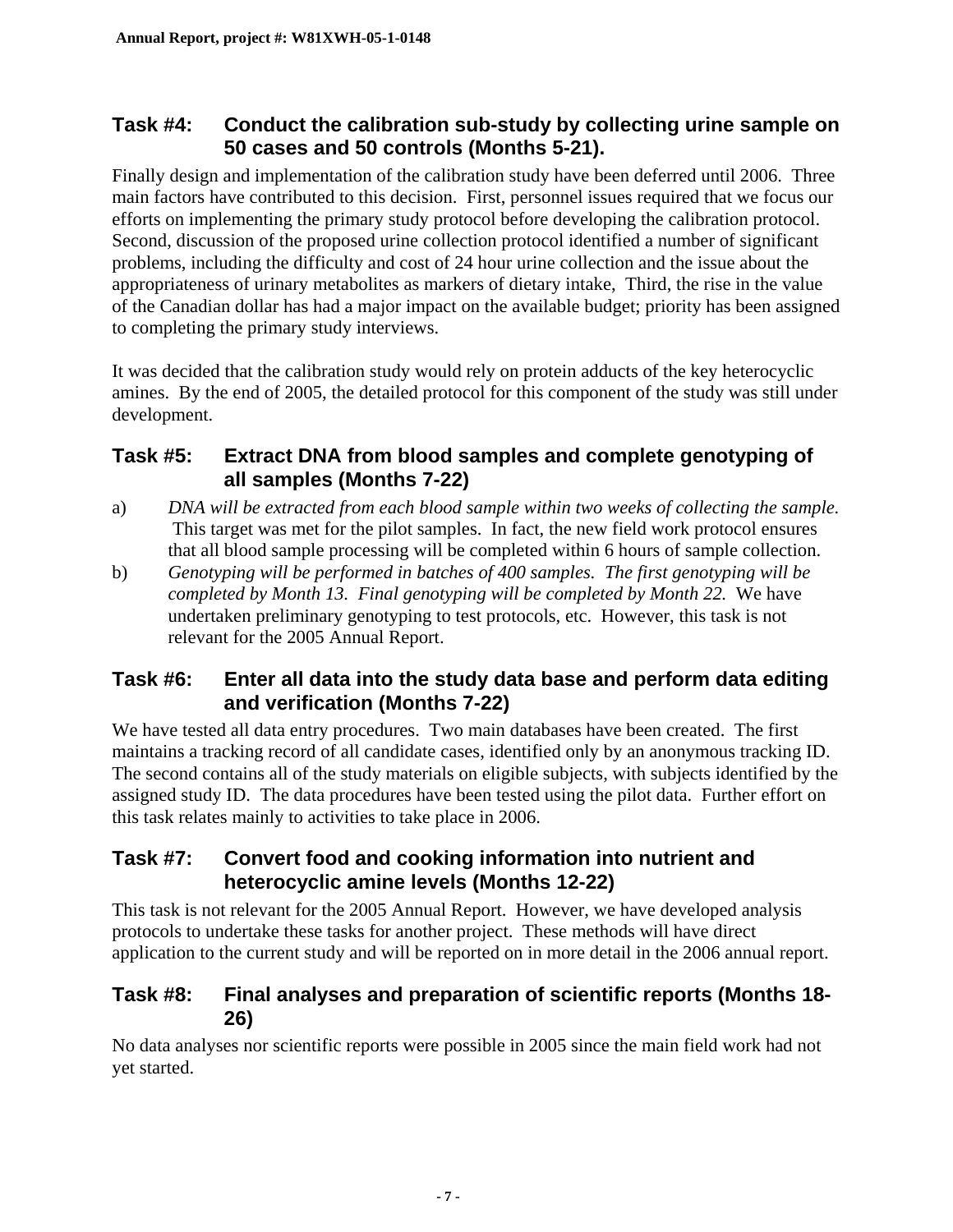#### *KEY RESEARCH ACCOMPLISHMENTS*

In the first year of an epidemiological study, the scientific accomplishments are usually limited. Unlike laboratory based research, the initial phases of epidemiological research do not involve publishable work but rather reflect the need to develop protocols and methods of data collection. The key accomplishment of the first year of this project is that we are ready to begin field work despite a serious problem with staffing in the fall of 2005. The following tasks were completed:

- Development of all study protocols and field work methods;
- Hiring of staff;
- Pilot testing of field work methods;
- Development of databases

#### *REPORTABLE OUTCOMES*

As noted above, the stage of the research is too early to have produced significant scientific outcomes. We have produced detailed study databases which would be considered a reportable outcome (although one of limited interest except to the study staff). We have attached copies of the final study questionnaires as Appendices to this Annual Report.

As a result of this funding, I am collaborating with colleagues to extend the project into a followup of the case group to determine outcomes. We propose to use the archived blood samples to search for biomarkers which are predictive of treatment response and prognosis.

#### *CONCLUSION*

The project has now reached the point at which major progress on subject recruitment and interviewing will being to occur. No scientific results are yet available, nor were they expected by the end of 2005. Most of my conclusions will relate to process issues.

- Case recruitment based on review of pathology records can function smoothly.
- Control recruitment has, on the other hand, proved to be more difficult than expected (this is counter to accepted epidemiological teaching). The current legislative environment to enhance privacy has imposed a serious problem in finding suitable control subjects. Control recruitment has essentially been reduced to one strategy: Random Digit Dialling. Standard approaches to random digit dialling are very resource demanding. We had to develop a modified method (in which we use the telephone number of each new case as the base to generate the candidate control telephone numbers).
- Some problems have been encountered, most of which were not foreseeable. The hiring of the initial project coordinator created a work environment which impeded smooth progress. Unfortunately, this situation was made worse when a second staff was hired who rapidly developed a serious personal aversion to working with the coordinator. This dysfunctional team impeded progress. The situation came to a head in September, 2005 but required a further two months to resolve (when both of the staff declined to renew their contracts) and a further two months to find replacement staff. The new staff are working very effectively and form a strong team. Unfortunately, considerable disruption in the project timeline and planning resulted from the staffing problems which are still causing problems.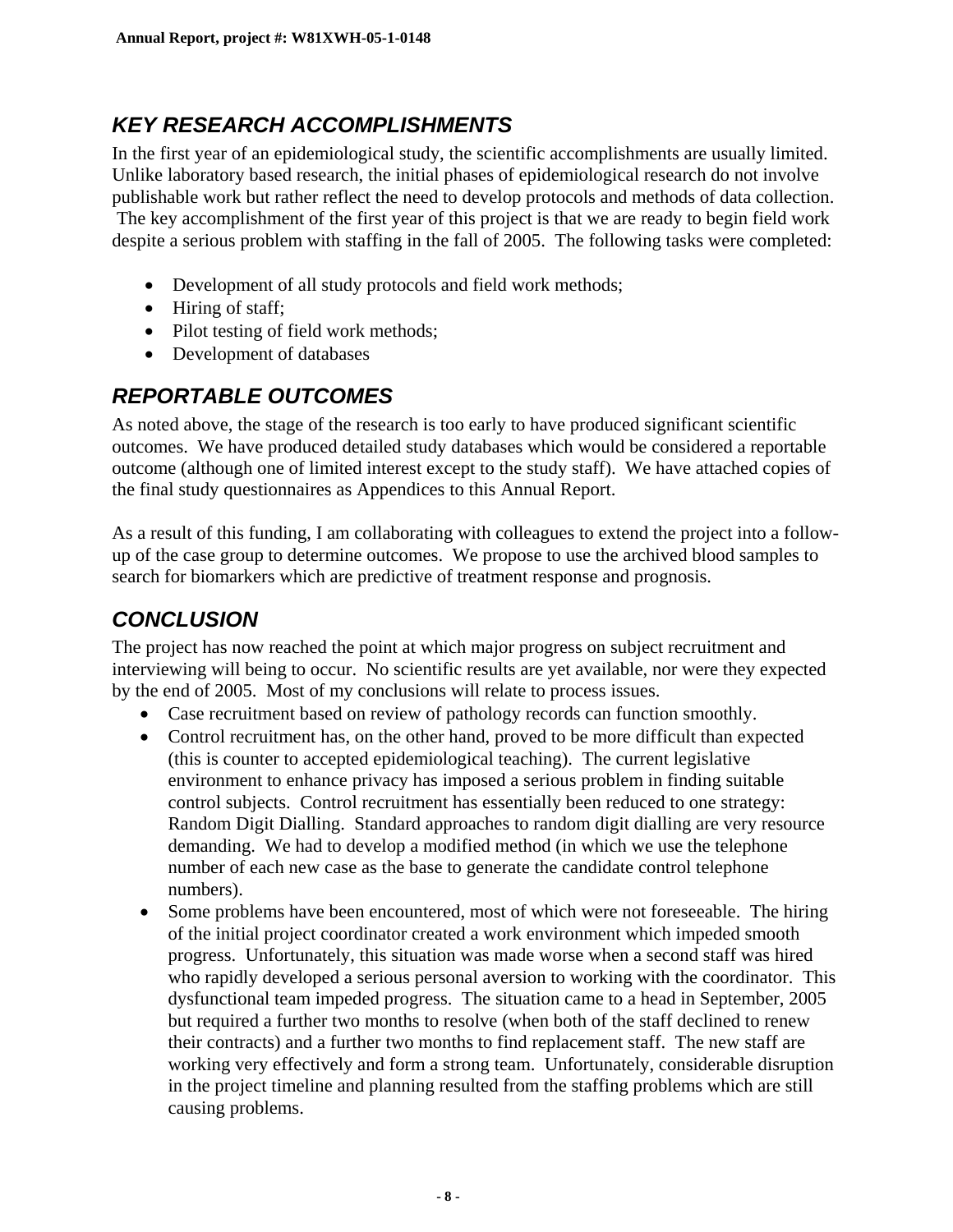• Issues in currency conversion can have a profound impact on study viability. Since we developed our initial proposal, the Canadian dollar has risen in value by 20%. Even though I assumed some increase in value when I developed the budget, the increase has been much higher than anticipated and has reduced the available budget by about 10%. This has had a major impact on the resources available for the project. It might be helpful in the future for the funding agency to consider an award process which would include some protection from currency fluctuations.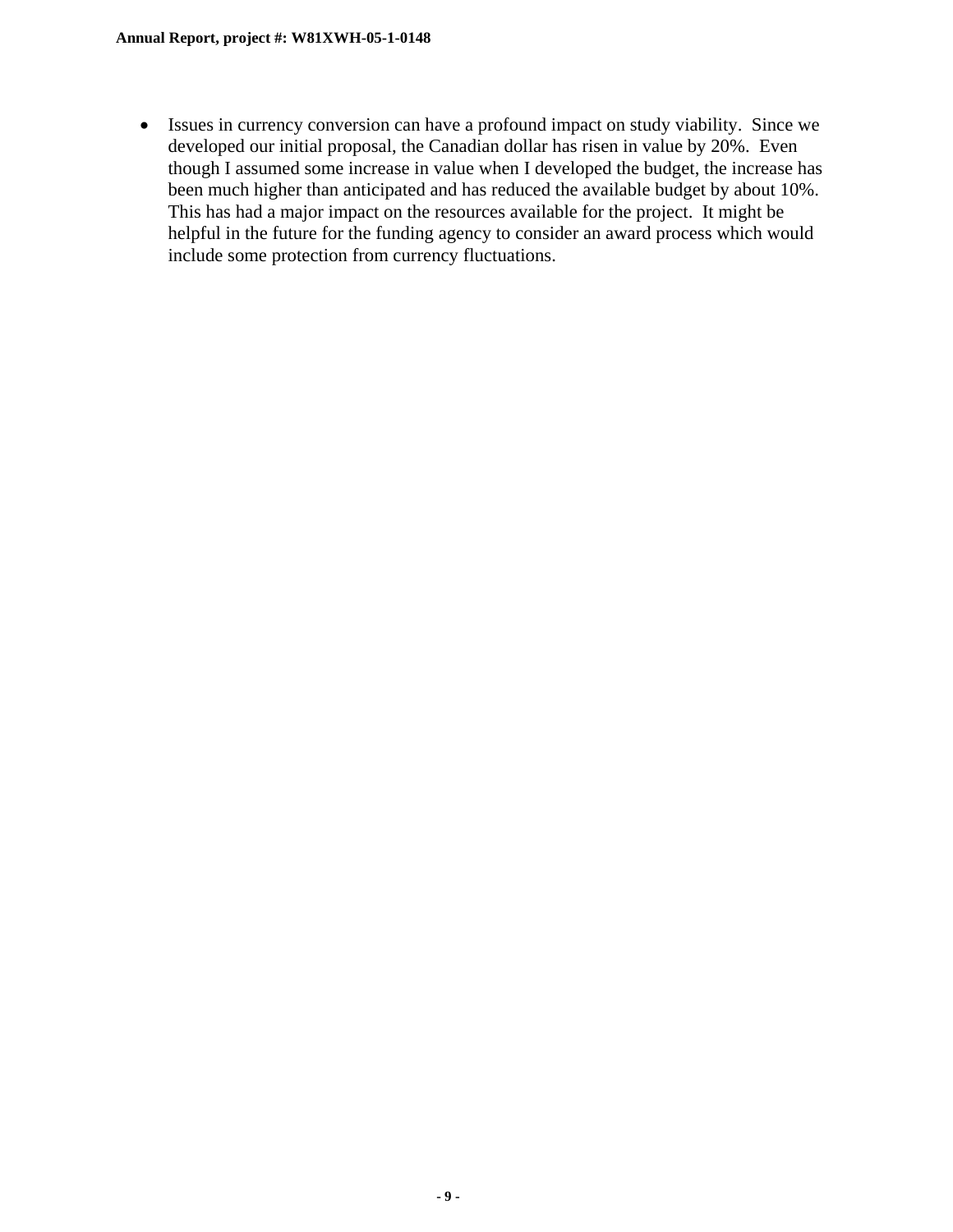#### **APPENDICES**

- 1) Self-administered Questionnaire
- 2) Interviewer administered questionnaire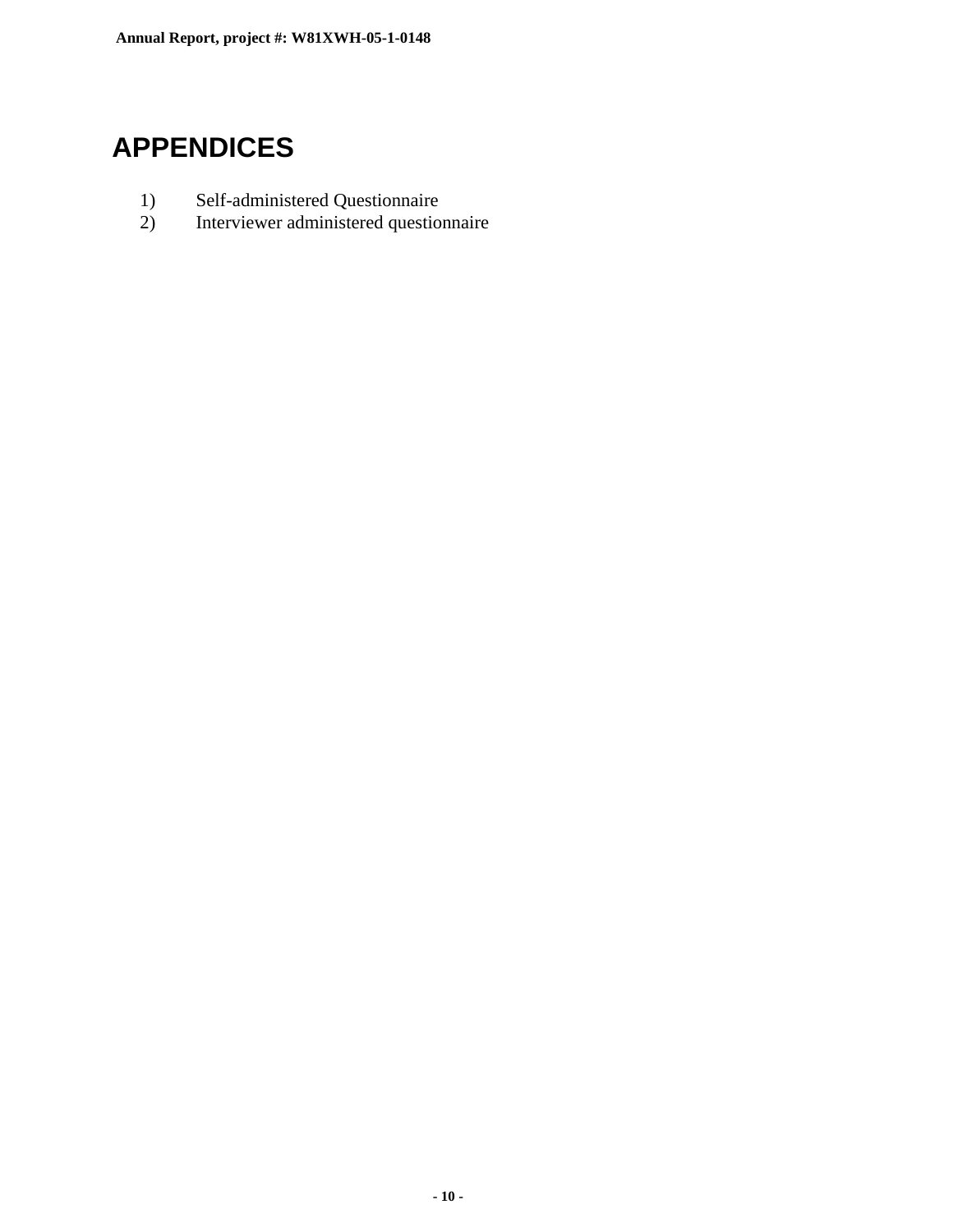| <b>OFFICE USE ONLY:</b>                                 |                                                         |
|---------------------------------------------------------|---------------------------------------------------------|
| Study ID: S4.<br>$\sim$ $-$                             | Date Checked:<br><b>DD</b><br><b>MM</b><br><b>YYYY</b>  |
| Interviewer ID:                                         | Date Entered:<br><b>DD</b><br><b>YYYY</b><br><b>MM</b>  |
| Date Returned:<br><b>DD</b><br><b>YYYY</b><br><b>MM</b> | Date Verified:<br><b>DD</b><br><b>MM</b><br><b>YYYY</b> |

## *Prostate Cancer Etiology Study*

#### *INSTRUCTIONS*

Thank you for taking part in this study. The first part of the questionnaire asks about your usual diet **ten years ago.** When you answer these questions, think back about where you worked and lived, what your usual leisure activities were, and whether you generally packed your lunch or ate out a lot. This will help you remember what your usual diet was like **ten years ago**. The second part of the questionnaire asks about your work, substances you may have been exposed to, and your physical activity level. The whole questionnaire will take about 60 minutes to complete.

Most of the questions are answered by placing a clear mark ( $\vee$  or  $\chi$ ) in the box which is your answer. Some questions will require you to print short answers. Please use the pencil provided to complete the questionnaire. This way, if you make a mistake, you can erase it and print the correct answer.

We know that it is hard to think back in time, but your best estimate is better than leaving a question blank. Remember that all your information will remain strictly confidential.

*FOR FURTHER INFORMATION, CONTACT US AT:*

**Prostate Cancer Etiology Study**

**Room 1114, Department of Epidemiology and Community Medicine, University of Ottawa, 451 Smyth Road, Ottawa, Ontario, K1H 8M5 phone: (613) 562-5641, fax: (613) 562-5649, e-mail: pces@uottawa.ca**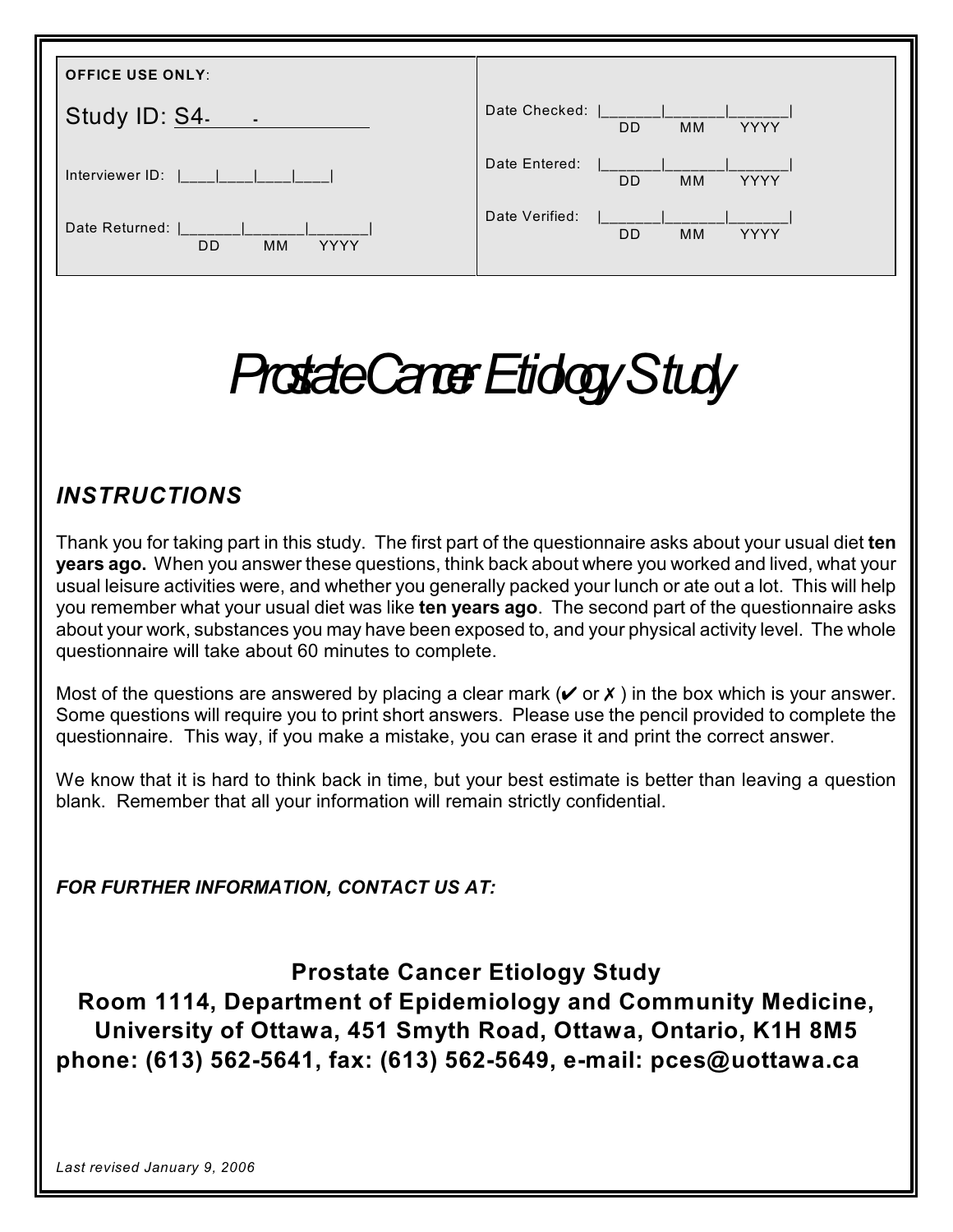**First, we need to ask about vitamins, minerals and other supplements you may have taken.**

#### **1. Ten years ago, did you take any multivitamins?**

| $\Box$ yes, fairly regularly $\Box$ yes, but not regularly $\Box$ no |                    |  |
|----------------------------------------------------------------------|--------------------|--|
|                                                                      | (Go to Question 2) |  |
| If YES, please complete this Table.                                  |                    |  |
|                                                                      | . .                |  |

|                                                                                                  | How many multivitamin tablets did you take 10 years<br>ago? |                        |                        |            |                            |                 |                 |                    |  |  |  |  |
|--------------------------------------------------------------------------------------------------|-------------------------------------------------------------|------------------------|------------------------|------------|----------------------------|-----------------|-----------------|--------------------|--|--|--|--|
| Multivitamins (e.g. One-a-Day or<br>Centrum-type). Answer for up to<br>two most frequently used. | none or<br>less than<br>1 per<br>week                       | $1 - 3$<br>per<br>week | $4 - 6$<br>per<br>week | per<br>day | $\mathbf{2}$<br>per<br>day | 3<br>per<br>day | 4<br>per<br>day | $5+$<br>per<br>day |  |  |  |  |
| print name:                                                                                      |                                                             |                        |                        |            |                            |                 |                 |                    |  |  |  |  |
| print name:                                                                                      |                                                             |                        |                        |            |                            |                 |                 |                    |  |  |  |  |

**2. Ten years ago, did you take vitamins or minerals that were NOT part of a multivitamin?**

| $\Box$ yes, fairly regularly<br>$\square_{\textsf{no}}$<br>$\bigcup$ yes, but not regularly |                                       |                        |                        |                           |                              |                 |                 |                    |  |  |  |  |
|---------------------------------------------------------------------------------------------|---------------------------------------|------------------------|------------------------|---------------------------|------------------------------|-----------------|-----------------|--------------------|--|--|--|--|
| (Go to Question 5)<br>If YES, please complete this Table.                                   |                                       |                        |                        |                           |                              |                 |                 |                    |  |  |  |  |
| How many vitamin or mineral tablets did you take 10<br>years ago?                           |                                       |                        |                        |                           |                              |                 |                 |                    |  |  |  |  |
| <b>Vitamins or Minerals taken that</b><br>were NOT part of a multivitamin                   | none or<br>less than<br>1 per<br>week | $1 - 3$<br>per<br>week | $4 - 6$<br>per<br>week | $\mathbf 1$<br>per<br>day | $\overline{2}$<br>per<br>day | 3<br>per<br>day | 4<br>per<br>day | $5+$<br>per<br>day |  |  |  |  |
| Beta-carotene                                                                               | $\Box$                                | П                      | $\Box$                 | П                         | П                            | □               | $\Box$          | $\Box$             |  |  |  |  |
| Vitamin A                                                                                   | $\Box$                                | $\Box$                 | $\Box$                 | $\Box$                    | □                            | $\Box$          | $\Box$          | $\Box$             |  |  |  |  |
| Vitamin C                                                                                   | $\Box$                                | $\Box$                 | П                      | $\Box$                    | $\Box$                       | П               | $\Box$          | $\Box$             |  |  |  |  |
| Vitamin E                                                                                   | $\Box$                                | $\Box$                 | $\Box$                 | $\Box$                    | $\Box$                       | $\Box$          | $\Box$          | $\Box$             |  |  |  |  |
| B-complex vitamins                                                                          | П                                     | П                      | $\Box$                 | П                         | П                            | П               | $\Box$          | $\Box$             |  |  |  |  |
| Calcium supplements or calcium<br>containing antacids (e.g. Tums)                           | $\Box$                                | $\Box$                 | $\Box$                 | $\Box$                    | $\Box$                       | $\Box$          | $\Box$          | $\Box$             |  |  |  |  |
| Vitamin D on its own or as part of a<br>calcium supplement                                  | $\Box$                                | П                      | П                      | ⊓                         | П                            | П               | $\Box$          | $\Box$             |  |  |  |  |
| Iron                                                                                        | $\Box$                                | $\Box$                 | $\Box$                 | $\Box$                    | $\Box$                       | $\Box$          | $\Box$          | $\Box$             |  |  |  |  |
| Zinc                                                                                        | П                                     | П                      | П                      | П                         | П                            | П               | П               | $\Box$             |  |  |  |  |
| Selenium                                                                                    | $\Box$                                | П                      | $\Box$                 | $\Box$                    | $\overline{\phantom{a}}$     | П               | $\Box$          | $\Box$             |  |  |  |  |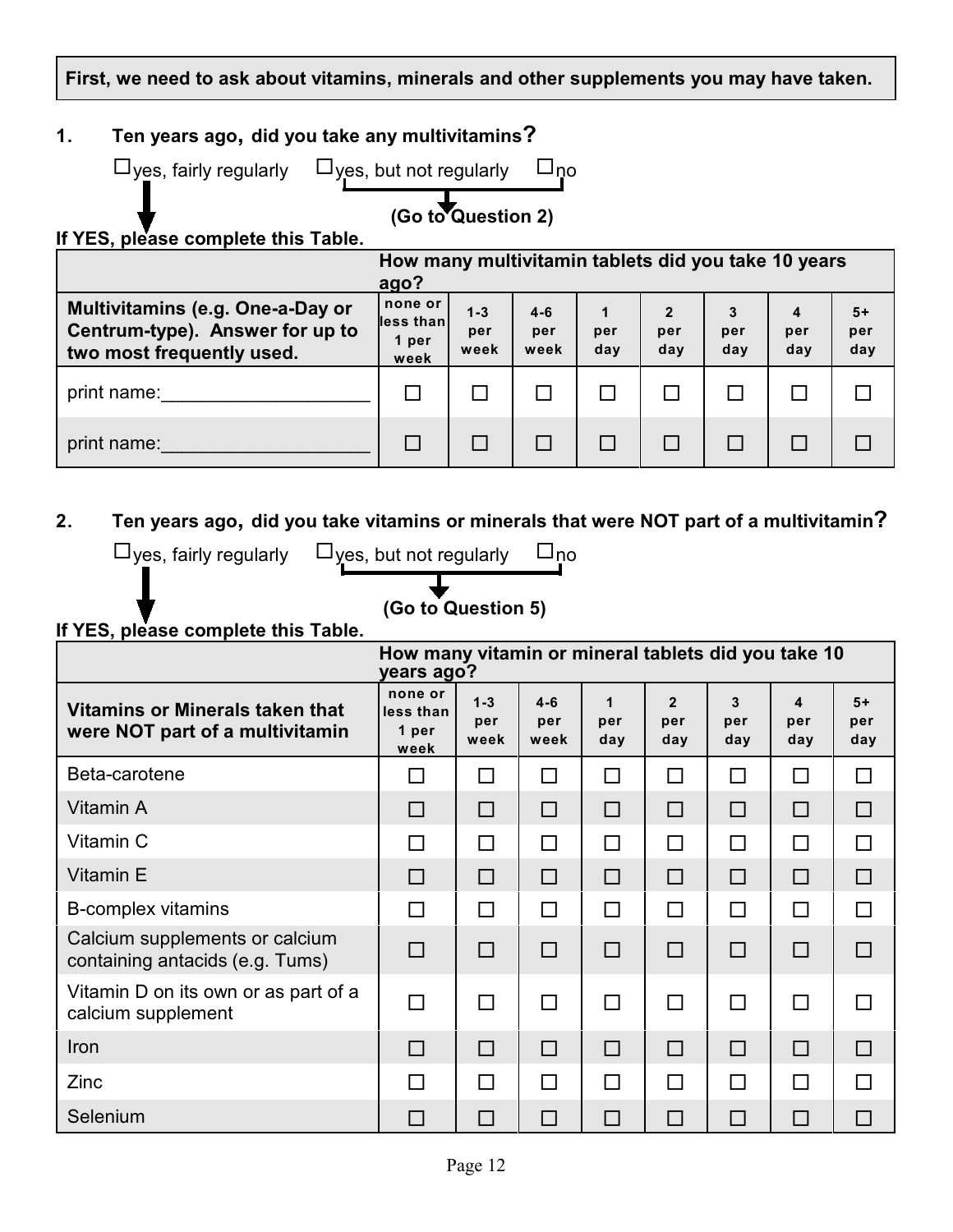| 3. |                                                                           |                                  |                             | Ten years ago, what was the strength of your Vitamin E tablet?     |                                                                                       |
|----|---------------------------------------------------------------------------|----------------------------------|-----------------------------|--------------------------------------------------------------------|---------------------------------------------------------------------------------------|
|    | $\Box$ 100 IU                                                             | $\Box$ <sub>400</sub> IU         |                             | $\Box$ I don't know                                                |                                                                                       |
|    | $\Box_{200}$ IU                                                           | $\Box$ 1000 IU                   |                             | $\Box$ I did not take vitamin E ten years ago                      |                                                                                       |
|    |                                                                           |                                  |                             |                                                                    |                                                                                       |
| 4. |                                                                           |                                  |                             | Ten years ago, what was the strength of your Vitamin C tablet?     |                                                                                       |
|    | $\Box$ 100 mg                                                             | $\sqcup$ <sub>500 mg</sub>       |                             | $\Box$ I don't know                                                |                                                                                       |
|    | $\Box_{250 \text{ mg}}$                                                   | $\Box$ 1000 mg                   |                             | $\Box$ I did not take vitamin C ten years ago                      |                                                                                       |
|    |                                                                           |                                  |                             |                                                                    |                                                                                       |
| 5. | (mark all that apply)                                                     |                                  |                             |                                                                    | Ten years ago, which of these supplements did you take more than once per week?       |
|    | $\sqcup_{\mathsf{Cod}}$ liver oil                                         |                                  | $\square$ Garlic            |                                                                    | $\Box$ Saw palmetto                                                                   |
|    |                                                                           |                                  |                             |                                                                    |                                                                                       |
|    | □Fish oil (Omega-3 fatty acids)                                           |                                  |                             | □Ginseng (American or Asian)                                       | $\Box$ St. John's wort                                                                |
|    | $\sqcup_{\mathsf{Folic\,acid/folate}}$                                    |                                  | $\sqcup$ Green tea          |                                                                    | $\square$ None of these supplements                                                   |
|    |                                                                           |                                  |                             |                                                                    |                                                                                       |
|    | The next questions ask about the way your food was prepared 10 years ago. |                                  |                             |                                                                    |                                                                                       |
| 6. | stir-fry, saute, etc.)? (mark only one or two)                            |                                  |                             |                                                                    | Ten years ago, what kinds of fat were most often used to cook your food (e.g. to fry, |
|    | $\Box$ fat was not used to cook my food                                   |                                  |                             |                                                                    |                                                                                       |
|    | $\Box$ I don't know                                                       |                                  |                             | Go to Question 7                                                   |                                                                                       |
|    |                                                                           |                                  |                             |                                                                    |                                                                                       |
|    | $\Box$ Butter                                                             | $\Box$ Olive oil                 |                             | $\Box$ Lard, fatback, bacon fat                                    |                                                                                       |
|    | $\Box$ Soft tub margarine                                                 | $\sqcup$ Canola oil              |                             | $\square$ Non-stick spray (e.g. PAM)                               |                                                                                       |
|    | □Block or stick margarine                                                 | $\Box$ Corn oil                  |                             | $\Box$ Other fat                                                   |                                                                                       |
|    |                                                                           | −                                |                             |                                                                    |                                                                                       |
|    | $\Box$ Low calorie margarine                                              |                                  | $\Box$ Sunflower oil        |                                                                    |                                                                                       |
|    | $\Box$ Shortening (e.g. Crisco)                                           |                                  | $\Box$ Other vegetable oils |                                                                    |                                                                                       |
|    |                                                                           |                                  |                             |                                                                    |                                                                                       |
| 7. |                                                                           |                                  |                             | bread, etc., after cooking or at the table? (mark only one or two) | Ten years ago, what kinds of fat were most often put on your vegetables, potatoes,    |
|    | $\Box$ fat was not put on my food                                         |                                  |                             |                                                                    |                                                                                       |
|    | $\Box$ I don't know                                                       |                                  |                             | <b>Go to Question 8</b>                                            |                                                                                       |
|    | $\mathsf{J}_\mathsf{Butter}$                                              | $\mathsf{I}_\mathsf{O}$ live oil |                             | $\mathsf{J}_\mathsf{Lard,\,fatback,\,bacon\,fat}$                  |                                                                                       |

| $\Box$ Soft tub margarine       | $\sqcup$ Canola oil         | $\Box$ Non-stick spray (e.g. PAM) |
|---------------------------------|-----------------------------|-----------------------------------|
| $\Box$ Block or stick margarine | $\sqcup$ Corn oil           | $\sqcup$ Other fat                |
| $\Box$ Low calorie margarine    | $\Box$ Sunflower oil        |                                   |
| $\Box$ Shortening (e.g. Crisco) | $\Box$ Other vegetable oils |                                   |
|                                 |                             |                                   |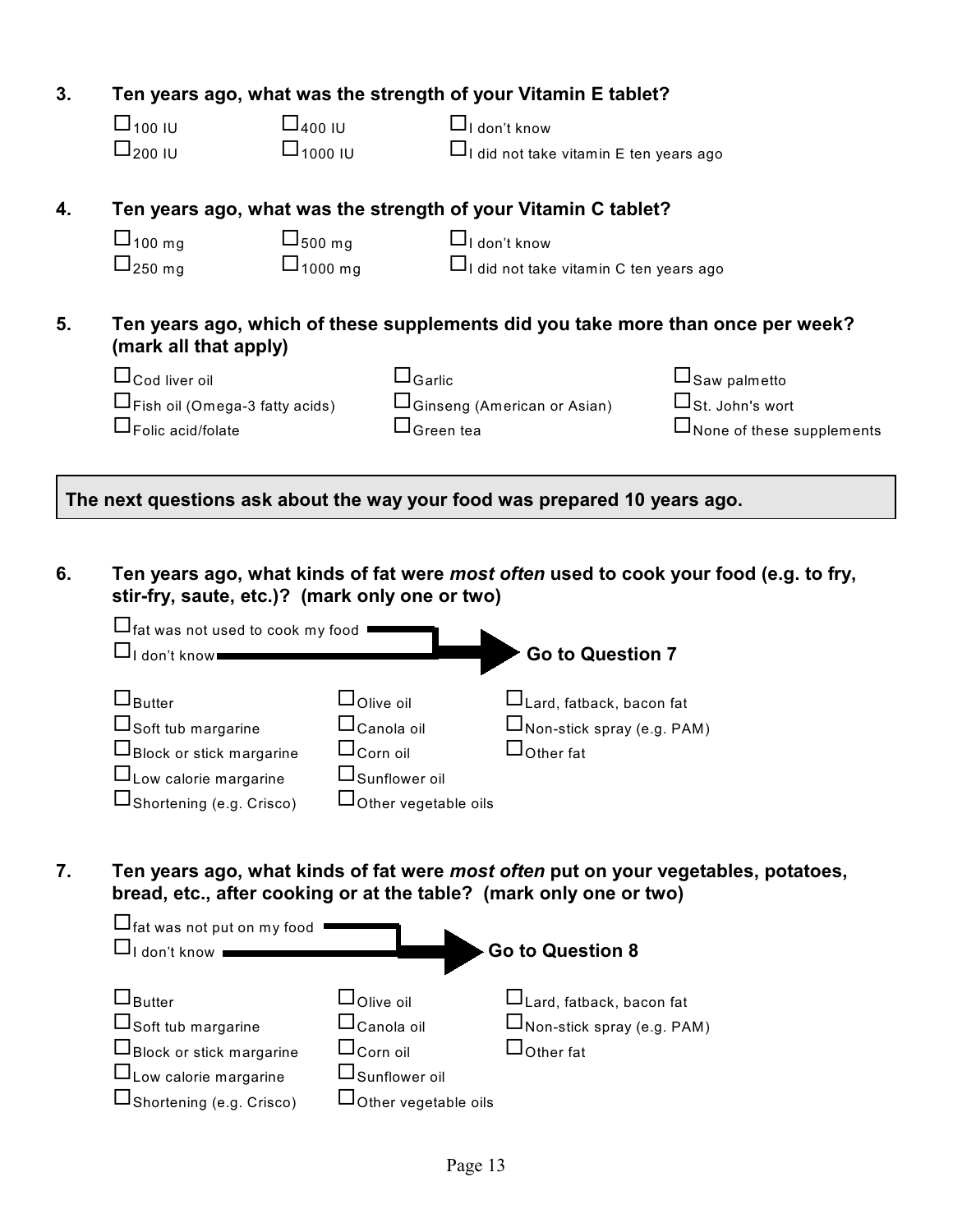#### **8. Ten years ago, how often did you eat a low-fat or non-fat version of these foods?**

| Cheese         | $\Box$ Often/always low-fat $\Box$ Sometimes $\Box$ Rarely/never low-fat |                     |                                | $\Box$ Didn't eat it |
|----------------|--------------------------------------------------------------------------|---------------------|--------------------------------|----------------------|
| Yogurt         | $\Box$ Often/always low-fat                                              | $\Box$ Sometimes    | $\square$ Rarely/never low-fat | $\Box$ Didn't eat it |
| Salad dressing | $\Box$ Often/always low-fat                                              | $\square$ Sometimes | $\Box$ Rarely/never low-fat    | $\Box$ Didn't eat it |
| Ice cream      | $\Box$ Often/always low-fat                                              | $\square$ Sometimes | $\Box$ Rarely/never low-fat    | $\Box$ Didn't eat it |
|                |                                                                          |                     |                                |                      |

| 9. | Ten years ago                                       |                                                                                    |  |
|----|-----------------------------------------------------|------------------------------------------------------------------------------------|--|
|    | How often did you add salt to<br>your food?         | Doften/Always DSometimes DRarely/never                                             |  |
|    | How often did you add<br>pepper to your food?       | $\Box$ Often/Always $\Box$ Sometimes $\Box$ Rarely/never                           |  |
|    | How often was your chicken<br>cooked with its skin? | $\Box$ Often/Always $\Box$ Sometimes $\Box$ Rarely/never $\Box$ Didn't eat chicken |  |
|    | How often did you eat the<br>skin on chicken?       | $\Box$ Often/Always $\Box$ Sometimes $\Box$ Rarely/never $\Box$ Didn't eat chicken |  |
|    | How often did you eat the fat<br>on meat?           | $\Box$ Often/Always $\Box$ Sometimes $\Box$ Rarely/never $\Box$ Didn't eat meat    |  |

**10. Ten years ago, about how often did you eat the following foods from restaurants or carry-outs/take-outs? Remember to think about all meals (breakfast, lunch, dinner and snacks).**

| <b>Number of Visits Ten Years Ago</b> |        |                              |                               |                                  |                |   |                        |  |  |  |  |  |  |
|---------------------------------------|--------|------------------------------|-------------------------------|----------------------------------|----------------|---|------------------------|--|--|--|--|--|--|
| <b>Restaurant</b><br>Food             | never  | $1 - 4$<br>times<br>per year | $5 - 11$<br>times<br>per year | $1 - 3$<br>times<br>per<br>month | once a<br>week |   | almost<br>every<br>day |  |  |  |  |  |  |
| <b>Fried Chicken</b>                  | П      | П                            |                               | П                                | П              |   | П                      |  |  |  |  |  |  |
| <b>Burgers</b>                        | $\Box$ | $\Box$                       | $\Box$                        | $\Box$                           | $\Box$         |   | $\Box$                 |  |  |  |  |  |  |
| Pizza                                 |        | $\Box$                       | П                             | П                                | $\Box$         |   | П                      |  |  |  |  |  |  |
| <b>Chinese Food</b>                   | $\Box$ | $\Box$                       | П                             | П                                | $\Box$         | П | $\Box$                 |  |  |  |  |  |  |
| Mexican Food                          |        | П                            |                               | П                                | $\Box$         |   | $\Box$                 |  |  |  |  |  |  |
| <b>Fried Fish</b>                     |        | $\Box$                       |                               |                                  | □              |   | $\Box$                 |  |  |  |  |  |  |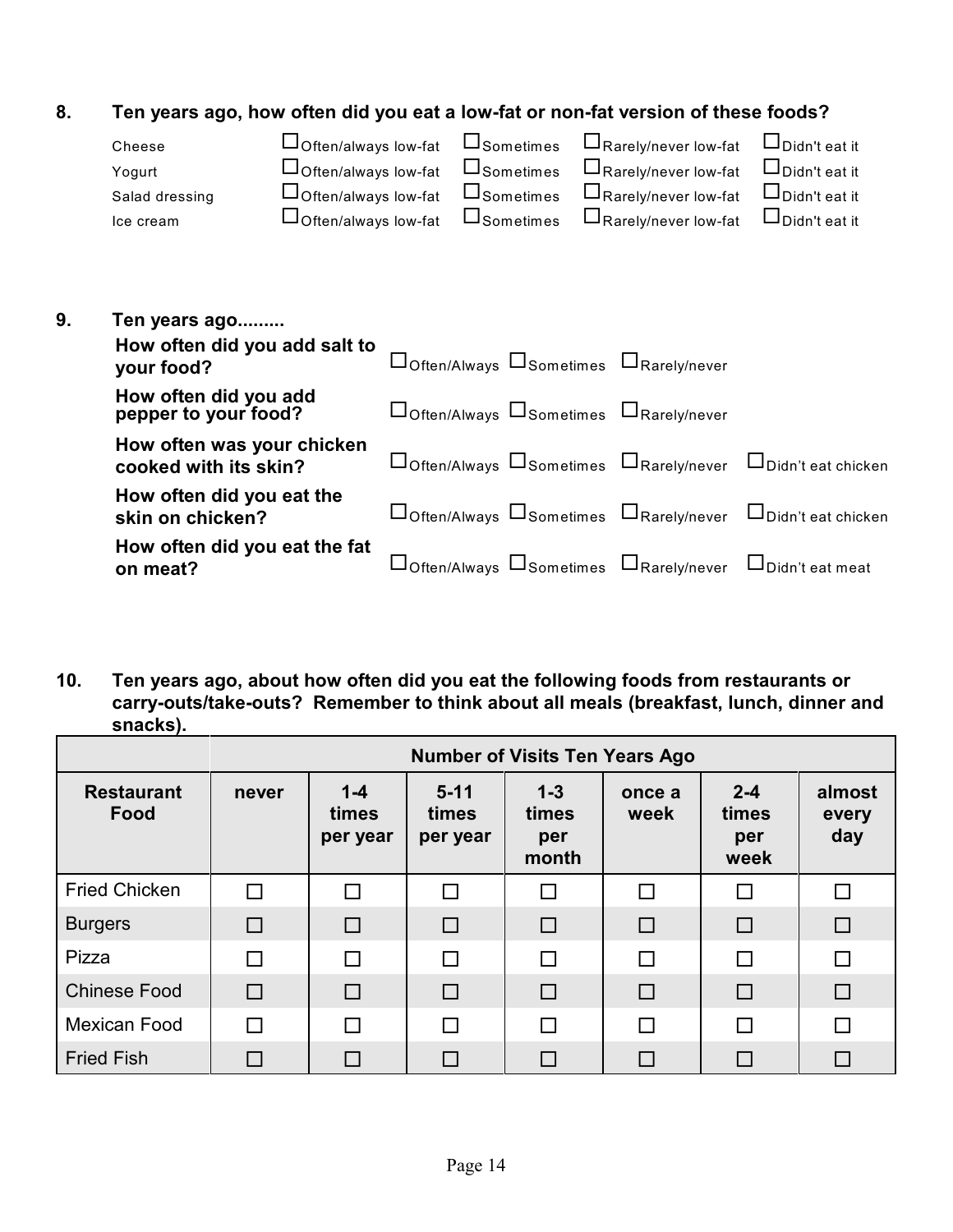#### **11. This section asks about your** *usual* **eating habits ten years ago.**

- **FIRST:** Mark ( $\vee$  or  $\theta$ ) the column to show how often, on average, you ate the food ten years ago. Please DO NOT SKIP any foods. If you never ate a food, mark the "never or less than once per month" column. Please BE CAREFUL which column you put your mark in.
- **SECOND:** Mark whether your usual serving size was small (S), medium (M) or large (L). The medium serving size is provided for each food. A small serving is about one-half the medium serving or less. A large serving is about one-and-a-half times the medium serving or more.

If you NEVER ate the food or you ate the food less than once per month, DO NOT complete the serving size.

#### *EXAMPLE*

Ten years ago, Hank drank orange juice once a day, about 1 ½ glasses each time. He ate white bread less than once per month.

This is how Hank would complete his Table.

| <b>TEN YEARS AGO</b>                                                                    | <b>HOW OFTEN</b>       |     |                |                         |          |                |              |                       | <b>HOW MUCH</b> |                   |   |      |              |
|-----------------------------------------------------------------------------------------|------------------------|-----|----------------|-------------------------|----------|----------------|--------------|-----------------------|-----------------|-------------------|---|------|--------------|
| <b>TYPE OF FOOD</b>                                                                     | never or<br>lless than | per | $2 - 3$<br>per | per                     | 2<br>per | $3 - 4$<br>per | $5-6$<br>per | per                   | $2+$<br>per     |                   |   | Size | Your Serving |
|                                                                                         | once per<br>month      | mon | mon            | Iweek Iweek Iweek Iweek |          |                |              | day                   | day             | Medium<br>Serving | S | M    |              |
| Orange juice or grapefruit juice                                                        |                        |     |                |                         |          |                |              | $\boldsymbol{\nabla}$ |                 | 8 oz. glass       |   |      |              |
| White bread (including<br>sandwiches, bagels, burger<br>rolls, French or Italian bread) | $\boldsymbol{U}$       |     |                |                         |          |                |              |                       |                 | 2 slices          |   |      |              |

#### *NOW TURN THE PAGE AND COMPLETE YOUR TABLE*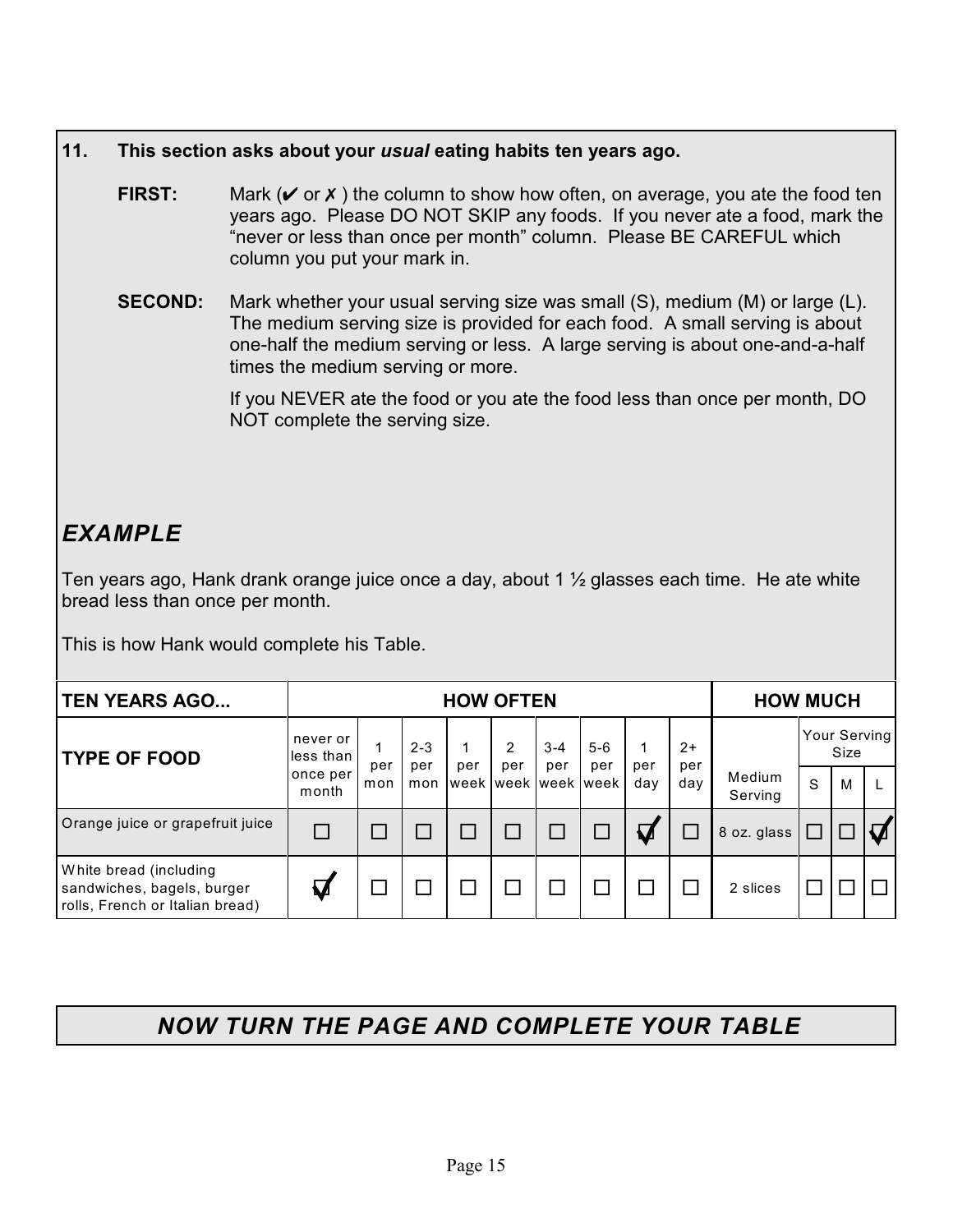| <b>TEN YEARS AGO</b>                                          | <b>HOW OFTEN</b>                  |                 |                       |          |                       |                                  |                      |                            |                    | <b>HOW MUCH</b>       |        |                                  |        |  |
|---------------------------------------------------------------|-----------------------------------|-----------------|-----------------------|----------|-----------------------|----------------------------------|----------------------|----------------------------|--------------------|-----------------------|--------|----------------------------------|--------|--|
| <b>TYPE OF FOOD</b>                                           | never or<br>less than<br>once per | 1<br>per<br>mon | $2 - 3$<br>per<br>mon | 1<br>per | $\overline{2}$<br>per | $3 - 4$<br>per<br>week week week | $5-6$<br>per<br>week | $\mathbf{1}$<br>per<br>day | $2+$<br>per<br>day | Medium                | S      | Your Serving<br><b>Size</b><br>M | L      |  |
| <b>FRUITS AND JUICES</b>                                      | month                             |                 |                       |          |                       |                                  |                      |                            |                    | Serving               |        |                                  |        |  |
| Apples, applesauce, pears                                     | $\Box$                            | $\Box$          | □                     | $\Box$   | $\Box$                | $\Box$                           | $\Box$               | □                          | $\Box$             | 1 medium              | $\Box$ | $\Box$                           | $\Box$ |  |
|                                                               |                                   |                 |                       |          |                       |                                  |                      |                            |                    | or $\frac{1}{2}$ cup  |        |                                  |        |  |
| <b>Bananas</b><br>Peaches, apricots (fresh or                 | $\Box$                            | $\Box$          | $\Box$                | $\Box$   | $\Box$                | $\Box$                           | $\Box$               | $\Box$                     | $\Box$             | 1 medium<br>1 medium  | $\Box$ | $\Box$                           | $\Box$ |  |
| canned)                                                       | □                                 | $\Box$          | $\Box$                | □        | □                     | □                                | □                    | $\Box$                     | $\Box$             | or $\frac{1}{2}$ cup  | $\Box$ | $\Box$                           | $\Box$ |  |
| Cantaloupe (in season)                                        | □                                 | $\Box$          | $\Box$                | $\Box$   | $\Box$                | $\Box$                           | $\Box$               | $\Box$                     | $\Box$             | 1/4<br>medium         | $\Box$ | $\Box$                           | $\Box$ |  |
| Cantaloupe (rest of year)                                     | □                                 | $\Box$          | $\Box$                | □        | □                     | □                                | □                    | □                          | □                  | 1/4<br>medium         | $\Box$ | □                                | □      |  |
| Watermelon (in season)                                        | $\Box$                            | $\Box$          | $\Box$                | $\Box$   | $\Box$                | $\Box$                           | $\Box$               | $\Box$                     | $\Box$             | 1 slice               | $\Box$ | □                                | $\Box$ |  |
| Strawberries (in season)                                      | $\Box$                            | $\Box$          | □                     | □        | □                     | □                                | □                    | □                          | □                  | $\frac{1}{2}$ cup     | □      | □                                | □      |  |
| Oranges                                                       | □                                 | $\Box$          | $\Box$                | $\Box$   | $\Box$                | □                                | $\Box$               | $\Box$                     | $\Box$             | 1 medium              | □      | $\Box$                           | $\Box$ |  |
| Grapefruit                                                    | □                                 | $\Box$          | □                     | □        | □                     | □                                | □                    | □                          | □                  | $\frac{1}{2}$ medium  | □      | $\Box$                           | □      |  |
| Orange juice or grapefruit juice                              | $\Box$                            | $\Box$          | $\Box$                | $\Box$   | $\Box$                | $\Box$                           | $\Box$               | $\Box$                     | $\Box$             | 6 ounce<br>glass      | $\Box$ | □                                | $\Box$ |  |
| Fruit drinks with added vitamin<br>C, such as Hi-C            | $\Box$                            | $\Box$          | □                     | $\Box$   | □                     | $\Box$                           | □                    | $\Box$                     | $\Box$             | 6 ounce<br>glass      | □      | $\Box$                           | □      |  |
| Any other fruit, including berries,<br>fruit cocktail, grapes | $\Box$                            | $\Box$          | $\Box$                | $\Box$   | $\Box$                | □                                | $\Box$               | $\Box$                     | $\Box$             | $\frac{1}{2}$ cup     | $\Box$ | $\Box$                           | $\Box$ |  |
| <b>BREAKFAST FOODS</b>                                        |                                   |                 |                       |          |                       |                                  |                      |                            |                    |                       |        |                                  |        |  |
| High fiber, bran or granola<br>cereals, shredded wheat        | $\Box$                            | $\Box$          | П                     | П        | П                     | $\Box$                           |                      |                            | $\Box$             | 1 medium<br>bowl      | $\Box$ | $\Box$                           | $\Box$ |  |
| Other cold cereals, such as corn<br>flakes, Rice Krispies     | $\Box$                            | $\Box$          | $\Box$                | $\Box$   | $\Box$                | $\Box$                           | $\Box$               | $\Box$                     | $\Box$             | 1 medium<br>bowl      | $\Box$ | $\Box$                           | $\Box$ |  |
| Cooked cereal, or grits                                       | $\Box$                            | $\Box$          | □                     | $\Box$   | $\Box$                | □                                | □                    | □                          | $\Box$             | 1 medium<br>bowl      | □      | $\Box$                           | □      |  |
| Milk on cereal                                                | $\Box$                            | $\Box$          | $\Box$                | $\Box$   | $\Box$                | $\Box$                           | $\Box$               | $\Box$                     | $\Box$             | $\frac{1}{2}$ cup     | $\Box$ | $\Box$                           | $\Box$ |  |
| Sugar added to cereal                                         | $\Box$                            | $\Box$          | □                     | $\Box$   | $\Box$                | □                                | $\Box$               | □                          | $\Box$             | 2 teasp               | □      | $\Box$                           | $\Box$ |  |
| Eggs                                                          | $\Box$                            | $\Box$          | $\Box$                | $\Box$   | $\Box$                | $\Box$                           | $\Box$               | $\Box$                     | $\Box$             | 2 eggs                | $\Box$ | $\Box$                           | $\Box$ |  |
| <b>Bacon</b>                                                  | □                                 | □               | □                     | □        | $\Box$                | □                                | □                    | $\Box$                     | $\Box$             | 2 slices              | □      | $\Box$                           | □      |  |
| Sausage                                                       | $\Box$                            | $\Box$          | $\Box$                | $\Box$   | $\Box$                | $\Box$                           | $\Box$               | $\Box$                     | $\Box$             | 2 patties or<br>links | $\Box$ | $\Box$                           | $\Box$ |  |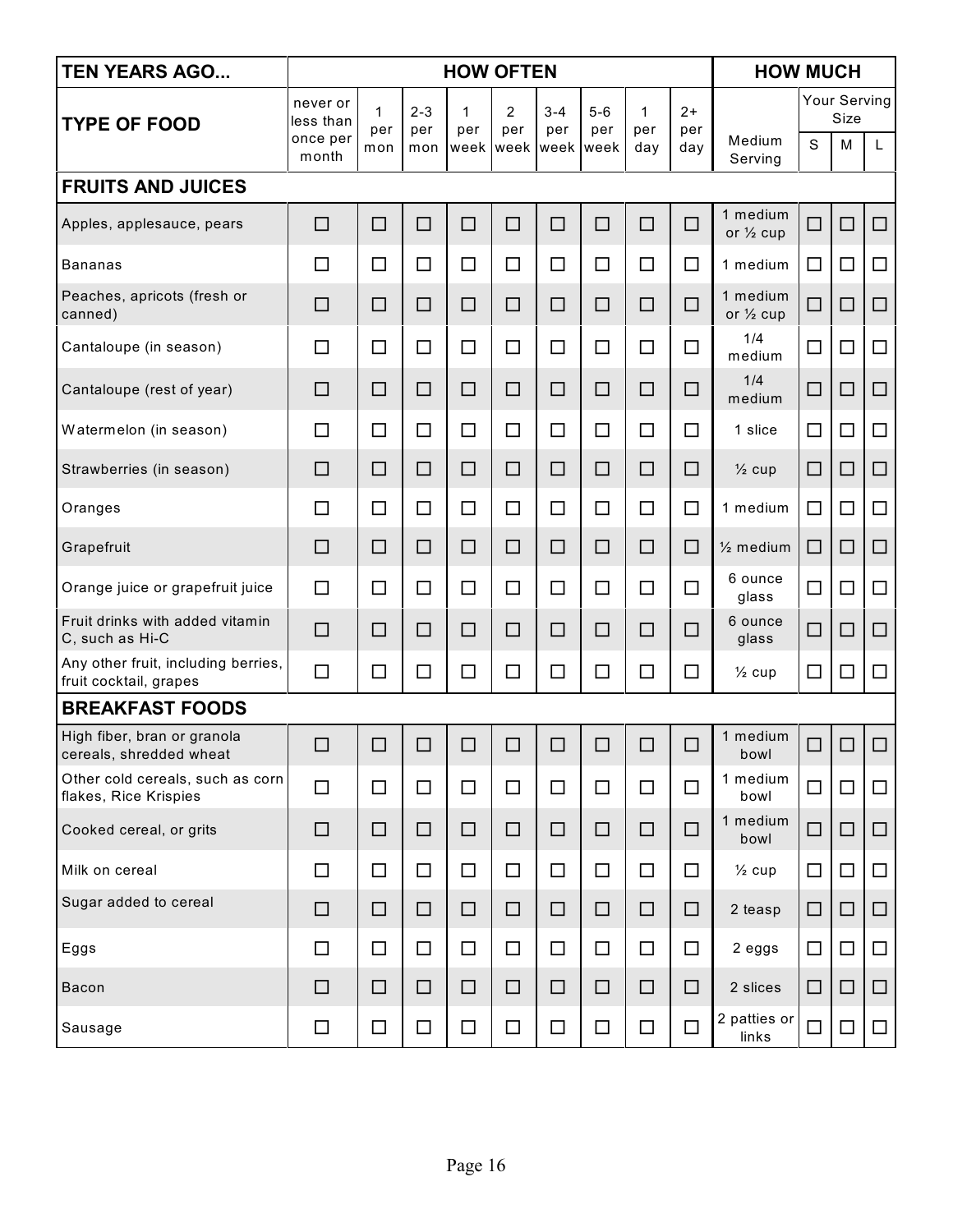| <b>TEN YEARS AGO</b>                                                                           | <b>HOW OFTEN</b>                  |                            |                       |          |                                              |                |                |                            | <b>HOW MUCH</b>    |                               |        |                           |        |
|------------------------------------------------------------------------------------------------|-----------------------------------|----------------------------|-----------------------|----------|----------------------------------------------|----------------|----------------|----------------------------|--------------------|-------------------------------|--------|---------------------------|--------|
| <b>TYPE OF FOOD</b>                                                                            | never or<br>less than<br>once per | $\mathbf{1}$<br>per<br>mon | $2 - 3$<br>per<br>mon | 1<br>per | $\overline{2}$<br>per<br>week week week week | $3 - 4$<br>per | $5 - 6$<br>per | $\mathbf{1}$<br>per<br>day | $2+$<br>per<br>day | Medium                        | S      | Your Serving<br>Size<br>M | L      |
| <b>VEGETABLES</b>                                                                              | month                             |                            |                       |          |                                              |                |                |                            |                    | Serving                       |        |                           |        |
|                                                                                                |                                   |                            |                       | $\Box$   | $\Box$                                       |                | $\Box$         | $\Box$                     |                    |                               |        |                           |        |
| String Beans, green beans                                                                      | $\Box$                            | $\Box$                     | $\Box$                |          |                                              | $\Box$         |                |                            | □                  | $\frac{1}{2}$ cup             | $\Box$ | □                         | $\Box$ |
| Peas                                                                                           | □                                 | $\Box$                     | $\Box$                | $\Box$   | $\Box$                                       | □              | $\Box$         | $\Box$                     | $\Box$             | $\frac{1}{2}$ cup             | $\Box$ | $\Box$                    | $\Box$ |
| Chili with beans                                                                               | □                                 | □                          | □                     | □        | □                                            | □              | □              | □                          | □                  | $3/4$ cup                     | $\Box$ | $\Box$                    | $\Box$ |
| Other beans such as baked<br>beans, pintos, kidney, limas and<br>lentils                       | $\Box$                            | $\Box$                     | □                     | $\Box$   | $\Box$                                       | □              | $\Box$         | $\Box$                     | $\Box$             | $3/4$ cup                     | $\Box$ | $\Box$                    | $\Box$ |
| Tofu and foods with soya or<br>vegetable proteins                                              | $\Box$                            | □                          | □                     | $\Box$   | □                                            | □              | □              | □                          | □                  | $\frac{1}{2}$ cup             | $\Box$ | □                         | □      |
| Corn                                                                                           | $\Box$                            | $\Box$                     | $\Box$                | $\Box$   | $\Box$                                       | □              | $\Box$         | □                          | □                  | $\frac{1}{2}$ cup             | $\Box$ | $\Box$                    | □      |
| Winter squash/baked squash                                                                     | $\Box$                            | □                          | □                     | □        | □                                            | □              | □              | □                          | □                  | $\frac{1}{2}$ cup             | $\Box$ | $\Box$                    | $\Box$ |
| Tomatoes, tomato juice                                                                         | $\Box$                            | $\Box$                     | □                     | $\Box$   | □                                            | $\Box$         | $\Box$         | $\Box$                     | □                  | 1 medium<br>or 6 oz.<br>glass | $\Box$ | $\Box$                    | $\Box$ |
| Red chili sauce, taco sauce,<br>salsa picante                                                  | □                                 | □                          | □                     | □        | □                                            | □              | □              | □                          | □                  | 2 tablesp                     | $\Box$ | $\Box$                    | $\Box$ |
| <b>Broccoli</b>                                                                                | $\Box$                            | $\Box$                     | □                     | $\Box$   | $\Box$                                       | $\Box$         | $\Box$         | □                          | $\Box$             | $\frac{1}{2}$ cup             | $\Box$ | □                         | $\Box$ |
| Cauliflower or Brussels sprouts                                                                | $\Box$                            | $\Box$                     | □                     | $\Box$   | □                                            | □              | □              | □                          | □                  | $\frac{1}{2}$ cup             | □      | □                         | $\Box$ |
| Spinach (raw)                                                                                  | $\Box$                            | $\Box$                     | $\Box$                | $\Box$   | $\Box$                                       | $\Box$         | $\Box$         | $\Box$                     | □                  | $3/4$ cup                     | $\Box$ | $\Box$                    | □      |
| Spinach (cooked)                                                                               | □                                 | □                          | □                     | □        | □                                            | □              | □              | $\Box$                     | $\Box$             | $\frac{1}{2}$ cup             | $\Box$ | $\Box$                    | $\Box$ |
| Mustard greens, turnip greens,<br>collards                                                     | $\Box$                            | $\Box$                     | $\Box$                | $\Box$   | $\Box$                                       | $\Box$         | $\Box$         | $\Box$                     | $\Box$             | $\frac{1}{2}$ cup             | $\Box$ | $\Box$                    | $\Box$ |
| Cole slaw, cabbage, sauerkraut                                                                 | $\Box$                            | $\Box$                     | □                     | □        | □                                            | $\Box$         | $\Box$         | $\Box$                     | □                  | $\frac{1}{2}$ cup             | $\Box$ | □                         | $\Box$ |
| Carrots, or mixed vegetables<br>containing carrots                                             | $\Box$                            | $\Box$                     | $\Box$                | $\Box$   | $\Box$                                       | □              | $\Box$         | □                          | $\Box$             | $\frac{1}{2}$ cup             | $\Box$ | □                         | $\Box$ |
| Green, red, yellow sweet<br>peppers                                                            | $\Box$                            | $\Box$                     | □                     | □        | □                                            | $\Box$         | $\Box$         | $\Box$                     | □                  | $\frac{1}{2}$ cup             | $\Box$ | □                         | $\Box$ |
| Green salad                                                                                    | $\Box$                            | $\Box$                     | $\Box$                | $\Box$   | $\Box$                                       | $\Box$         | $\Box$         | $\Box$                     | $\Box$             | 1 medium<br>bowl              | $\Box$ | $\Box$                    | $\Box$ |
| Regular salad dressing &<br>mayonnaise, including on<br>sandwiches or in potato salad,<br>etc. | $\Box$                            | $\Box$                     | $\Box$                | □        | □                                            | $\Box$         | □              | □                          | □                  | 2 tablesp                     | $\Box$ | $\Box$                    | $\Box$ |
| French fries and fried potatoes                                                                | $\Box$                            | $\Box$                     | $\Box$                | $\Box$   | $\Box$                                       | $\Box$         | $\Box$         | $\Box$                     | $\Box$             | $3/4$ cup                     | $\Box$ | $\Box$                    | $\Box$ |
| Sweet potatoes, yams                                                                           | $\Box$                            | □                          | □                     | □        | □                                            | □              | □              | □                          | □                  | $\frac{1}{2}$ cup             | $\Box$ | □                         | □      |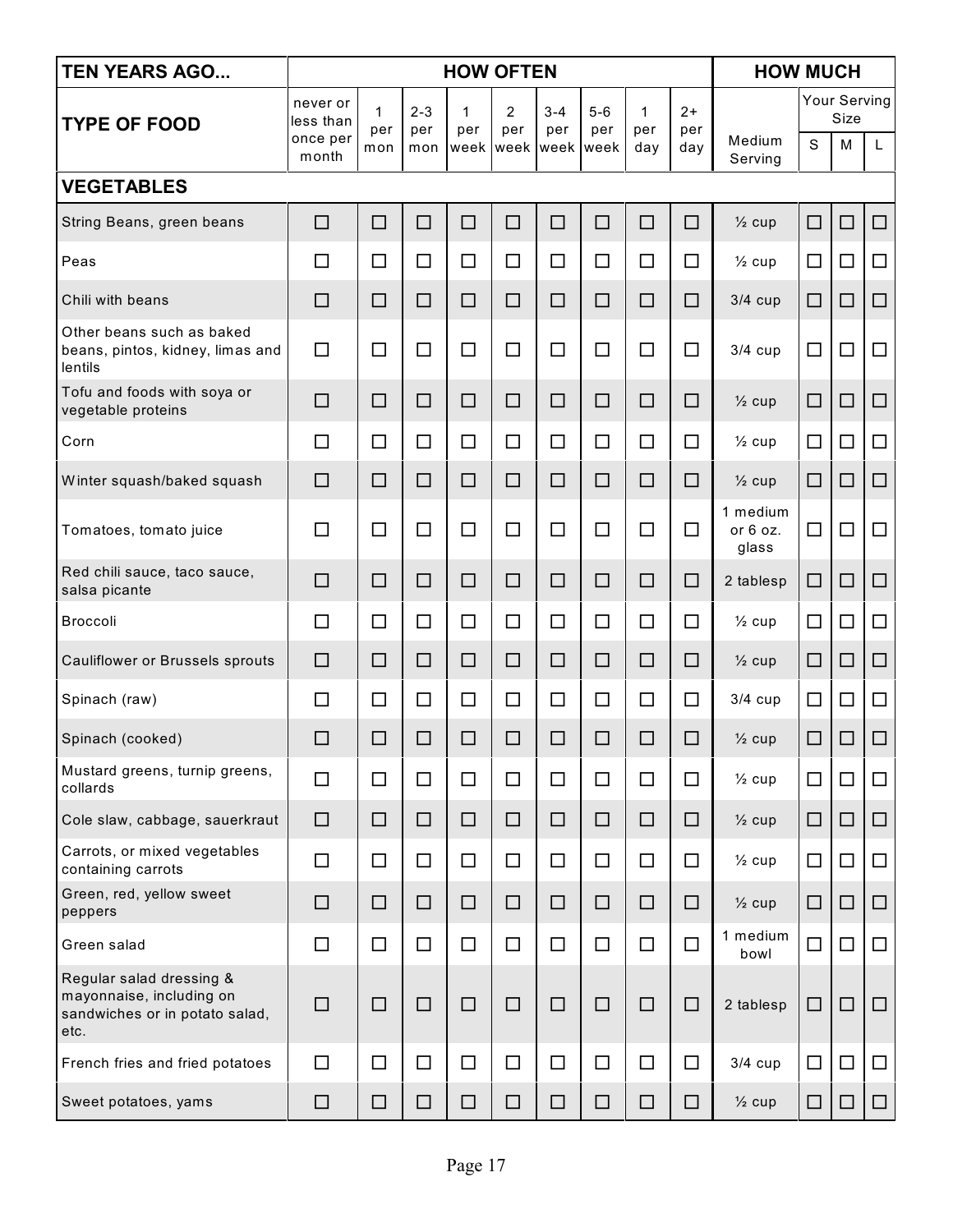| <b>TEN YEARS AGO</b>                                                     | <b>HOW OFTEN</b>                           |                 |                       |                  |                               |                |                           |                 |                    | <b>HOW MUCH</b>                    |        |                           |        |  |
|--------------------------------------------------------------------------|--------------------------------------------|-----------------|-----------------------|------------------|-------------------------------|----------------|---------------------------|-----------------|--------------------|------------------------------------|--------|---------------------------|--------|--|
| <b>TYPE OF FOOD</b>                                                      | never or<br>less than<br>once per<br>month | 1<br>per<br>mon | $2 - 3$<br>per<br>mon | 1<br>per<br>week | $\overline{2}$<br>per<br>week | $3 - 4$<br>per | $5-6$<br>per<br>week week | 1<br>per<br>day | $2+$<br>per<br>day | Medium<br>Serving                  | S      | Your Serving<br>Size<br>M | L      |  |
| <b>VEGETABLES (continued)</b>                                            |                                            |                 |                       |                  |                               |                |                           |                 |                    |                                    |        |                           |        |  |
| Other potatoes, including boiled,<br>baked, mashed & potato salad        | $\Box$                                     | $\Box$          | $\Box$                | $\Box$           | □                             | □              | □                         | $\Box$          | $\Box$             | 1 medium<br>or $\frac{1}{2}$ cup   | $\Box$ | $\Box$                    | $\Box$ |  |
| Rice                                                                     | □                                          | $\Box$          | $\Box$                | $\Box$           | $\Box$                        | $\Box$         | □                         | $\Box$          | □                  | $3/4$ cup                          | $\Box$ | $\Box$                    | $\Box$ |  |
| Any other vegetable, including<br>cooked onions, summer squash           | □                                          | $\Box$          | □                     | □                | □                             | □              | $\Box$                    | □               | □                  | $\frac{1}{2}$ cup                  | □      | $\Box$                    | $\Box$ |  |
| Butter, margarine or other fat<br>added to vegetables, potatoes,<br>etc. | $\Box$                                     | $\Box$          | $\Box$                | $\Box$           | □                             | $\Box$         | $\Box$                    | $\Box$          | $\Box$             | 2 teasp                            | □      | □                         | □      |  |
| <b>MEAT, FISH, POULTRY, LUNCH ITEMS</b>                                  |                                            |                 |                       |                  |                               |                |                           |                 |                    |                                    |        |                           |        |  |
| Hamburgers, cheeseburgers,<br>meatloaf, beef burritos, tacos             | П                                          | $\Box$          | □                     | $\Box$           | □                             | □              | □                         | $\Box$          | □                  | 1 medium<br>or<br>4 ounces         | $\Box$ | □                         | $\Box$ |  |
| Beef (steaks, roasts, etc.,<br>including sandwiches)                     | П                                          | $\Box$          | $\Box$                | $\Box$           | $\Box$                        | $\Box$         | □                         | $\Box$          | □                  | 4 ounces                           | $\Box$ | $\Box$                    | $\Box$ |  |
| Beef stew or pot pie with carrots<br>or other vegetables                 | □                                          | $\Box$          | □                     | □                | □                             | □              | □                         | □               | □                  | 1 cup                              | □      | $\Box$                    | $\Box$ |  |
| Liver, including chicken livers                                          | $\Box$                                     | $\Box$          | $\Box$                | $\Box$           | $\Box$                        | $\Box$         | $\Box$                    | $\Box$          | □                  | 4 ounces                           | $\Box$ | □                         | $\Box$ |  |
| Pork, including chops, roasts                                            | $\Box$                                     | □               | □                     | □                | □                             | □              | □                         | □               | $\Box$             | 2 chops or<br>4 ounces             | □      | □                         | $\Box$ |  |
| Other meats (veal, lamb, game,<br>etc.)                                  | $\Box$                                     | $\Box$          | $\Box$                | $\Box$           | □                             | □              | □                         | $\Box$          | □                  | 4 ounces                           | $\Box$ |                           | □      |  |
| Fried chicken                                                            | $\Box$                                     | □               | □                     | □                | □                             | □              | □                         | □               | □                  | 2 small or<br>1 large<br>piece     | О      | $\Box$                    | □      |  |
| Chicken or turkey other than<br>fried (including on sandwiches)          | $\Box$                                     | $\Box$          | $\Box$                | $\Box$           | $\Box$                        | $\Box$         | $\Box$                    | $\Box$          | □                  | 2 small or<br>1 large<br>piece     | $\Box$ | □                         | $\Box$ |  |
| Fried fish or fish sandwich                                              | $\Box$                                     | □               | $\Box$                | $\Box$           | $\Box$                        | □              | □                         | □               | □                  | 4 ounces<br>or $1$<br>sandwich     | $\Box$ | □                         | □      |  |
| Tuna, tuna salad, tuna<br>casserole                                      | $\Box$                                     | $\Box$          | $\Box$                | $\Box$           | $\Box$                        | $\Box$         | $\Box$                    | $\Box$          | $\Box$             | $\frac{1}{2}$ cup                  | □      | □                         | $\Box$ |  |
| Oysters                                                                  | □                                          | $\Box$          | $\Box$                | $\Box$           | $\Box$                        | $\Box$         | $\Box$                    | □               | □                  | 5 pieces,<br>$1/4$ cup or<br>3 oz. | $\Box$ | □                         | $\Box$ |  |
| Shell fish, (shrimp, crab, lobster,<br>etc.)                             | $\Box$                                     | $\Box$          | $\Box$                | $\Box$           | $\Box$                        | $\Box$         | $\Box$                    | $\Box$          | $\Box$             | 5 pieces,<br>$1/4$ cup or<br>3 oz. | $\Box$ | □                         | $\Box$ |  |
| Other fish (broiled or baked)                                            | □                                          | □               | $\Box$                | $\Box$           | $\Box$                        | □              | □                         | □               | $\Box$             | 2 pieces or<br>4 ounces            | $\Box$ | $\Box$                    | □      |  |
| Spaghetti, lasagna, other pasta<br>with tomato sauce.                    | $\Box$                                     | $\Box$          | $\Box$                | $\Box$           | $\Box$                        | $\Box$         | $\Box$                    | $\Box$          | □                  | 1 cup                              | $\Box$ | □                         | $\Box$ |  |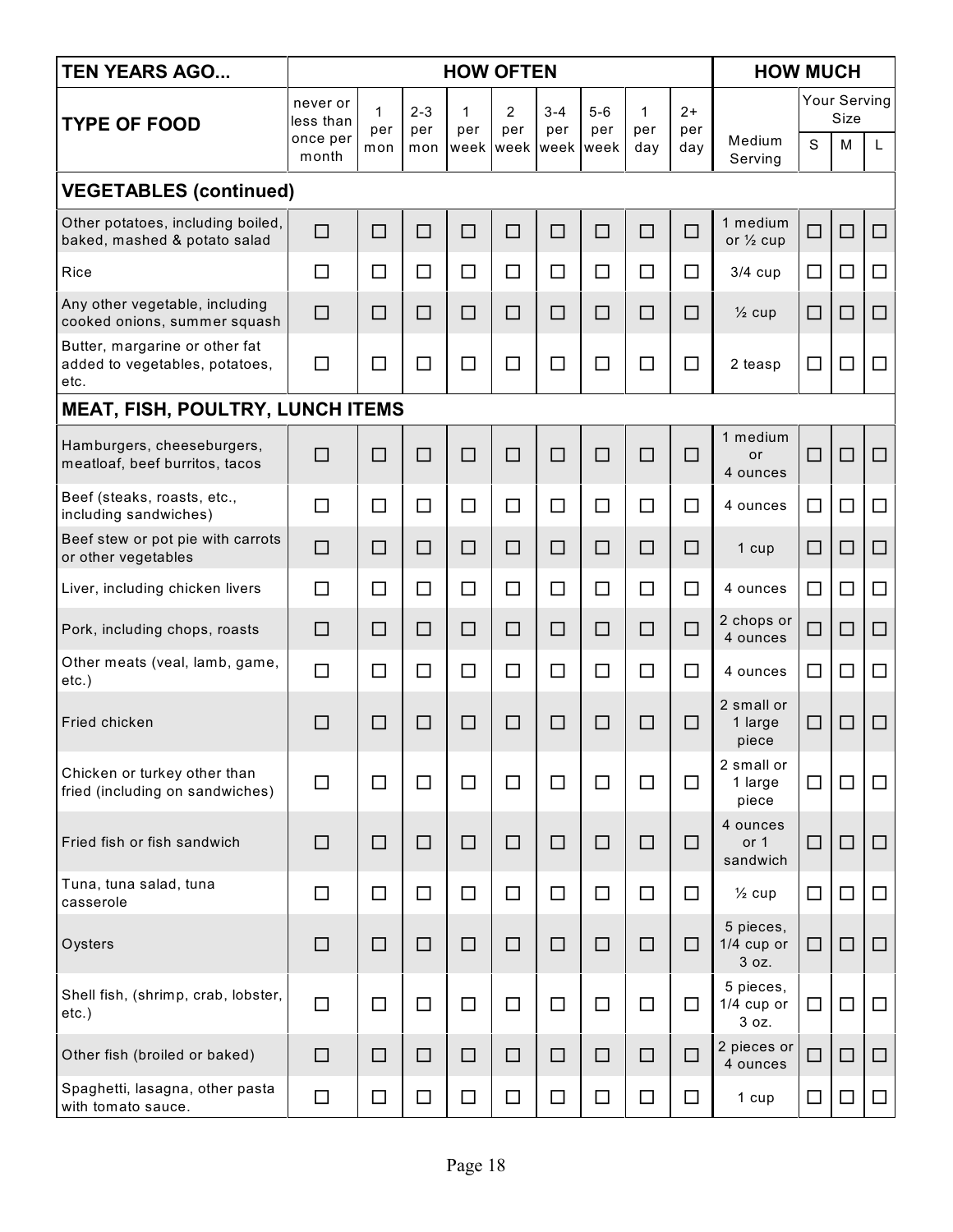| <b>TEN YEARS AGO</b>                                                                    | <b>HOW OFTEN</b>                           |                            |                       |          |                       |                                  |                      |                 |                    | <b>HOW MUCH</b>         |        |                           |        |
|-----------------------------------------------------------------------------------------|--------------------------------------------|----------------------------|-----------------------|----------|-----------------------|----------------------------------|----------------------|-----------------|--------------------|-------------------------|--------|---------------------------|--------|
| <b>TYPE OF FOOD</b>                                                                     | never or<br>less than<br>once per<br>month | $\mathbf{1}$<br>per<br>mon | $2 - 3$<br>per<br>mon | 1<br>per | $\overline{2}$<br>per | $3 - 4$<br>per<br>week week week | $5-6$<br>per<br>week | 1<br>per<br>day | $2+$<br>per<br>day | Medium<br>Serving       | S      | Your Serving<br>Size<br>M | L      |
| MEAT, FISH, POULTRY, LUNCH ITEMS (continued)                                            |                                            |                            |                       |          |                       |                                  |                      |                 |                    |                         |        |                           |        |
| Pizza                                                                                   | □                                          | $\Box$                     | □                     | □        | □                     | $\Box$                           | □                    | □               | □                  | 2 slices                | □      | $\Box$                    | □      |
| Mixed dishes with cheese (such<br>as macaroni and cheese)                               | $\Box$                                     | $\Box$                     | □                     | $\Box$   | □                     | $\Box$                           | □                    | □               | □                  | 1 cup                   | □      | $\Box$                    | $\Box$ |
| Liverwurst                                                                              | $\Box$                                     | □                          | □                     | □        | □                     | □                                | □                    | □               | $\Box$             | 2 slices                | □      | □                         | □      |
| Hot dogs                                                                                | $\Box$                                     | $\Box$                     | $\Box$                | $\Box$   | $\Box$                | $\Box$                           | $\Box$               | □               | $\Box$             | 2 hot dogs              | $\Box$ | $\Box$                    | $\Box$ |
| Ham, bologna, salami and other<br>lunch meats                                           | $\Box$                                     | □                          | □                     | $\Box$   | □                     | $\Box$                           | □                    | □               | $\Box$             | 2 slices or<br>2 ounces | □      | □                         | $\Box$ |
| Vegetable and tomato soups,<br>including vegetable beef,<br>minestrone                  | $\Box$                                     | $\Box$                     | □                     | $\Box$   | □                     | $\Box$                           | □                    | $\Box$          | $\Box$             | 1 medium<br>bowl        | $\Box$ | $\Box$                    | $\Box$ |
| Other soups                                                                             | □                                          | □                          | □                     | $\Box$   | □                     | □                                | □                    | □               | $\Box$             | 1 medium<br>bowl        | □      | $\Box$                    | $\Box$ |
| <b>BREADS, SNACKS, SPREADS</b>                                                          |                                            |                            |                       |          |                       |                                  |                      |                 |                    |                         |        |                           |        |
| Biscuits, muffins, (including fast<br>foods)                                            | $\Box$                                     | $\Box$                     | □                     | $\Box$   | □                     | $\Box$                           | □                    | □               | $\Box$             | 1 medium<br>piece       | □      | $\Box$                    | $\Box$ |
| White bread (including<br>sandwiches, bagels, burger<br>rolls, French or Italian bread) | $\Box$                                     | $\Box$                     | $\Box$                | $\Box$   | □                     | □                                | □                    | $\Box$          | $\Box$             | 2 slices                | $\Box$ | $\Box$                    | □      |
| Dark bread, such as wheat, rye,<br>pumpernickel, (including<br>sandwiches)              | $\Box$                                     | $\Box$                     | □                     | □        | □                     | □                                | □                    | □               | □                  | 2 slices                | □      | $\Box$                    | □      |
| Corn bread, corn muffins, corn<br>tortillas                                             | $\Box$                                     | $\Box$                     | □                     | $\Box$   | □                     | $\Box$                           | $\Box$               | $\Box$          | $\Box$             | 1 medium<br>piece       | $\Box$ | $\Box$                    | $\Box$ |
| Salty snacks, such as potato<br>chips, corn chips, popcorn                              | ⊔                                          | ⊔                          | ⊔                     |          | ⊔                     | ⊔                                | ⊔                    | ப               |                    | 2 handfuls<br>or 1 cup  |        |                           |        |
| Peanuts, peanut butter                                                                  | $\Box$                                     | $\Box$                     | □                     | $\Box$   | □                     | $\Box$                           | □                    | $\Box$          | □                  | 2 tablesp               | $\Box$ | $\Box$                    | $\Box$ |
| Margarine on bread or rolls                                                             | $\Box$                                     | $\Box$                     | $\Box$                | □        | □                     | □                                | □                    | □               | $\Box$             | 2 teasp                 | $\Box$ | □                         | □      |
| Butter on bread or rolls                                                                | □                                          | $\Box$                     | $\Box$                | □        | $\Box$                | □                                | □                    | □               | $\Box$             | 2 teasp                 | $\Box$ | □                         | $\Box$ |
| Gravies made with meat<br>drippings, or white sauce                                     | $\Box$                                     | □                          | □                     | □        | □                     | □                                | □                    | □               | □                  | 2 tablesp               | □      | □                         | □      |
| DAIRY PRODUCTS (excluding milk drinks)                                                  |                                            |                            |                       |          |                       |                                  |                      |                 |                    |                         |        |                           |        |
| Cottage cheese                                                                          | □                                          | $\Box$                     | □                     | $\Box$   | $\Box$                | $\Box$                           | □                    | □               | □                  | $\frac{1}{2}$ cup       | □      | □                         | □      |
| Other cheeses and cheese<br>spreads                                                     | □                                          | □                          | □                     | □        | □                     | □                                | □                    | □               | □                  | 2 slices or<br>2 ounces | $\Box$ | □                         | □      |
| Flavored yogurt, frozen yogurt                                                          | $\Box$                                     | $\Box$                     | □                     | □        | □                     | □                                | □                    | □               | □                  | 1 cup                   | $\Box$ | $\Box$                    | 0      |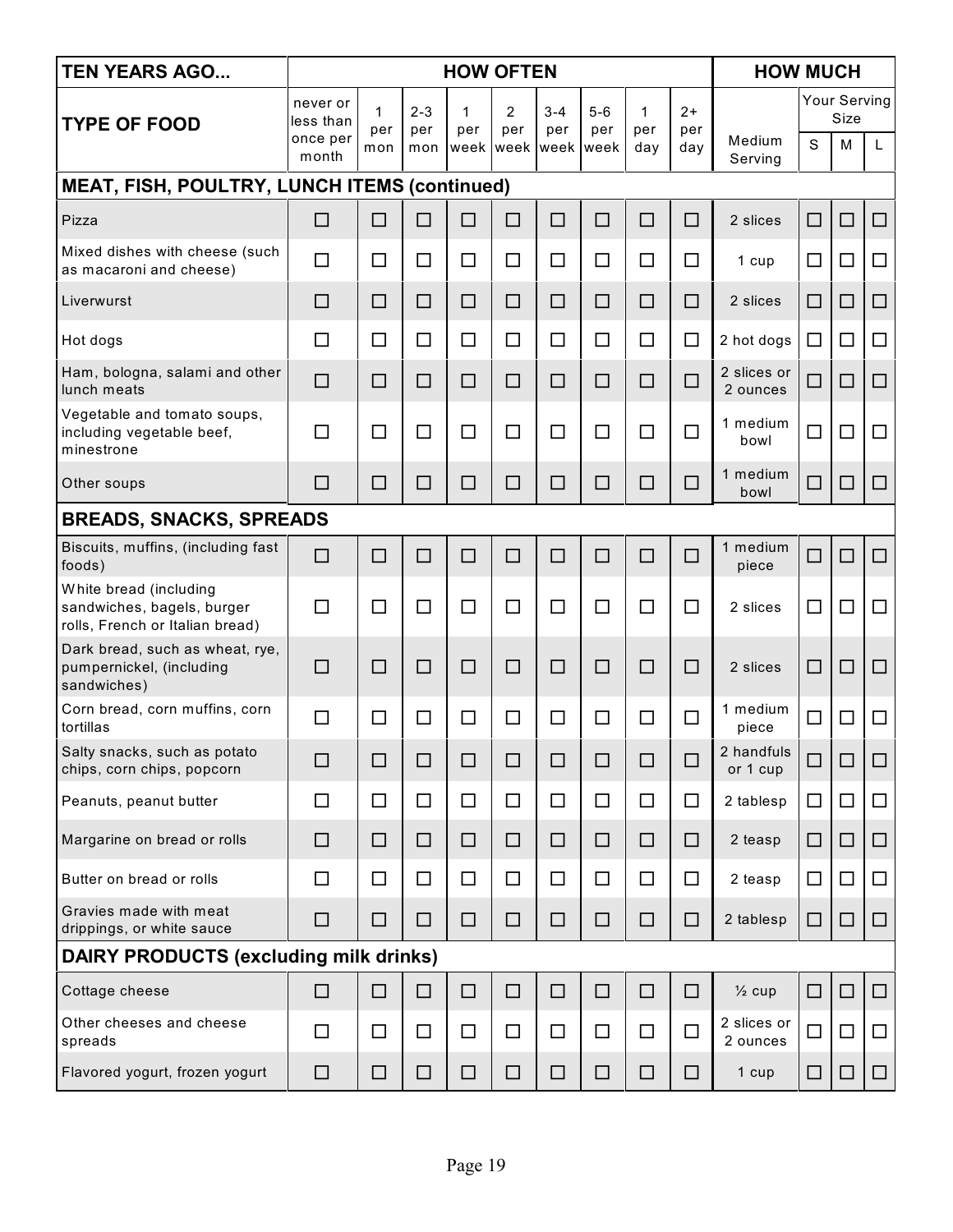| <b>TEN YEARS AGO</b>                      | <b>HOW OFTEN</b>      |          |                |                     |                      |                |              |          |             | <b>HOW MUCH</b>               |        |                      |        |
|-------------------------------------------|-----------------------|----------|----------------|---------------------|----------------------|----------------|--------------|----------|-------------|-------------------------------|--------|----------------------|--------|
| <b>TYPE OF FOOD</b>                       | never or<br>less than | 1<br>per | $2 - 3$<br>per | 1<br>per            | $\mathcal{P}$<br>per | $3 - 4$<br>per | $5-6$<br>per | 1<br>per | $2+$<br>per |                               |        | Your Serving<br>Size |        |
|                                           | once per<br>month     | mon      | mon            | week week week week |                      |                |              | day      | day         | Medium<br>Serving             | S      | M                    | L      |
| <b>SWEETS</b>                             |                       |          |                |                     |                      |                |              |          |             |                               |        |                      |        |
| Ice cream                                 | $\Box$                | $\Box$   | □              | □                   | $\Box$               | $\Box$         | $\Box$       | $\Box$   | $\Box$      | scoop or<br>$\frac{1}{2}$ cup | $\Box$ | $\Box$               | $\Box$ |
| Doughnuts, cookies, cake,<br>pastry       | П                     | □        | □              | $\Box$              | □                    | □              | □            | $\Box$   | $\Box$      | piece or<br>3 cookies         | $\Box$ | $\Box$               | $\Box$ |
| Pumpkin pie, sweet potato pie             | $\Box$                | $\Box$   | □              | □                   | □                    | □              | $\Box$       | $\Box$   | $\Box$      | 1 medium<br>slice             | $\Box$ | $\Box$               | $\Box$ |
| Other pies                                | $\Box$                | $\Box$   | $\Box$         | □                   | $\Box$               | $\Box$         | $\Box$       | $\Box$   | П           | 1 medium<br>slice             | $\Box$ | $\Box$               | $\Box$ |
| Chocolate candy                           | $\Box$                | $\Box$   | □              | □                   | □                    | □              | □            | □        | $\Box$      | 1 small bar<br>or $1$ oz.     | $\Box$ | $\Box$               | $\Box$ |
| Other candy, jelly, honey, brown<br>sugar | $\Box$                | $\Box$   |                |                     |                      |                | $\Box$       |          |             | 3 pieces or<br>1 tablesp      | $\Box$ | $\Box$               | П      |

*CONTINUES ON NEXT PAGE...*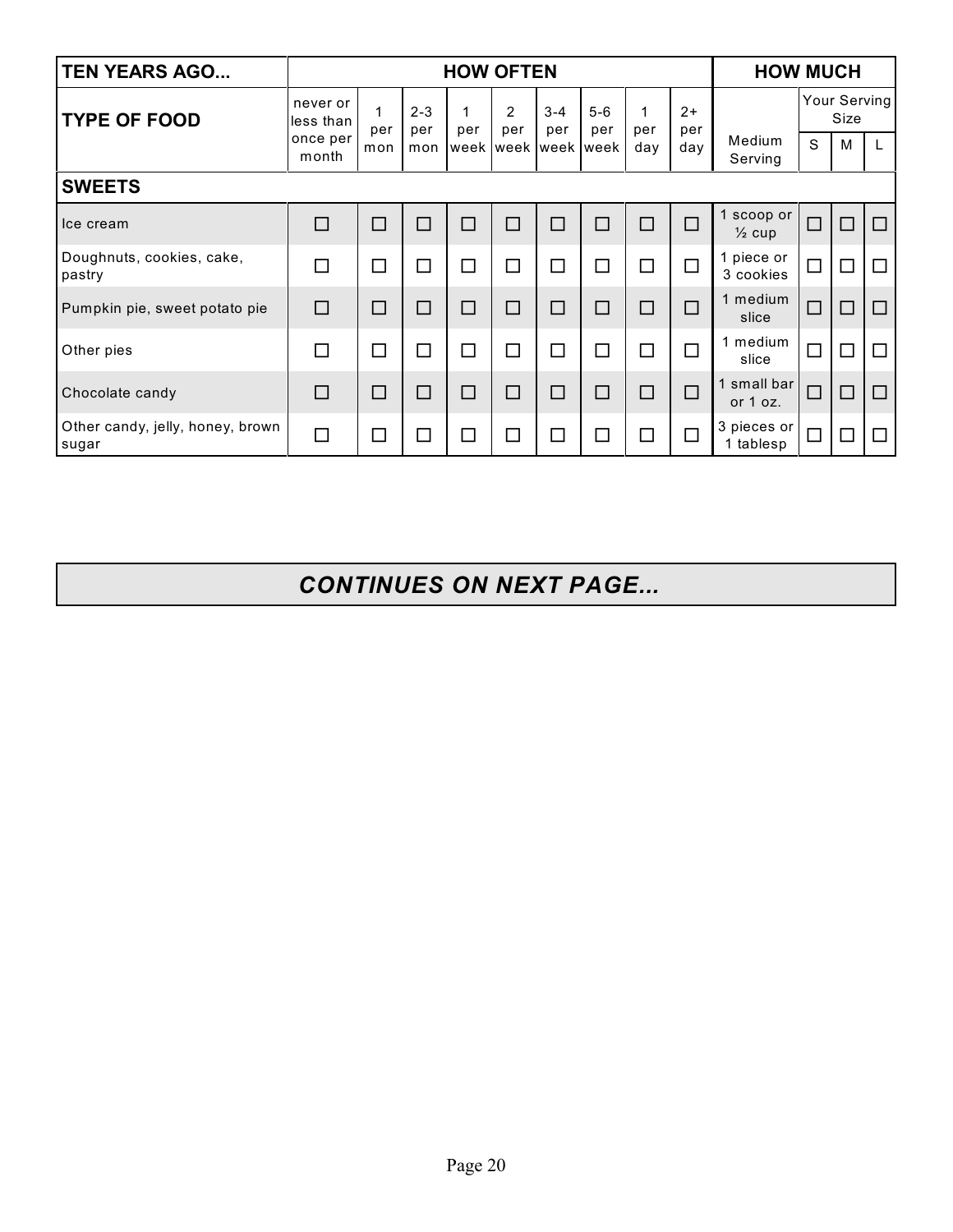| PLEASE NOTE THE "HOW OFTEN" CATEGORIES HAVE CHANGED!                                                 |                       |                |          |                |                  |                    |                |                |             |                        |        |                      |        |
|------------------------------------------------------------------------------------------------------|-----------------------|----------------|----------|----------------|------------------|--------------------|----------------|----------------|-------------|------------------------|--------|----------------------|--------|
| <b>TEN YEARS AGO</b>                                                                                 |                       |                |          |                | <b>HOW OFTEN</b> |                    |                |                |             | <b>HOW MUCH</b>        |        |                      |        |
| <b>TYPE OF FOOD</b>                                                                                  | never or<br>less than | $1 - 3$<br>per | 1<br>per | $2 - 4$<br>per | $5-6$<br>per     | $\mathbf 1$<br>per | $2 - 3$<br>per | $4 - 5$<br>per | $6+$<br>per | Medium                 |        | Your Serving<br>Size |        |
|                                                                                                      | once per<br>month     | mon            |          |                | week week week   | day                | day            | day            | day         | Serving                | S      | M                    | L      |
| <b>BEVERAGES</b>                                                                                     |                       |                |          |                |                  |                    |                |                |             |                        |        |                      |        |
| Whole milk and beverages<br>made with whole milk (not<br>including on cereal)                        | $\Box$                | □              | □        | $\Box$         | $\Box$           | □                  | □              | □              | □           | 8 oz. glass            | □      | $\Box$               | □      |
| 2% milk and beverages made<br>with 2% milk (not including on<br>cereal)                              | $\Box$                | $\Box$         | □        | $\Box$         | $\Box$           | □                  | $\Box$         | □              | $\Box$      | 8 oz. glass            | $\Box$ | $\Box$               | $\Box$ |
| Skim milk, 1% milk or buttermilk<br>and beverages made with these<br>milks (not including on cereal) | $\Box$                | □              | □        | □              | □                | □                  | □              | □              | □           | 8 oz. glass            | □      | $\Box$               | □      |
| Soya drink                                                                                           | $\Box$                | $\Box$         | $\Box$   | $\Box$         | $\Box$           | $\Box$             | $\Box$         | $\Box$         | $\Box$      | 8 oz. glass            | $\Box$ | □                    | $\Box$ |
| Regular soft drinks (not diet<br>soda)                                                               | $\Box$                | □              | □        | □              | □                | □                  | □              | □              | □           | 12 oz can<br>or bottle | $\Box$ | □                    | □      |
| Diet soft drinks                                                                                     | $\Box$                | $\Box$         | $\Box$   | □              | $\Box$           | $\Box$             | $\Box$         | $\Box$         | $\Box$      | 12 oz can<br>or bottle | $\Box$ | $\Box$               | □      |
| <b>Beer</b>                                                                                          | $\Box$                | □              | □        | □              | □                | $\Box$             | □              | □              | □           | 12 oz can<br>or bottle | $\Box$ | □                    | □      |
| Wine or wine coolers                                                                                 | □                     | $\Box$         | $\Box$   | $\Box$         | $\Box$           | □                  | $\Box$         | $\Box$         | $\Box$      | 1 medium<br>glass      | $\Box$ | $\Box$               | $\Box$ |
| Liquor                                                                                               | $\Box$                | □              | □        | □              | □                | □                  | □              | □              | □           | 1 shot                 | □      | $\Box$               | $\Box$ |
| Coffee, regular or decaf                                                                             | □                     | $\Box$         | □        | $\Box$         | □                | $\Box$             | $\Box$         | $\Box$         | П           | 1 medium<br>cup        | □      | □                    | □      |
| Tea (hot or iced)                                                                                    | □                     | $\Box$         | □        | □              | □                | □                  | $\Box$         | □              | $\Box$      | 1 medium<br>cup        | $\Box$ | $\Box$               | □      |
| Lemon in tea                                                                                         | $\Box$                | $\Box$         | $\Box$   | □              | $\Box$           | □                  | □              | $\Box$         | $\Box$      | 1 teasp                | $\Box$ | $\Box$               | $\Box$ |
| Non-dairy creamer in coffee or<br>tea                                                                | $\Box$                | □              | □        | □              | □                | $\Box$             | $\Box$         | $\Box$         | □           | 1 tablesp              | $\Box$ | $\Box$               | □      |
| Cream (real) or Half-and-Half in<br>coffee or tea                                                    | $\Box$                | □              | $\Box$   | $\Box$         | $\Box$           | $\Box$             | $\Box$         | $\Box$         | $\Box$      | 1 tablesp              | $\Box$ | $\Box$               | □      |
| Milk in coffee or tea                                                                                | $\Box$                | $\Box$         | $\Box$   | □              | □                | $\Box$             | $\Box$         | $\Box$         | $\Box$      | 1 tablesp              | $\Box$ | $\Box$               | □      |
| Sugar in coffee or tea                                                                               | $\Box$                | $\Box$         | $\Box$   | □              | $\Box$           | $\Box$             | □              | $\Box$         | $\Box$      | 2 teasp                | □      | $\Box$               | □      |
| Glasses of water                                                                                     | $\Box$                | □              | □        | □              | □                | □                  | $\Box$         | □              | □           | 8 oz. glass            | $\Box$ | □                    | $\Box$ |

*Thank you! You have completed the diet section of the questionnaire. This would be a good time to take a break if you need one.*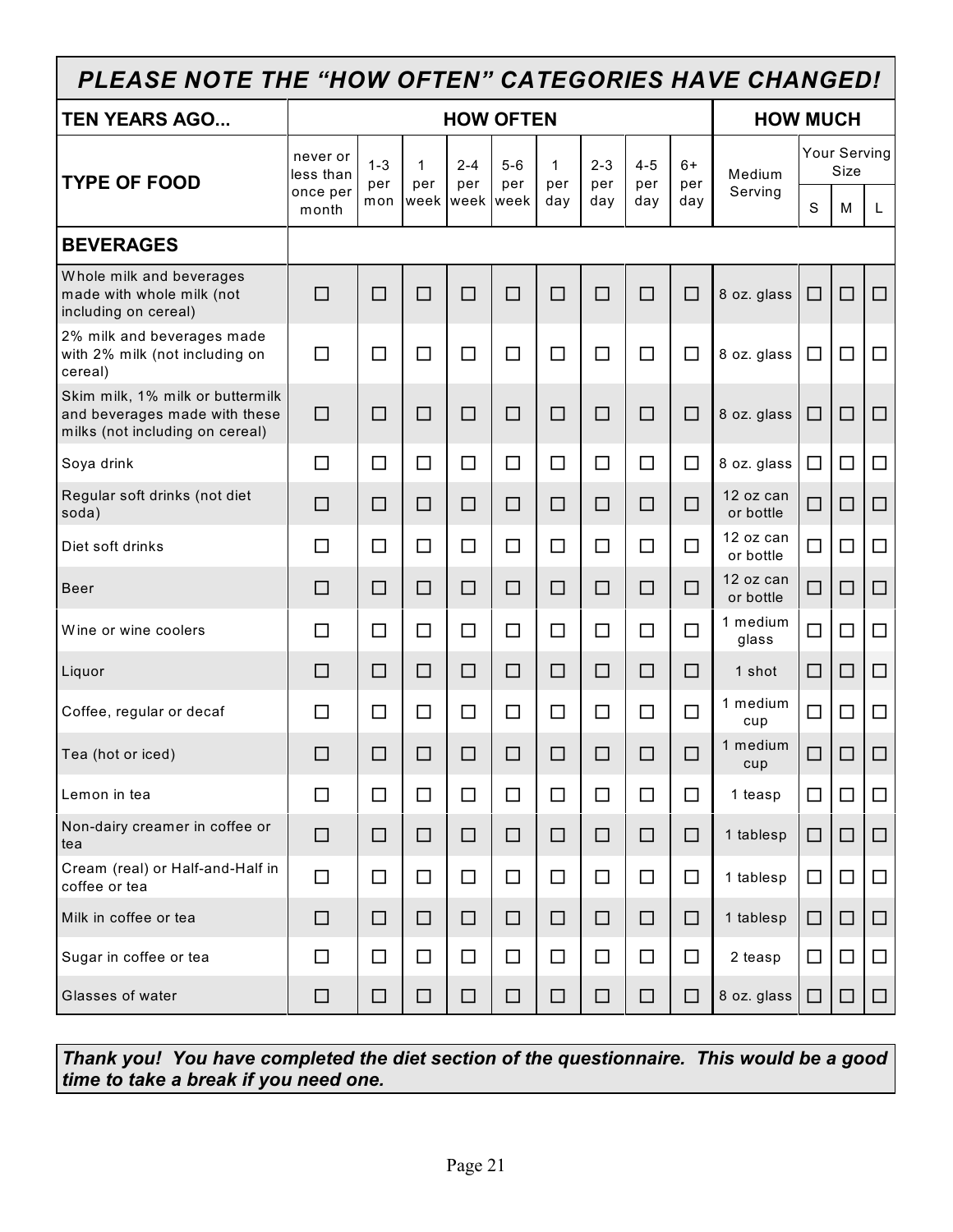# *YOU' RE A L MOST D ONE!*

**This part of the questionnaire asks about your primary occupation and pesticides you may have been exposed to in your work or daily life. For these questions, think about your entire life, NOT just ten years ago.** 

**12. Have you ever been employed?**



**If YES, please complete this Table for the occupation you held the LONGEST. The same type of work done for different employers or under different job titles is considered the same occupation.**

| What occupation did you<br>hold the longest? | What were your duties in this occupation? | How long did you<br>work in this<br>occupation? |
|----------------------------------------------|-------------------------------------------|-------------------------------------------------|
|                                              |                                           |                                                 |
|                                              |                                           | Years                                           |
|                                              |                                           |                                                 |
|                                              |                                           |                                                 |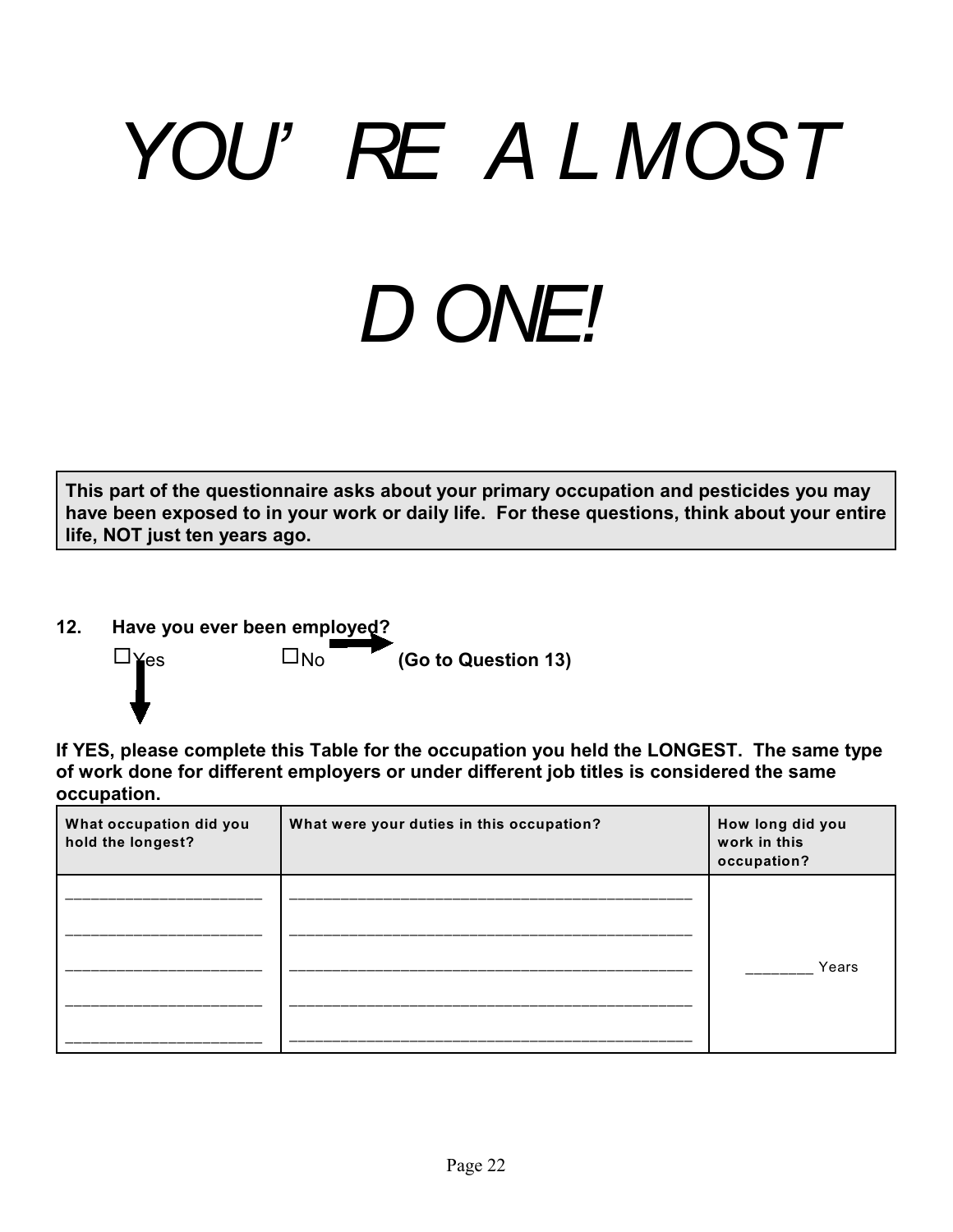**13. Have you ever personally applied pesticides to fields, crops, food, livestock or buildings (e.g. herbicides, insecticides, fungicides, fumigants)? Do not include applications to your own lawn, garden, fruit trees or home.**

| $\Box$ Yes | JNo   | JDon't Know                                                                            |
|------------|-------|----------------------------------------------------------------------------------------|
| If YES:    |       | How many years have you done this task at least once?<br>year(s)                       |
|            | task? | During those years, how many days per year, on average, did you do this<br>day(s)/year |

**14. Have you ever personally applied pesticides to your own lawn, garden, fruit trees, or home (e.g. herbicides, insecticides, fungicides, fumigants)?**

| $\Box$ Yes | JNo                  | $\square$ Don't Know                                                                                                                        |
|------------|----------------------|---------------------------------------------------------------------------------------------------------------------------------------------|
| If YES:    | task?<br>day(s)/year | How many years have you done this task at least once?<br>year(s)<br>During those years, how many days per year, on average, did you do this |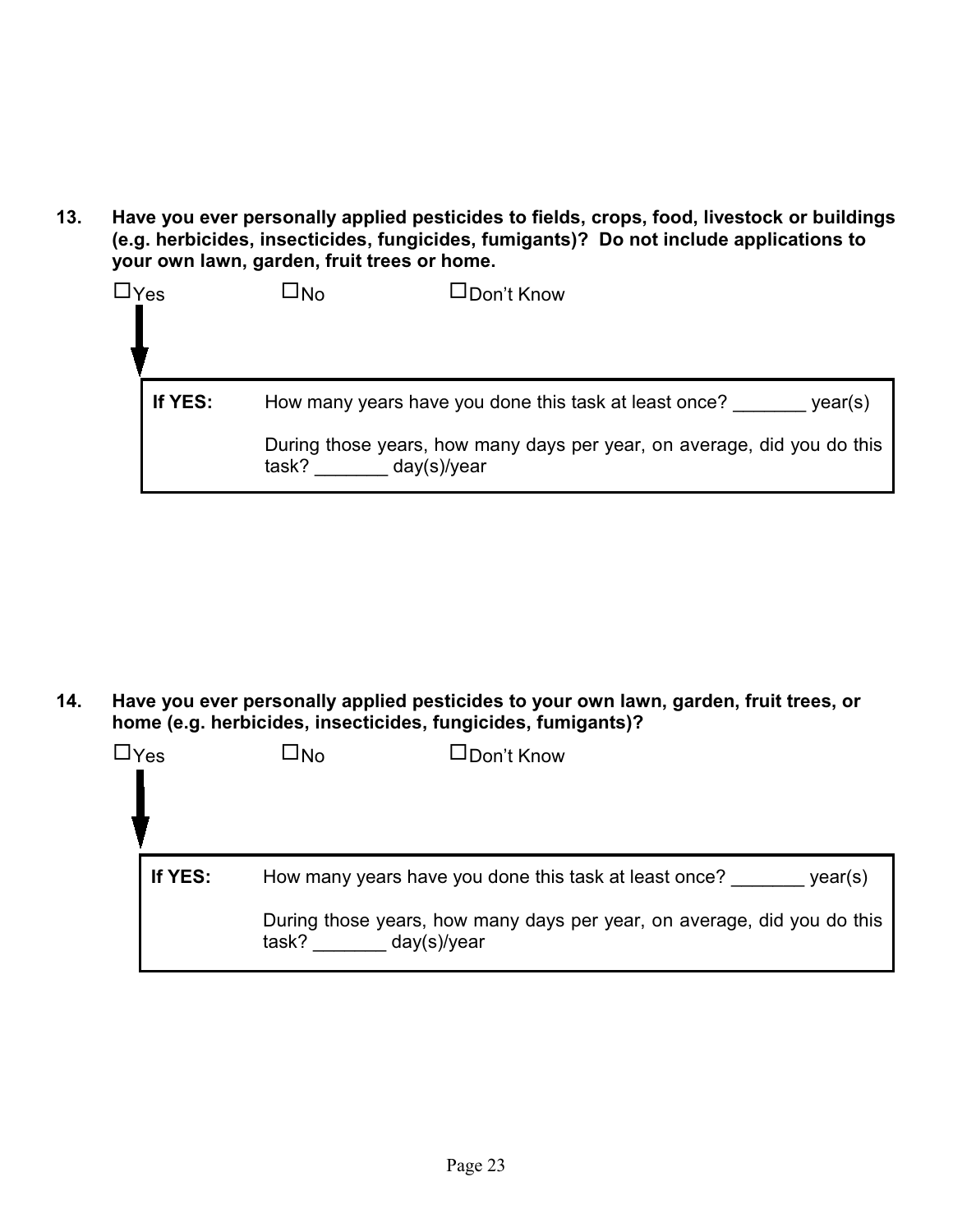**The last section of the questionnaire asks about the physical activity level of your work and leisure time activities.** 

**15.** Let's start with your work. Below is a list of different types of work:

*SEDENTARY WORK:* most of your time is spent sitting, e.g. office work, etc.

**STANDING WORK:** most of your time is spent standing or walking without intense physical effort, e.g. shop assistant, barber, etc.

**PHYSICAL WORK:** involves some physical effort including handling of heavy objects and use of tools, e.g. plumber, carpenter, etc.

**HEAVY MANUAL WORK:** involves very vigorous physical activity including handling of very heavy objects, e.g. miner, construction worker, etc.

For each decade of your life, print the number of years you worked. Include part-time, contract and seasonal work. If you worked in the decade, indicate if you *USUALLY* worked full-time (FT) or part-time (PT) hours, and mark the *ONE* category which best describes the physical activity level of your work in the decade. Complete all decades relevant for your age.

|                               |                                                   |           |                                             | <b>Physical Activity Level of Your Work</b><br>(mark only one per decade) |                                |                                |                                              |  |  |  |  |  |
|-------------------------------|---------------------------------------------------|-----------|---------------------------------------------|---------------------------------------------------------------------------|--------------------------------|--------------------------------|----------------------------------------------|--|--|--|--|--|
| Decade of<br><b>Your Life</b> | <b>Years</b><br><b>Worked in</b><br><b>Decade</b> | <b>FT</b> | <b>Usual Status</b><br>PT or<br><b>Less</b> | <b>Sedentary</b><br><b>Work</b>                                           | <b>Standing</b><br><b>Work</b> | <b>Physical</b><br><b>Work</b> | <b>Heavy</b><br><b>Manual</b><br><b>Work</b> |  |  |  |  |  |
| <b>Example</b>                | $9\frac{1}{2}$ yrs                                | $\Box$    |                                             |                                                                           |                                | $\Box$                         |                                              |  |  |  |  |  |
| 20-29                         | yrs                                               |           |                                             |                                                                           |                                |                                |                                              |  |  |  |  |  |
| 30-39                         | yrs                                               | $\Box$    | $\Box$                                      |                                                                           | $\mathsf{L}$                   | $\overline{\phantom{a}}$       |                                              |  |  |  |  |  |
| 40-49                         | yrs                                               |           |                                             |                                                                           |                                |                                |                                              |  |  |  |  |  |
| 50-59                         | yrs                                               | $\Box$    | $\Box$                                      |                                                                           | $\Box$                         | $\Box$                         |                                              |  |  |  |  |  |
| 60-69                         | yrs                                               |           |                                             |                                                                           |                                |                                |                                              |  |  |  |  |  |
| 70-79                         | yrs                                               | $\Box$    | $\mathsf{L}$                                |                                                                           |                                | $\Box$                         |                                              |  |  |  |  |  |
| 80-89                         | yrs                                               |           |                                             |                                                                           |                                |                                |                                              |  |  |  |  |  |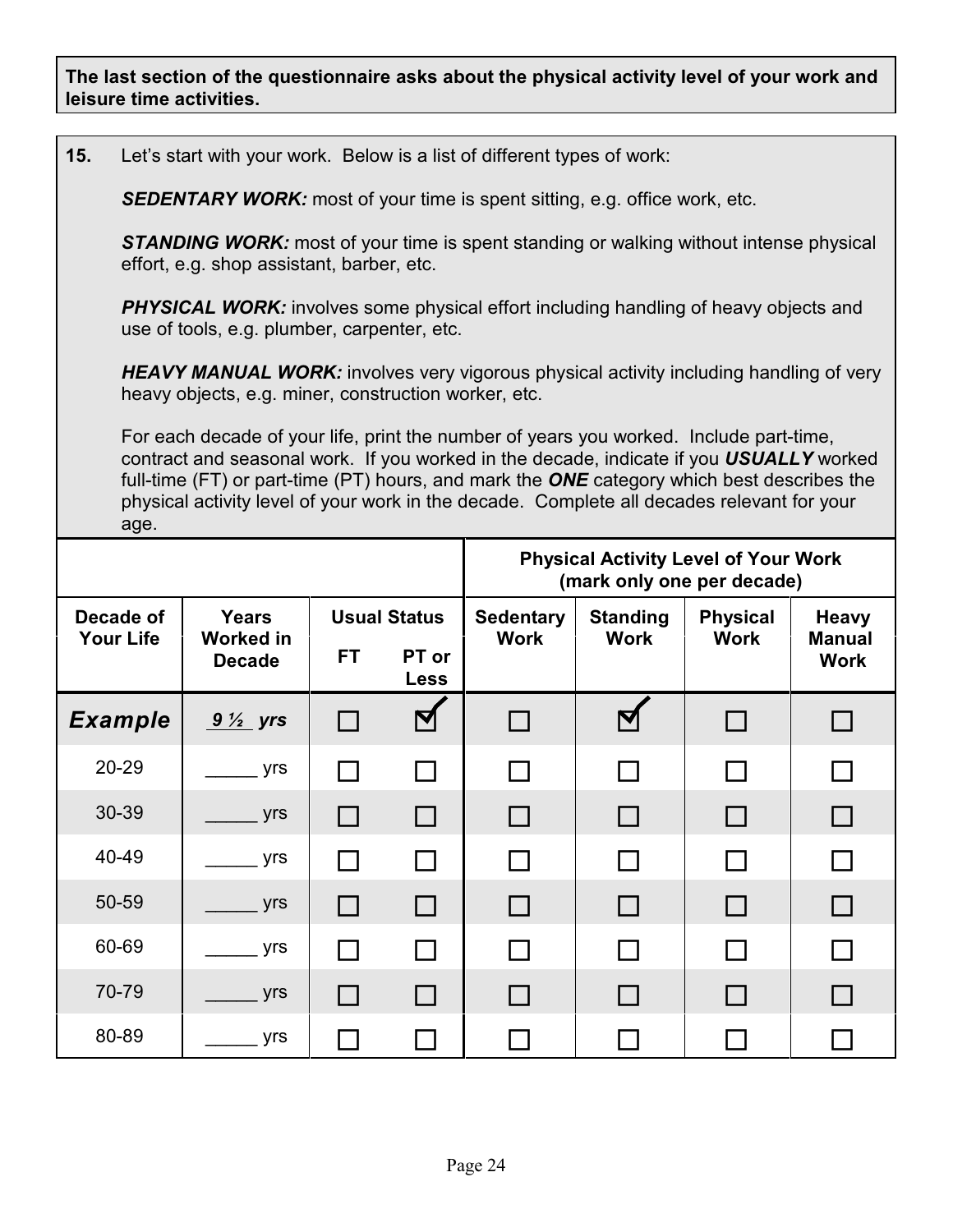**16.** Finally, this question asks about leisure time physical activity, NOT physical activity done as part of your employment or household/outdoor chores.

We are interested in two intensities of physical activity:

*STRENUOUS PHYSICAL ACTIVITY:* causes your heart to beat rapidly and sweating, e.g. running, vigorous swimming, etc.

*MODERATE PHYSICAL ACTIVITY:* is not exhausting and causes light perspiration, e.g. fast walking, popular and folk dancing, etc.

For each decade of your life, estimate how many times per week and minutes per session, on average, you spent doing moderate and strenuous leisure time physical activity. Only count physical activity sessions that lasted 10 minutes or longer in duration. Print 0 on the line if you did less than 10 minutes in the activity level. Complete all decades relevant for your age.

| Decade of        | <b>Moderate Physical Activity</b> |                                      | <b>Strenuous Physical Activity</b> |                                      |  |  |  |
|------------------|-----------------------------------|--------------------------------------|------------------------------------|--------------------------------------|--|--|--|
| <b>Your Life</b> | <b>Times</b><br><b>Per Week</b>   | <b>Minutes</b><br><b>Per Session</b> | <b>Times</b><br><b>Per Week</b>    | <b>Minutes</b><br><b>Per Session</b> |  |  |  |
| <b>Example</b>   | time(s)<br>$\boldsymbol{3}$       | 60<br>minutes                        | time(s)<br>0                       | minutes<br>0                         |  |  |  |
| 20-29            | time(s)                           | minutes                              | time(s)                            | minutes                              |  |  |  |
| 30-39            | time(s)                           | minutes                              | time(s)                            | minutes                              |  |  |  |
| 40-49            | time(s)                           | minutes                              | time(s)                            | minutes                              |  |  |  |
| 50-59            | time(s)                           | minutes                              | time(s)                            | minutes                              |  |  |  |
| 60-69            | time(s)                           | minutes                              | time(s)                            | minutes                              |  |  |  |
| 70-79            | time(s)                           | minutes                              | time(s)                            | minutes                              |  |  |  |
| 80-89            | time(s)                           | minutes                              | time(s)                            | minutes                              |  |  |  |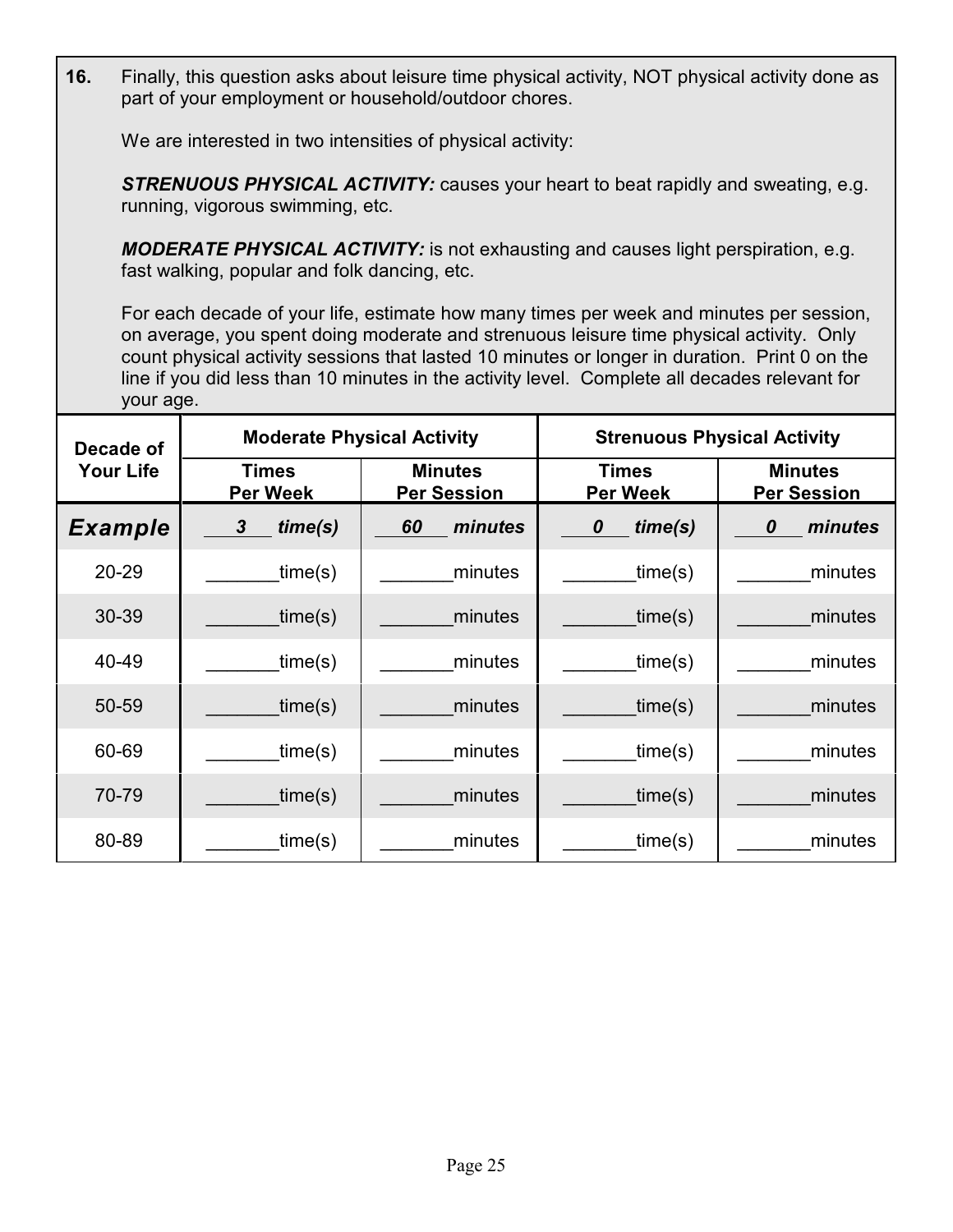## *YOU A RE D ONE!*

**Thank you very much for taking the time to complete this questionnaire. Your participation is sincerely appreciated.** 

*Remember........*

- **1. Your interviewer will pick up this questionnaire when she/he meets with you.**
- **2. All your information will remain strictly confidential.**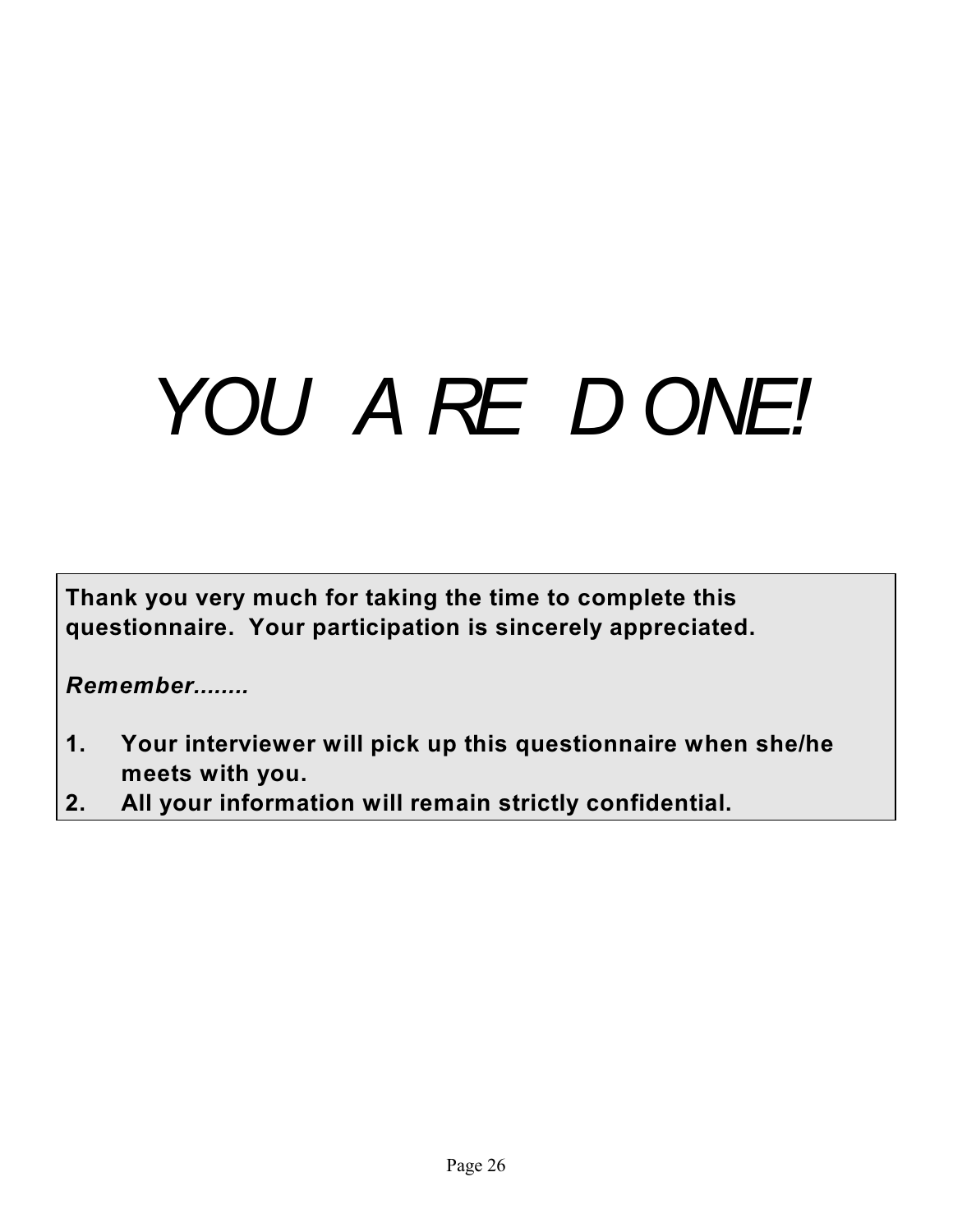| <b>OFFICE USE ONLY:</b> |                                     |                                          |
|-------------------------|-------------------------------------|------------------------------------------|
| Study ID:               | $S4-$                               | Interview Outcome Code:                  |
| Interviewer ID:         |                                     | Date Checked:<br>DD<br>MM<br><b>YYYY</b> |
| Date of Interview:      | <b>YYYY</b><br>D <sub>D</sub><br>МM | Date Entered:<br>YYYY<br><b>DD</b><br>MM |
| Time Interview Began:   | (hhmm)                              | Date Verified:                           |
| Time Interview Ended:   | (hhmm)                              | <b>DD</b><br>MM<br><b>YYYY</b>           |

## *Prostate Cancer Etiology Study*



### Main Questionaire

#### **Principal Investigator:**

**Dr. Nicholas Birkett Department of Epidemiology and Community Medicine University of Ottawa 451 Smyth Road Ottawa, Ontario, K1H 8M5 PCES Research Office: 613-562-5641**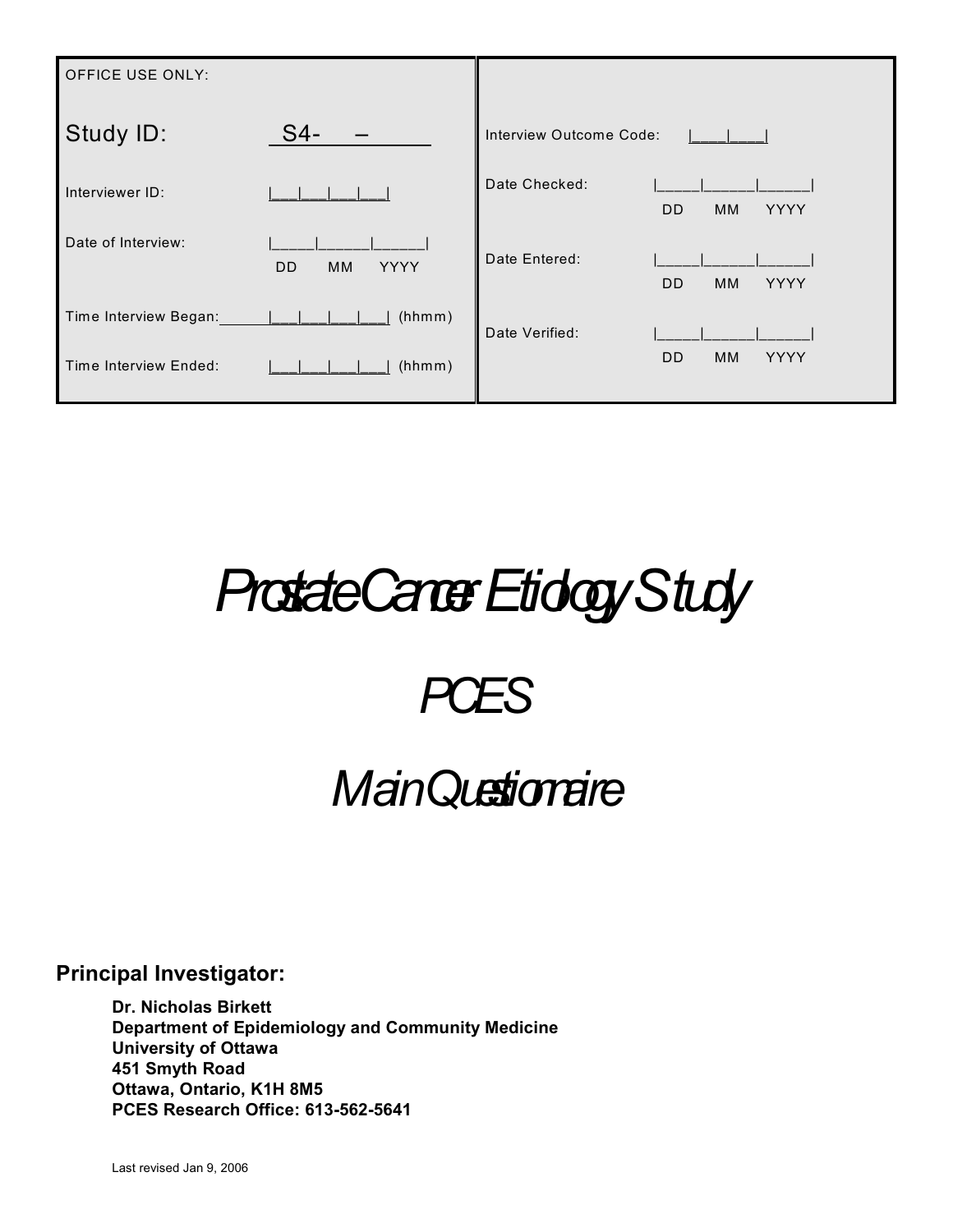#### *GENERAL INTRODUCTION*

In this interview, I will be asking you questions about several areas of your life including medical history, diet, lifestyle, outdoor activity and general information about yourself.

Most of the questions will ask you to think back in time. I realize this can be difficult, but your best estimate is better than no answer.

You can decline to answer any question. I will simply move on to the next question.

Remember that all the information you provide will remain strictly confidential.

Do you have any questions about what is going to happen?

*Interviewer answers all questions before proceeding.*

|     | <b>SECTION A</b>                                             |                             |  |  |  |  |  |
|-----|--------------------------------------------------------------|-----------------------------|--|--|--|--|--|
|     | To start off, I need to know how old you are.                |                             |  |  |  |  |  |
| A1. | May I have your date of birth?                               | MM YYYY<br>DD               |  |  |  |  |  |
| A2. | So that would make you years<br>old? Is that right?          | $\mathsf{L}_{\mathsf{Yes}}$ |  |  |  |  |  |
|     | If NO, correct the date of birth until the<br>answer is yes. |                             |  |  |  |  |  |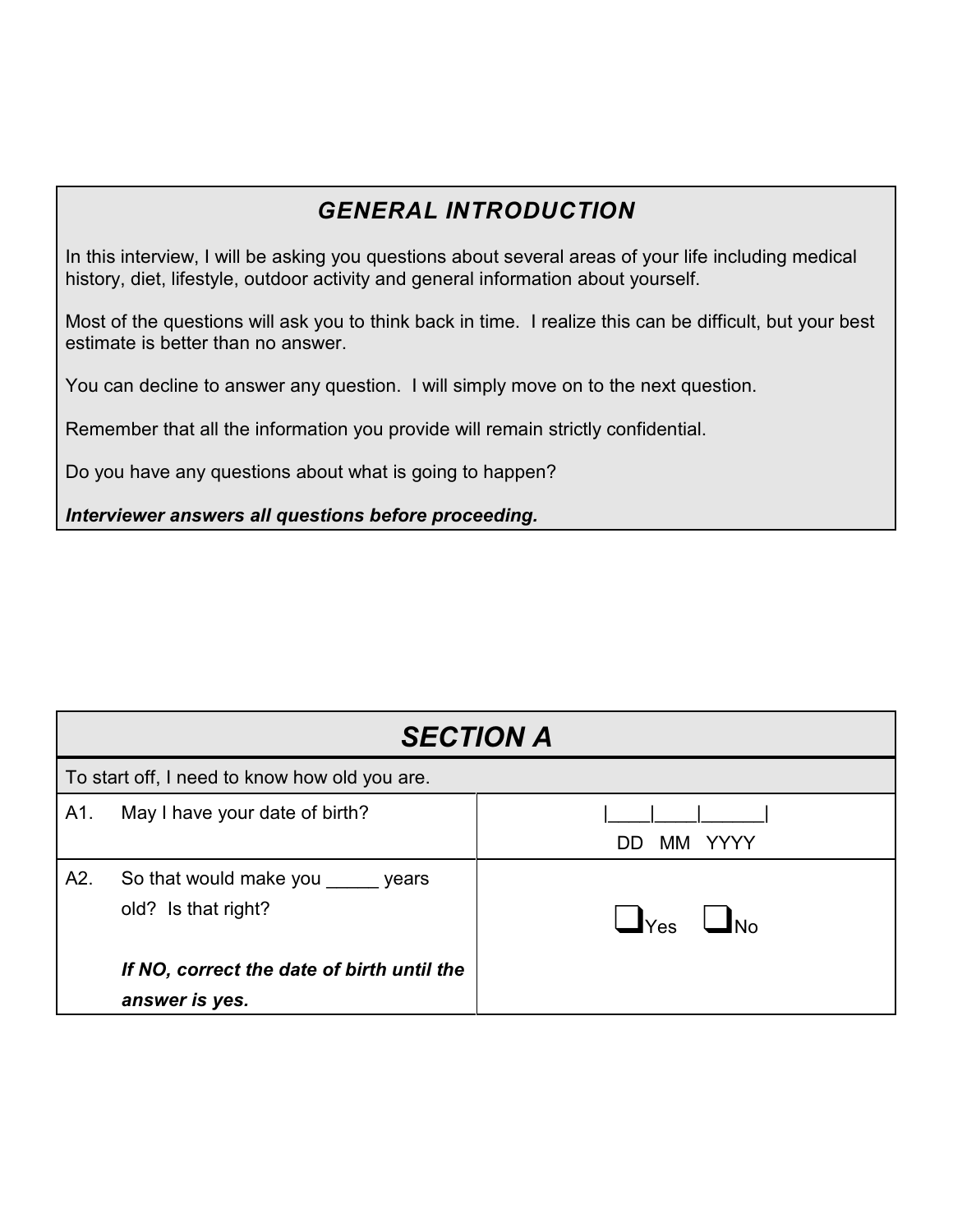#### *SECTION B MEDICAL FACTORS*

The first series of questions will ask about your height and weight.

| B1.              | How tall are you without<br>shoes?                                                          | ft.<br><b>OR</b><br>in.<br>cms |
|------------------|---------------------------------------------------------------------------------------------|--------------------------------|
| B <sub>2</sub> . | What was the most you ever<br>weighed since the age of 20?                                  | <b>OR</b><br>pounds<br>kgs     |
| B <sub>3</sub> . | How old were you when you<br>first weighed <weight in<br="">previous question&gt;?</weight> | Years                          |

| B4. | What was your usual weight when you were in your? |                            |  |  |  |  |  |  |  |
|-----|---------------------------------------------------|----------------------------|--|--|--|--|--|--|--|
| a.  | 20's                                              | pounds OR<br>_kgs          |  |  |  |  |  |  |  |
| b.  | 30's                                              | <b>OR</b><br>pounds<br>kgs |  |  |  |  |  |  |  |
| C.  | 40's                                              | pounds<br>OR.<br>_kgs      |  |  |  |  |  |  |  |
| d.  | $\mathbf{I}_{\mathsf{NA}}$<br>50's                | pounds<br><b>OR</b><br>kgs |  |  |  |  |  |  |  |
| е.  | JNA<br>60's                                       | pounds<br>ORNO<br>_kgs     |  |  |  |  |  |  |  |
| f.  | <b>NA</b><br>70's                                 | pounds<br>OR<br>kgs        |  |  |  |  |  |  |  |
| g.  | 80's                                              | pounds<br><b>OR</b><br>kgs |  |  |  |  |  |  |  |

| ft. in.   | 5'2" | 5' 4" | 5'6'' | 5' 8'' | 5' 10" | 6'  | 6'2" | 6' 4" | 6'6'' | 6' 8'' |
|-----------|------|-------|-------|--------|--------|-----|------|-------|-------|--------|
| cms       | 157  | 163   | 168   | 173    | 178    | 183 | 188  | 193   | 198   | 203    |
| pounds    | 120  | 140   | 160   | 180    | 200    | 220 | 240  | 260   | 280   | 300    |
| kilograms | 55   | 64    | 73    | 82     | 91     | 100 | 109  | 118   | 127   | 136    |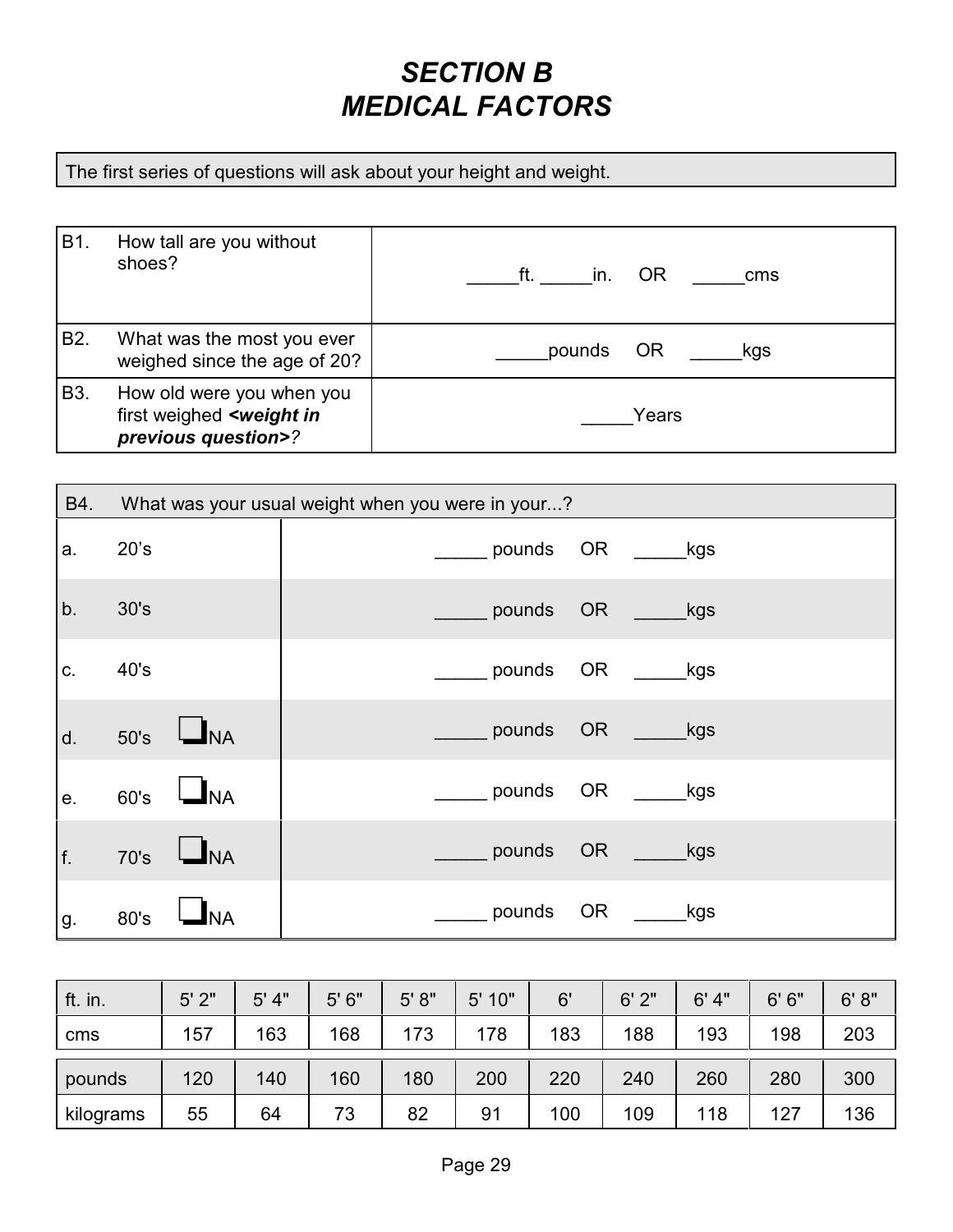Thank you. Now I am going to ask about your medical history. First we will discuss medical conditions diagnosed before *<reference month>***.**

| B5. | Prior to <b><i>sreference month</i></b> , has a<br>doctor ever told you that you had            | B6. |      |           | When were you first told that you had                                                                                                                                                                                                  |
|-----|-------------------------------------------------------------------------------------------------|-----|------|-----------|----------------------------------------------------------------------------------------------------------------------------------------------------------------------------------------------------------------------------------------|
| a.  | high blood pressure?<br>$\mathbf{I}_{\text{Yes}}$ $\mathbf{I}_{\text{No}}$                      |     | Year |           | OR <b>Samuel</b><br><b>Age</b>                                                                                                                                                                                                         |
| b.  | high blood cholesterol?<br>$\Box$ Yes $\Box$ No                                                 |     | Year | OR        | <b>Age</b>                                                                                                                                                                                                                             |
| C.  | diabetes mellitus?<br>$\Box$ Yes $\Box$ No                                                      |     | Year | OR        | Age                                                                                                                                                                                                                                    |
| d.  | a chronic liver disease, such as cirrhosis<br>or fibrosis of the liver?<br>$\Box$ Yes $\Box$ No |     | Year |           | OR the control of the control of the control of the control of the control of the control of the control of the control of the control of the control of the control of the control of the control of the control of the contr<br>_Age |
| е.  | an enlarged prostate gland?<br>$\Box$ Yes $\Box$ No                                             |     | Year |           | OR<br>_Age                                                                                                                                                                                                                             |
| f.  | blood in your sperm?<br>$\Box$ Yes $\Box$ No                                                    |     | Year | OR N      | Age                                                                                                                                                                                                                                    |
| g.  | blood in your urine?<br>$\Box$ $\mathsf{Yes}$ $\Box$ $\mathsf{No}$                              |     | Year | <b>OR</b> | <b>Age</b>                                                                                                                                                                                                                             |
| h.  | a urinary tract infection?<br>$\Box$ No<br>Yes                                                  |     | Year | OR        | _Age                                                                                                                                                                                                                                   |
| j.  | inflammation of the prostate?<br>$\blacksquare$ No<br>$ Y_{\mathsf{es}} $                       |     | Year | OR        | _Age                                                                                                                                                                                                                                   |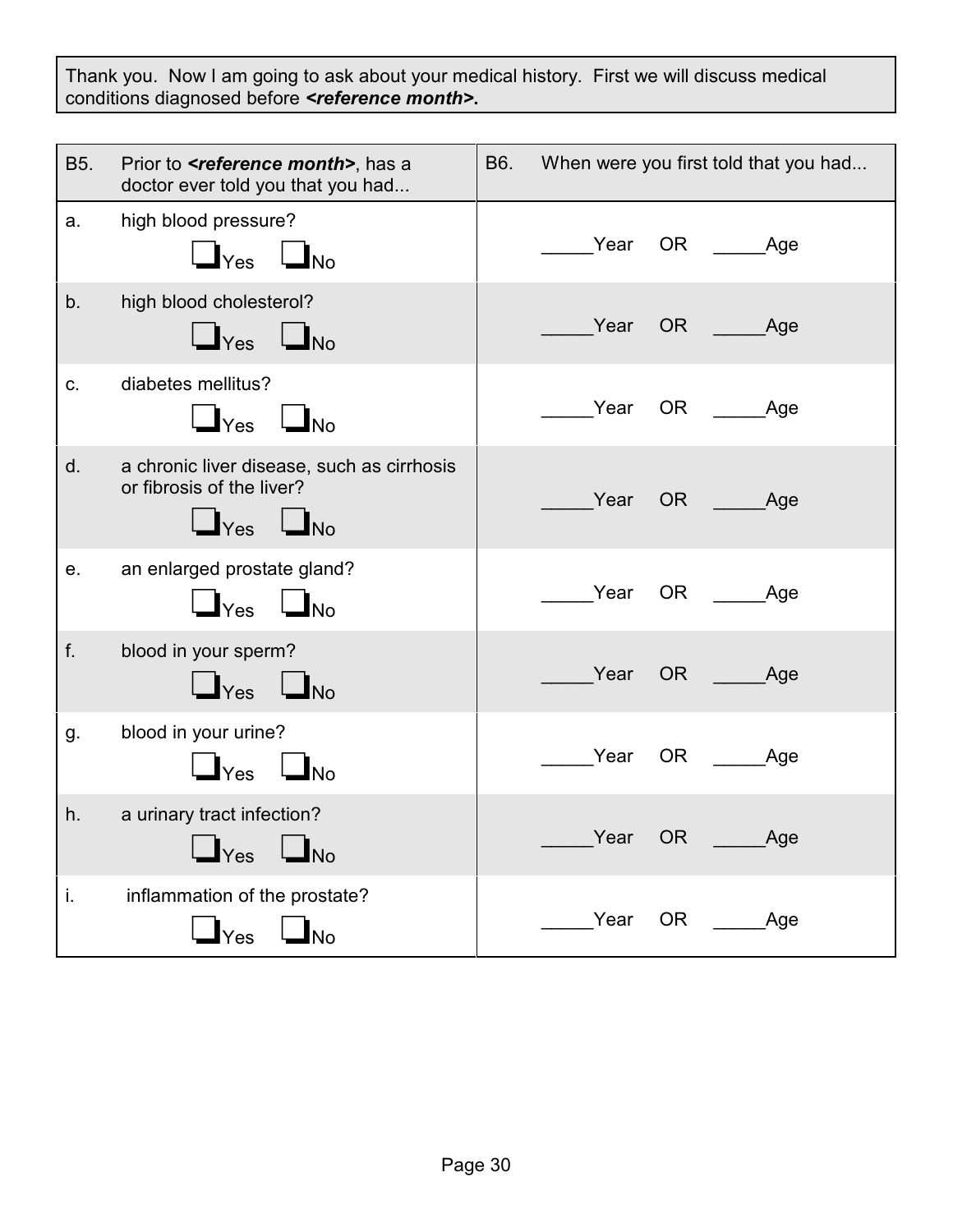Thank you. Now I am going to ask about medications you took regularly before *<reference month>*. Regularly means two or more times a week for one month or longer.

| B7.            | Prior to <b><reference month=""></reference></b> , have you<br>ever regularly taken                                                                                                                          | <b>B8.</b><br>When was the first time<br>you regularly used | <b>B9.</b><br>When was the last time<br>you regularly used                                 |
|----------------|--------------------------------------------------------------------------------------------------------------------------------------------------------------------------------------------------------------|-------------------------------------------------------------|--------------------------------------------------------------------------------------------|
| а.             | Aspirin or ASA?<br>$\Box_{\text{Yes}}$ $\Box_{\text{No}}$                                                                                                                                                    |                                                             | ______Year OR _______Age   _______Year OR _______Age<br>$\overline{\phantom{a}}$ still use |
| b <sub>1</sub> | Tylenol or acetaminophen?<br>$\Box_{\text{Yes}}$ $\Box_{\text{No}}$                                                                                                                                          |                                                             | _____Year OR _______Age   _______Year OR _______Age<br>still use                           |
| c.             | Non-steroidal anti-inflammatory drugs or<br>NSAIDS? Here are some examples.<br>Supply prompt card.<br>$\Box_{\mathsf{Yes}}$ $\Box_{\mathsf{No}}$                                                             |                                                             | _____Year OR _______Age   _______Year OR _______Age<br><u>l</u><br>still use               |
| d.             | ACE inhibitors? These medications are<br>used to treat high blood pressure or<br>congestive heart failure. Here are some<br>examples.<br>Supply prompt card.<br>$\Box$ $_{\text{Yes}}$ $\Box$ $_{\text{No}}$ | __Year OR ________Age                                       | _______Year OR ________Age<br>still use                                                    |
| е.             | alpha blockers? These medications are<br>used to treat high blood pressure or<br>urinary obstruction caused by an enlarged<br>prostate. Here are some examples.<br>Supply prompt card.<br>lNo                | _______Year OR ________Age   _______Year OR _______Age      | $\blacksquare$ still use                                                                   |
| f.             | testosterone replacement using pills,<br>injections, patches, or gel?<br>$\Box_{\text{Yes}}$ $\Box_{\text{No}}$                                                                                              | Year OR ________ Age                                        | Year OR _______ Age<br>still use                                                           |
| g.             | estrogens?<br>$\mathbf{I}_{\text{Yes}}$<br>$\mathbf{I}_{\text{No}}$                                                                                                                                          | Year OR ________ Age                                        | Year OR _______ Age<br>still use                                                           |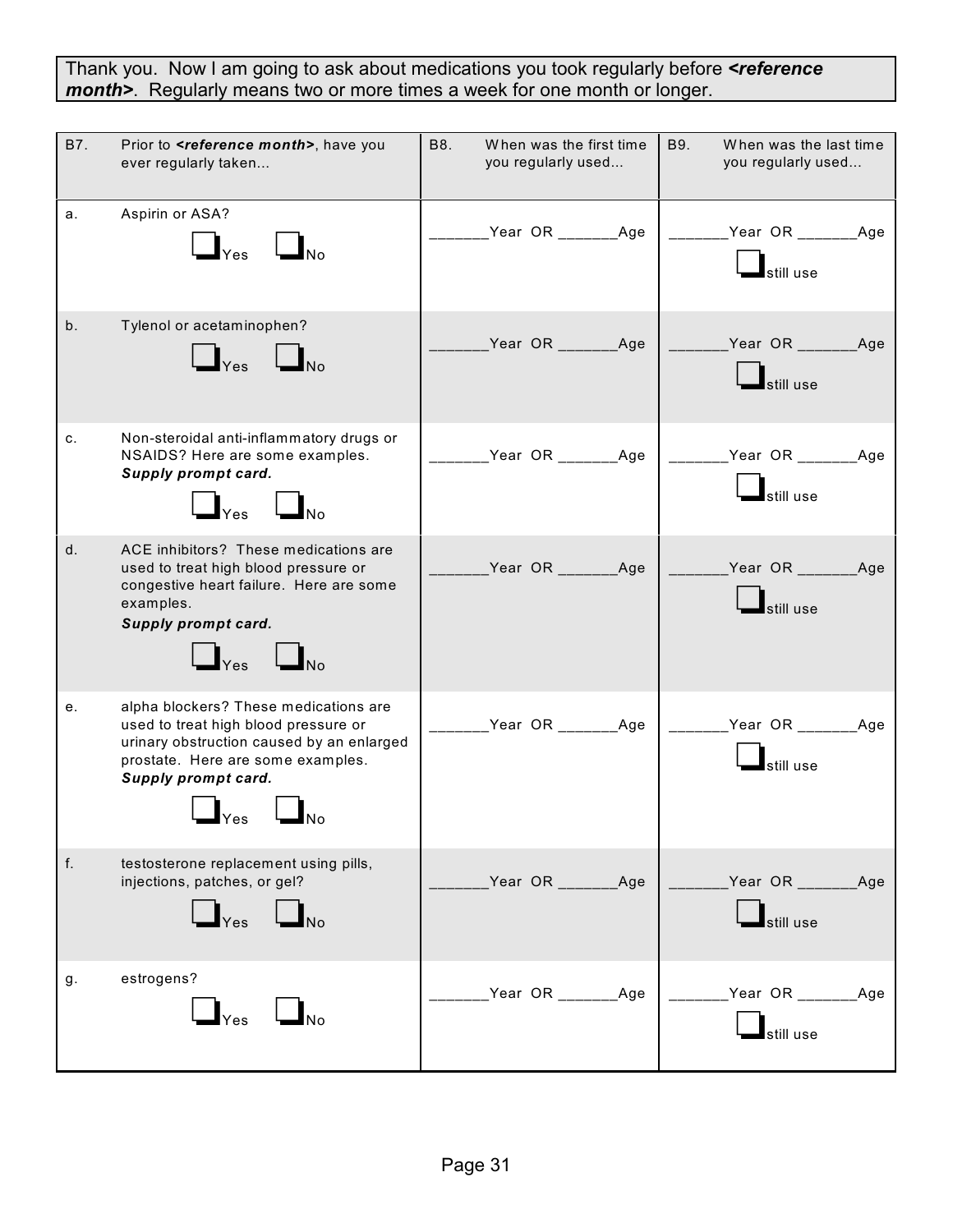#### These next questions ask about cholesterol lowering drugs.

| B7. | Prior to <b><reference< b=""> month&gt;, have you<br/>ever regularly taken</reference<></b>                               | B8.<br>When was the first time<br>you regularly used | B9.<br>When was the last time<br>you regularly used    |
|-----|---------------------------------------------------------------------------------------------------------------------------|------------------------------------------------------|--------------------------------------------------------|
| h.  | Lipitor<br>$\blacksquare$ Yes<br>$\Box$ No                                                                                | _______Year OR ________Age                           | ________Year OR ________Age<br>still use               |
| i.  | Lovastatin or Mevacor<br>$\Box_{\text{Yes}}$ $\Box_{\text{No}}$                                                           | _Year OR _______Age                                  | Year OR _________Age<br>still use                      |
| j.  | Simvastatin or Zocor<br>$\Box_{\text{Yes}}$ $\Box_{\text{No}}$                                                            | _Year OR _______Age                                  | _______Year OR ________Age<br>$\blacksquare$ still use |
| k.  | other medications to lower your<br>cholesterol?<br>$\bigsqcup_{\mathsf{Yes}} \bigsqcup_{\mathsf{No}}$<br>If No go to B10. |                                                      |                                                        |
| I.  | If yes:<br>What other medications did you<br>use regularly?<br>i)                                                         | _Year OR _______Age                                  | Year OR Age<br>still use                               |
| m.  |                                                                                                                           | Year OR ________Age                                  | Year OR ________Age<br>still use                       |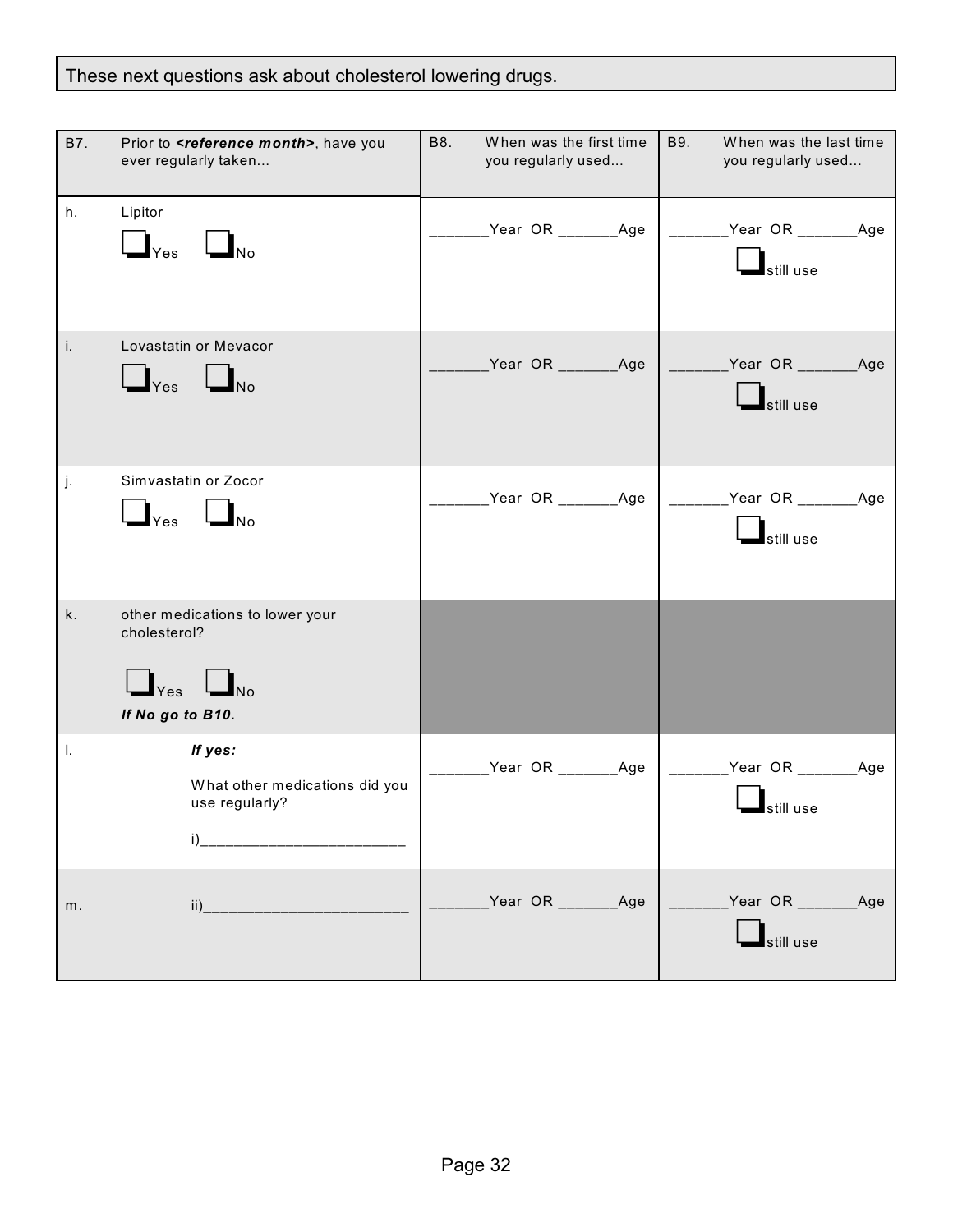Thank you. Now I am going to ask about medical procedures you may have had before *<reference month>*.

| B <sub>10</sub> . | Prior to <reference<br>month&gt;, have you ever<br/>had <math>\dots</math></reference<br>                                   | B11.<br>When did you first have<br>(Ask regarding 2nd<br>occurrence as well)<br>Did you haveagain? When? | B12.<br>Why did you have the<br>procedure?<br>(Ask regarding 2 <sup>nd</sup> occurrence<br>as well)<br>Why did you have the procedure<br>this time? |
|-------------------|-----------------------------------------------------------------------------------------------------------------------------|----------------------------------------------------------------------------------------------------------|-----------------------------------------------------------------------------------------------------------------------------------------------------|
| a.                | abdominal surgery? For<br>example to remove a gall<br>bladder or an appendix.<br>$\Box_{\mathsf{Yes}}$ $\Box_{\mathsf{No}}$ | 1. __________Year OR ________________Age                                                                 |                                                                                                                                                     |
|                   |                                                                                                                             | 2. Year OR ________Age                                                                                   |                                                                                                                                                     |
| b.                | a transurethral resection<br>of the prostate or TURP?<br>$\bigsqcup_{\mathsf{Yes}} \bigsqcup_{\mathsf{No}}$                 |                                                                                                          |                                                                                                                                                     |
|                   |                                                                                                                             | 2. Year OR Age                                                                                           |                                                                                                                                                     |
| C.                | prostate heat therapy such<br>as microwave therapy,<br>radiofrequency therapy,<br>electrovaporization, or                   | 1. Year OR ________Age                                                                                   |                                                                                                                                                     |
|                   | laser therapy?<br>$\Box_{\text{Yes}}$ $\Box_{\text{No}}$                                                                    | $\overline{\phantom{a}}$ Age                                                                             |                                                                                                                                                     |
| d.                | a vasectomy?                                                                                                                | 1.________Year OR ________Age                                                                            |                                                                                                                                                     |
|                   |                                                                                                                             | OR Age                                                                                                   |                                                                                                                                                     |
| е.                | a circumcision?<br>$\Box_{\text{Yes}}$ $\Box_{\text{No}}$                                                                   | 1. Year                                                                                                  |                                                                                                                                                     |
|                   |                                                                                                                             | OR ______<br>2.________Year<br>$\overline{\phantom{a}}$ Age                                              |                                                                                                                                                     |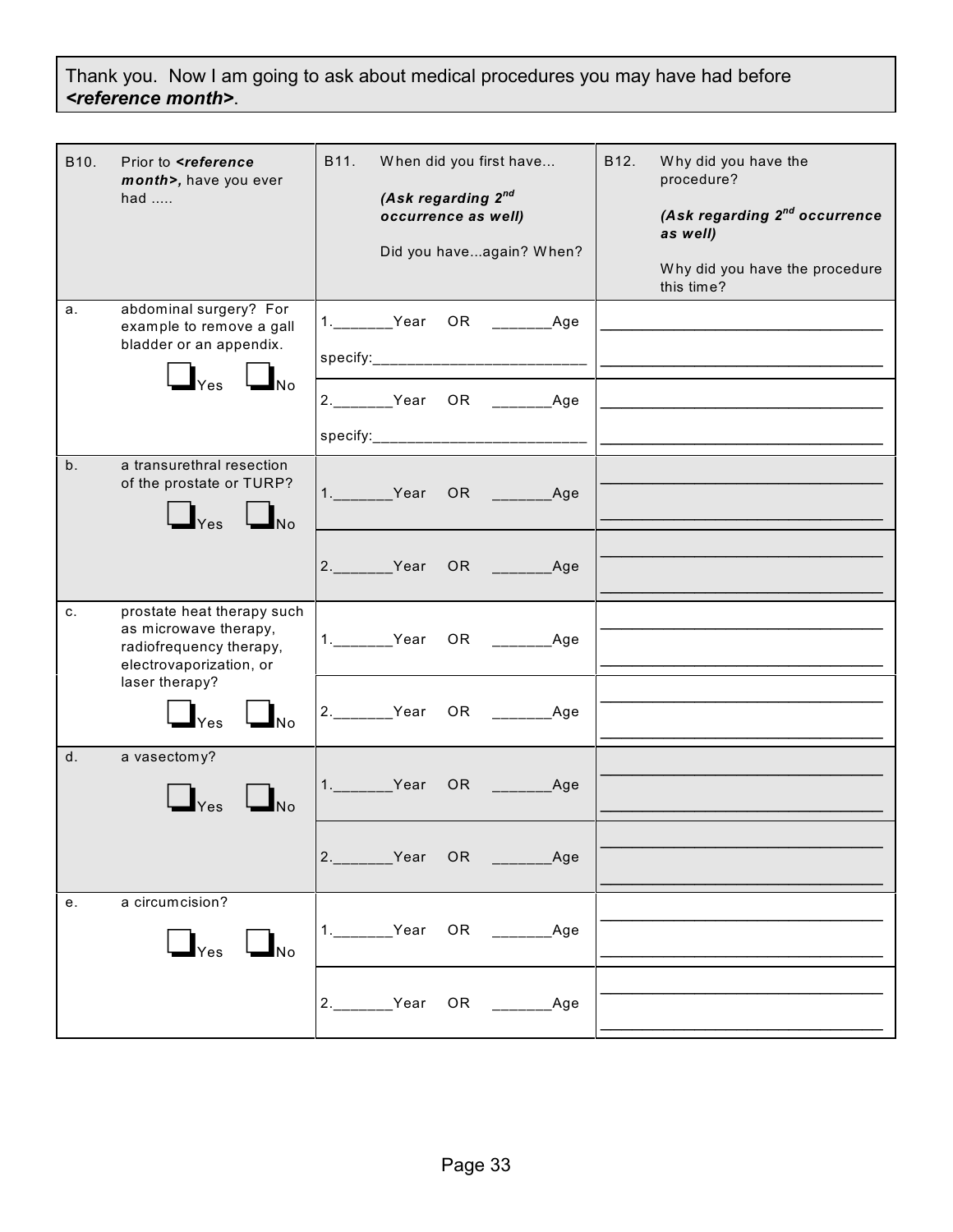Thank you. That is the end of the list of medical procedures. Next, I am going to ask about a blood test used to check for prostate cancer. It is sometimes called the PSA test.

B13*. Cases*: Prior to *<surgery/biopsy date***>**, have you ever had a blood test to check for prostate cancer?

 $\Box$ Yes  $\Box$ No

*Controls:* Have you ever had a blood test to check for prostate cancer?

*If No, DK, or Ref go to B17.* 

I would like to know more about your PSA tests. Let's start with the most recent and work backwards in time.

| B14. When was your (most /next most)<br>recent test? |  |  | B15. Do you remember<br>whether your doctor<br>said the test was<br>normal or elevated? |  |                                                                                                                           | B16. Do you<br>remember the<br>actual level? |                                                            |           |
|------------------------------------------------------|--|--|-----------------------------------------------------------------------------------------|--|---------------------------------------------------------------------------------------------------------------------------|----------------------------------------------|------------------------------------------------------------|-----------|
|                                                      |  |  |                                                                                         |  | a. Year _____Month OR _____Age   Normal LElevated LDK                                                                     |                                              | $\overline{\phantom{a}}$ ng/ml $\overline{\phantom{a}}$ DK |           |
|                                                      |  |  |                                                                                         |  | b. Year Month OR $\Box$ Age $\Box$ Normal $\Box$ Elevated $\Box$ DK                                                       |                                              | ng/ml                                                      | $L_{DK}$  |
|                                                      |  |  |                                                                                         |  | c. Vear _____Month OR _____Age $\Box$ Normal $\Box$ Elevated $\Box$ DK                                                    |                                              | ng/ml                                                      | $\Box$ DK |
|                                                      |  |  |                                                                                         |  | d. Year _____Month OR _____Age $\lfloor \blacksquare_{\text{Normal}} \lfloor \blacksquare_{\text{Elevated}} \rfloor$      |                                              | ng/ml                                                      | $L_{DK}$  |
|                                                      |  |  |                                                                                         |  | e. Year Month OR _____Age   Normal DElevated DDK                                                                          |                                              | ng/ml                                                      | $\Box$ DK |
|                                                      |  |  |                                                                                         |  | f. _____Year _____Month OR _____Age $\lfloor \blacksquare_{\text{Normal}} \lfloor \blacksquare_{\text{Elevated}} \rfloor$ |                                              | ng/ml                                                      | <b>DK</b> |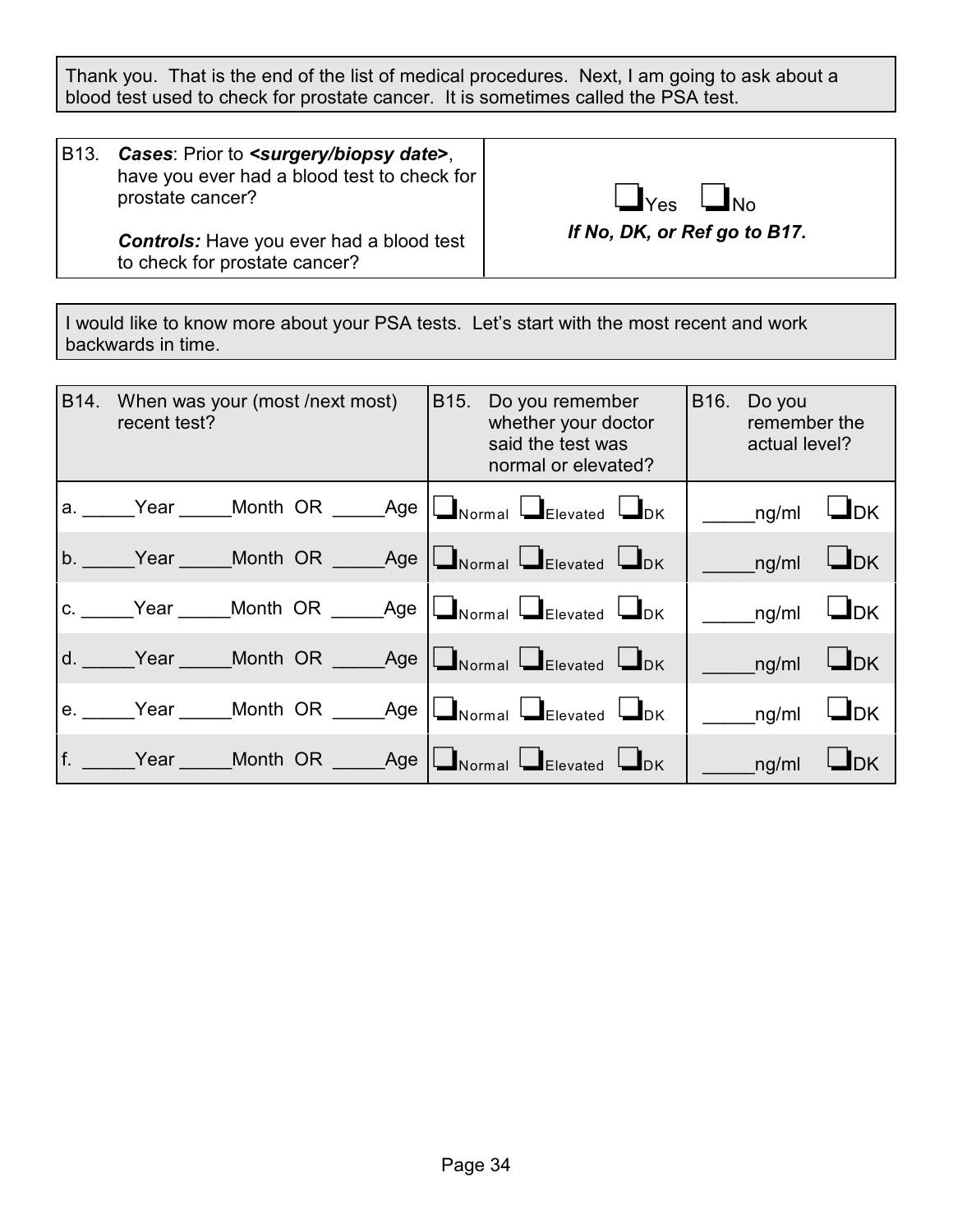| doctor.                                                                                                         | Thank you. Now I am going to ask about all cancers or tumours you may have had diagnosed by a                        |                                                                          |                                     |                      |             |  |  |
|-----------------------------------------------------------------------------------------------------------------|----------------------------------------------------------------------------------------------------------------------|--------------------------------------------------------------------------|-------------------------------------|----------------------|-------------|--|--|
| Cases:                                                                                                          | Have you ever been<br>diagnosed with cancer other<br>than prostate cancer?                                           |                                                                          |                                     | $\Box$ Yes $\Box$ No |             |  |  |
| <b>Controls:</b><br>Have you ever been<br>diagnosed with cancer?                                                |                                                                                                                      |                                                                          |                                     | If No go to B19.     |             |  |  |
|                                                                                                                 | B17. What type of cancer did a doctor say<br>you had? Let's start with the most                                      |                                                                          | B18. When was this first diagnosed? |                      |             |  |  |
|                                                                                                                 | recent and work backwards in time.                                                                                   | (After completing B18, prompt to report<br>any other cancers or tumours) |                                     |                      |             |  |  |
|                                                                                                                 | (Record answer verbatim)                                                                                             |                                                                          |                                     |                      |             |  |  |
| а.                                                                                                              | <u> 2001 - Januar Alexandria, mandatar personal di sebagai personal di sebagai personal di sebagai personal di s</u> |                                                                          | Age                                 |                      | OR Year     |  |  |
|                                                                                                                 |                                                                                                                      |                                                                          |                                     |                      |             |  |  |
| b.                                                                                                              | <u> 1989 - Johann Barbara, martxa alemaniar a</u>                                                                    |                                                                          | Age                                 |                      | OR Year     |  |  |
| C.                                                                                                              | <u> 1990 - Johann Barbara, martin d</u>                                                                              |                                                                          | Age                                 | OR                   | Year        |  |  |
| d. All and the state of the state of the state of the state of the state of the state of the state of the state |                                                                                                                      |                                                                          |                                     |                      |             |  |  |
|                                                                                                                 |                                                                                                                      |                                                                          |                                     |                      | Age OR Year |  |  |
| e.                                                                                                              |                                                                                                                      |                                                                          |                                     |                      | Age OR Year |  |  |
| Use end pages if more space needed.                                                                             |                                                                                                                      |                                                                          |                                     |                      |             |  |  |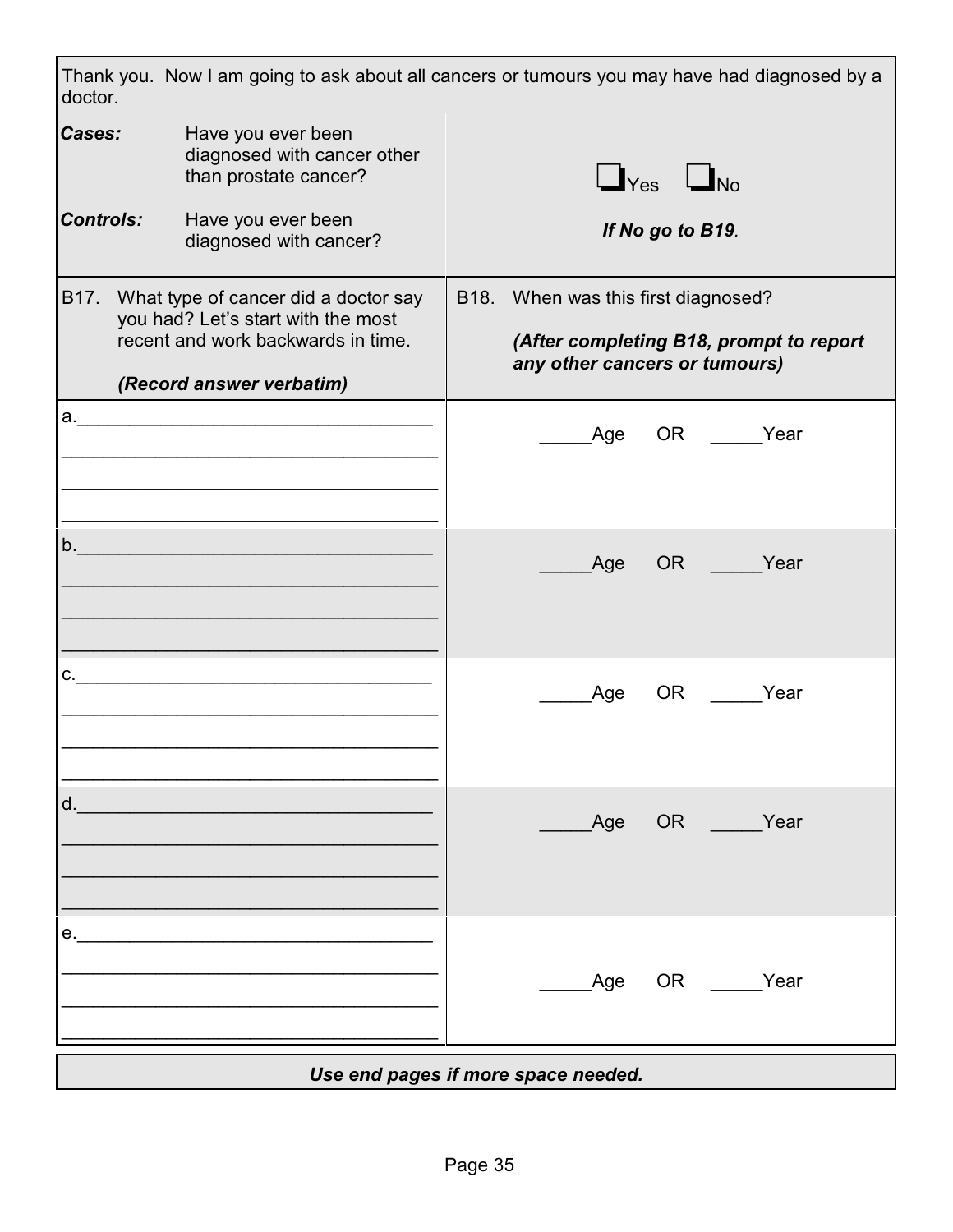Thank you. That's the end of the questions about your medical history. Now, we are going to move on to your family history. I have some questions about your biological father, brothers, and sons.

*If respondent states that they were adopted, ask if they have any information about their biological father or full brothers. If so, continue. If not, check here and go to B26.* 

Let's start with your biological father.

| B <sub>19</sub> . | <b>QUESTION</b>                                                                  | <b>FATHER</b>                                                                                                                |
|-------------------|----------------------------------------------------------------------------------|------------------------------------------------------------------------------------------------------------------------------|
| a.                | Do you have any information about<br>your father?                                | $\bigcup_{\text{Yes}}$ $\bigcup_{\text{No}}$<br>If No, DK or Ref go to B20.                                                  |
| b.                | What year was he born?                                                           | Year                                                                                                                         |
| C.                | Is he still living?                                                              | $\Box_{\mathsf{No}}$<br>$\mathbf{I}_{\text{Yes}}$                                                                            |
| d.                | If no:                                                                           |                                                                                                                              |
|                   | What year did he die?                                                            | Year                                                                                                                         |
| e.                | Did he ever have cancer?                                                         | $\Box_{\rm No}$<br>$\Box$ Yes<br>If No, DK or Ref go to B20.                                                                 |
| f.                | If yes:                                                                          | #1:<br><u> 2001 - Jan James James James James James James James James James James James James James James James James Ja</u> |
|                   | What type(s) of cancer did<br>he have?<br>Use end pages if more<br>space needed. |                                                                                                                              |
|                   |                                                                                  | #2:                                                                                                                          |
| g.                | When was the cancer<br>diagnosed?                                                | #1:<br><b>OR</b><br>Year<br>Age<br>OR<br>Year<br>#2:<br>Age                                                                  |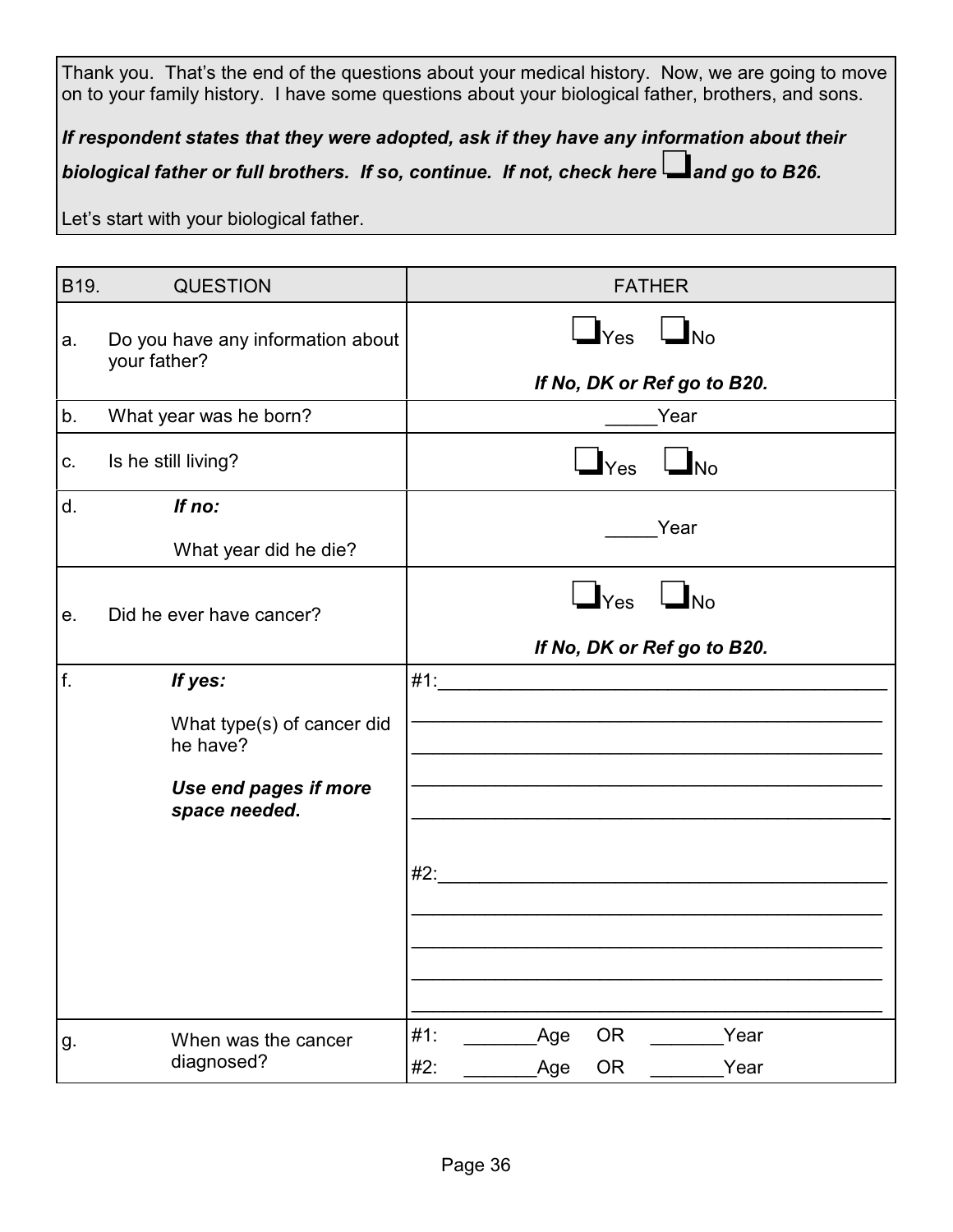Now let's move on to your full brothers. These are brothers who have the same biological parents as you.

How many full brothers do you have?  $\Box$  **If zero go to B26.** 

*If more than one:* I will now ask you questions about each full brother, beginning with the oldest.

**If one:** I am now going to ask you questions about your full brother.

| QUESTION |                                                                                                  | B20.<br>Brother #1                                                | B21.<br>Brother #2                                              | B22.<br>Brother #3                                     |  |
|----------|--------------------------------------------------------------------------------------------------|-------------------------------------------------------------------|-----------------------------------------------------------------|--------------------------------------------------------|--|
| a.       | Do you have any<br>information about<br>your $\frac{1}{2}$ ?                                     | $\Box$ Yes<br>$\Box_{\text{No}}$<br>If No, DK or Ref go to B21.   | $\Box$ Yes<br>$\Box$ No<br>If No, DK or Ref go to B22.          | $\Box$ Yes<br>$\Box$ No<br>If No, DK or Ref go to B23. |  |
| b.       | What year was<br>he born?                                                                        | Year                                                              | Year                                                            | Year                                                   |  |
| c.       | Is he still living?                                                                              | $\Box$ Yes<br>$\Box$ No                                           | $\Box$ Yes<br>$\Box$ No                                         | $\Box$ Yes<br>$\Box$ No                                |  |
| $d_{-}$  | If no:<br>In what year<br>did he die?                                                            | Year                                                              | Year                                                            | Year                                                   |  |
| e.       | Did he ever have<br>cancer?                                                                      | $\sqcup$ Yes<br>$\Box_{\text{No}}$<br>If No, DK or Ref go to B21. | $\Box$ Yes<br>$\Box_{\text{No}}$<br>If No, DK or Ref go to B22. | $\Box$ Yes<br>$\Box$ No<br>If No, DK or Ref go to B23. |  |
| f.       | If yes:<br>What type(s)<br>of cancer did<br>he have?<br>Use end<br>pages if more<br>space needed | #2:                                                               |                                                                 | $#1$ :<br>#2:                                          |  |
| g.       | When was the<br>cancer<br>diagnosed?                                                             | #1:<br>Age OR<br>Year<br>#2:<br>Age OR<br>Year                    | #1:<br>Age OR<br>Year<br>#2:<br>Age OR<br>Year                  | #1:<br>Age OR<br>Year<br>#2:<br>Age OR<br>Year         |  |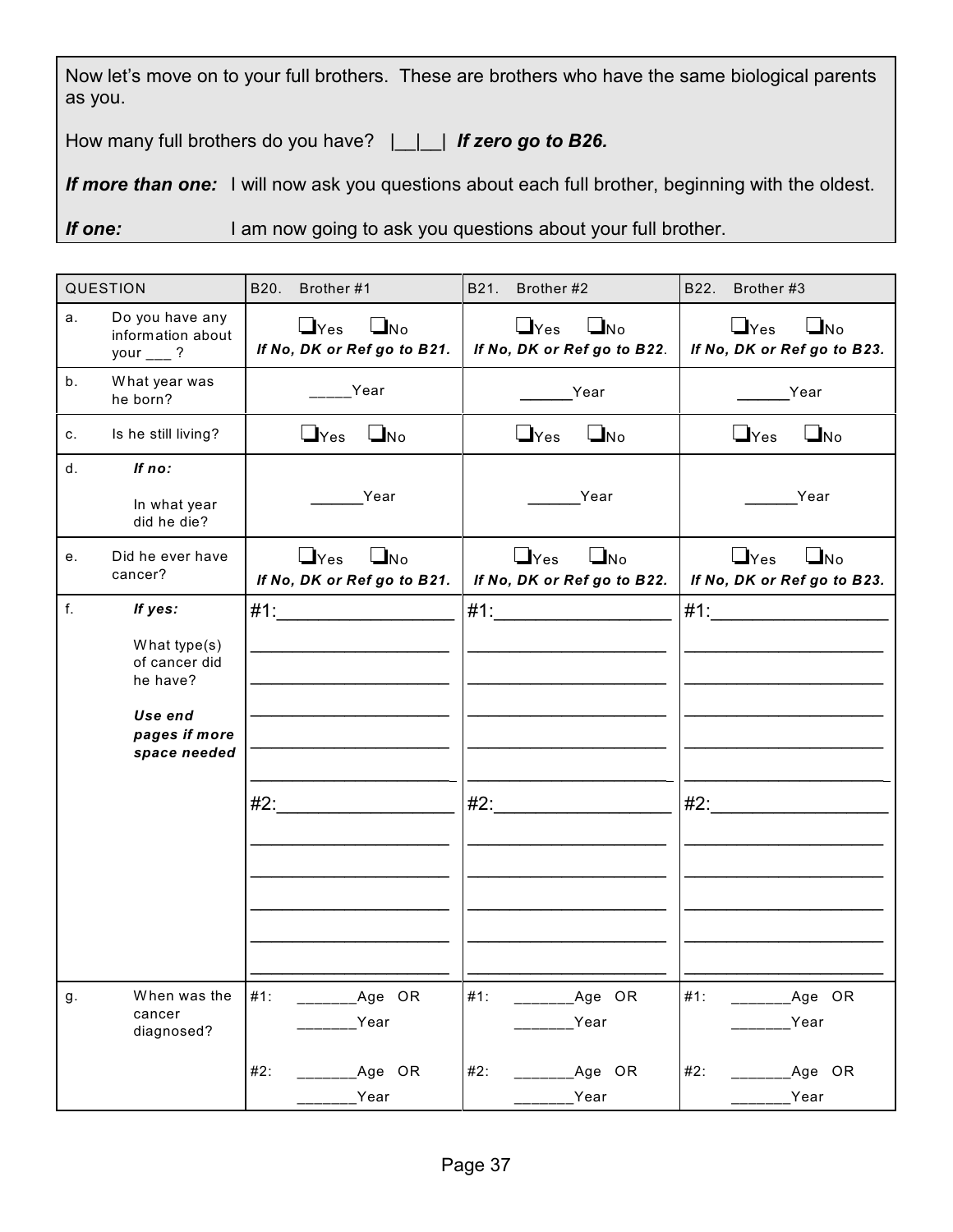|    | QUESTION                                                                                         | B23.<br>Brother #4                                     | B24.<br>Brother #5                                              | B25.<br>Brother #6                                                 |
|----|--------------------------------------------------------------------------------------------------|--------------------------------------------------------|-----------------------------------------------------------------|--------------------------------------------------------------------|
| a. | Do you have any<br>information about<br>your $\frac{ }{ }$ ?                                     | $\Box$ Yes<br>$\Box$ No<br>If No, DK or Ref go to B24. | $\Box$ No<br>$\Box$ Yes<br>If No, DK or Ref go to B25.          | $\Box$ Yes<br>$\Box$ No<br>If No, DK or Ref go to B26.             |
| b. | What year was<br>he born?                                                                        | Year                                                   | Year                                                            | Year                                                               |
| c. | Is he still living?                                                                              | $\Box$ Yes<br>$\Box_{\text{No}}$                       | $\Box$ No<br>$\Box$ Yes                                         | $\Box_{\text{No}}$<br>$\bigcup$ Yes                                |
| d. | If no:<br>In what year<br>did he die?                                                            | Year                                                   | Year                                                            | Year                                                               |
| е. | Did he ever have<br>cancer?                                                                      | $\Box$ Yes<br>$\Box$ No<br>If No, DK or Ref go to B24. | $\Box_{\text{No}}$<br>$\Box$ Yes<br>If No, DK or Ref go to B25. | $\Box$ Yes<br>$\square_{\text{No}}$<br>If No, DK or Ref go to B26. |
| f. | If yes:<br>What type(s)<br>of cancer did<br>he have?<br>Use end<br>pages if more<br>space needed |                                                        | #1:                                                             |                                                                    |
| g. | When was the<br>cancer<br>diagnosed?                                                             | #1:<br>Age OR<br>Year<br>#2:<br>Age OR<br>Year         | #1:<br>Age OR<br>Year<br>#2:<br>Age OR<br>Year                  | #1:<br>Age OR<br>Year<br>#2:<br>Age OR<br>Year                     |

*Use end pages if subject has more than 6 biological brothers.*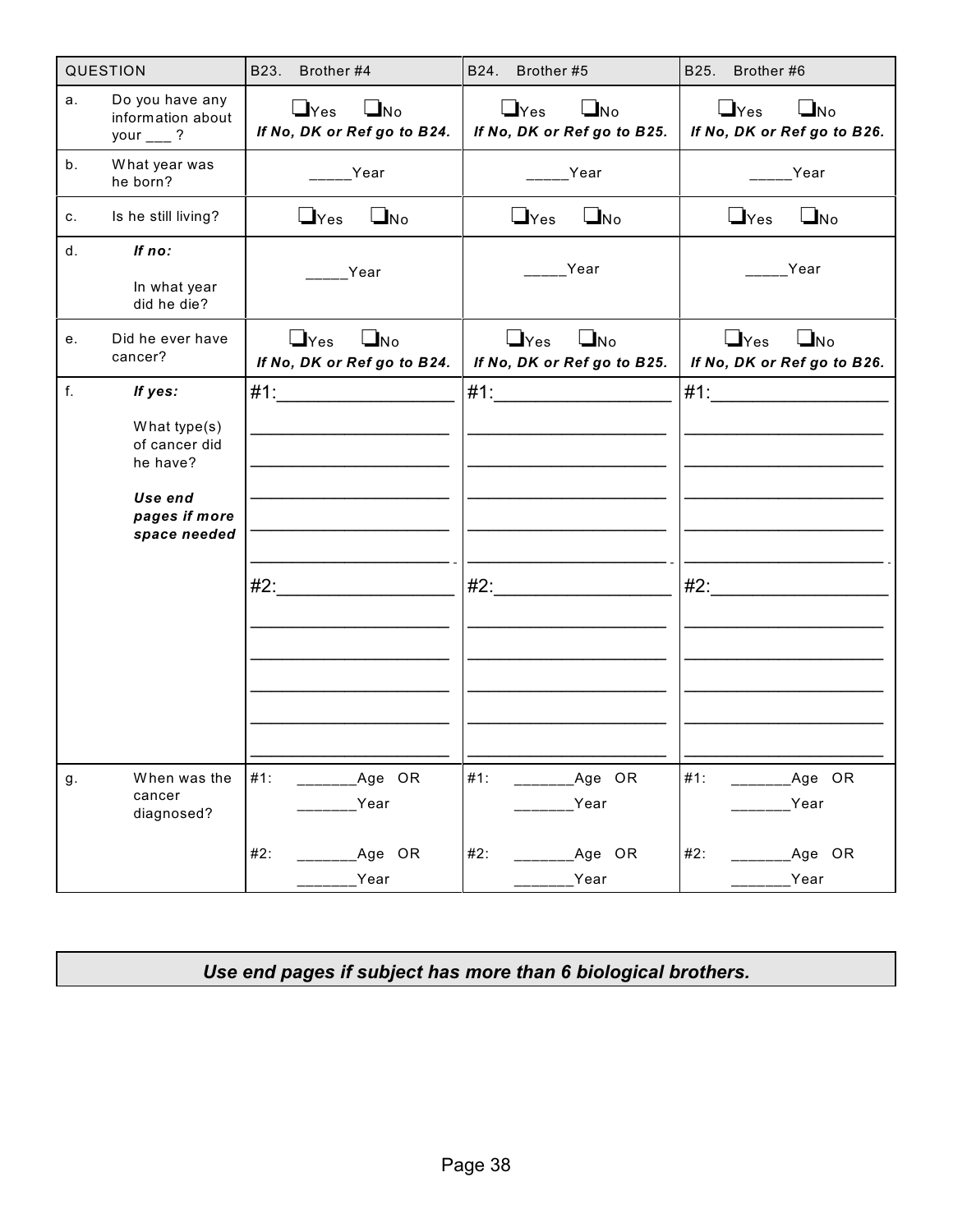|  |  | Lastly, we will talk about biological sons. |  |
|--|--|---------------------------------------------|--|
|  |  |                                             |  |

How many biological sons do you have? | | | | **If zero go to Section C.** 

**If more than one:** I will now ask you questions about each biological son, beginning with the oldest.

**If one:** I will now ask you questions about your biological son.

|    | QUESTION                                                     | B26. Son #1                                                     | B27.<br>Son #2                                                  | B28. Son #3                                                     |
|----|--------------------------------------------------------------|-----------------------------------------------------------------|-----------------------------------------------------------------|-----------------------------------------------------------------|
| a. | Do you have any<br>information about<br>your $\frac{ }{ }$ ? | $\Box_{\text{No}}$<br>$\Box$ Yes<br>If No, DK or Ref go to B27. | $\Box_{\text{No}}$<br>$\Box$ Yes<br>If No, DK or Ref go to B28. | $\Box$ Yes<br>$\Box_{\text{No}}$<br>If No, DK or Ref go to B29. |
| b. | What year was<br>he born?                                    | Year                                                            | Year                                                            | Year                                                            |
| c. | Is he still living?                                          | $\Box$ Yes<br>$\Box$ No                                         | $\Box$ Yes<br>$\Box$ No                                         | $\Box$ Yes<br>$\Box$ No                                         |
| d. | If no:                                                       |                                                                 |                                                                 |                                                                 |
|    | In what year<br>did he die?                                  | Year                                                            | Year                                                            | Year                                                            |
| е. | Did he ever have<br>cancer?                                  | $\Box$ Yes<br>$\Box$ No<br>If No, DK or Ref go to B27.          | $\Box$ Yes<br>$\Box_{\text{No}}$<br>If No, DK or Ref go to B28. | $\Box$ Yes<br>$\Box$ No<br>If No, DK or Ref go to B29.          |
| f. | If yes:                                                      | $\#1$ :                                                         | #1:                                                             | $#1$ :                                                          |
|    | What type(s)<br>of cancer did<br>he have?                    |                                                                 |                                                                 |                                                                 |
|    | Use end<br>pages if more<br>space needed                     |                                                                 |                                                                 |                                                                 |
|    |                                                              | #2:                                                             | #2:                                                             | #2:                                                             |
|    |                                                              |                                                                 |                                                                 |                                                                 |
|    |                                                              |                                                                 |                                                                 |                                                                 |
| g. | When was the<br>cancer<br>diagnosed?                         | #1:<br>Age OR<br>Year                                           | #1:<br>Age OR<br>Year                                           | $#1$ :<br>Age OR<br>Year                                        |
|    |                                                              | #2:<br>Age OR<br>Year                                           | #2:<br>Age OR<br>Year                                           | #2:<br>Age OR<br>Year                                           |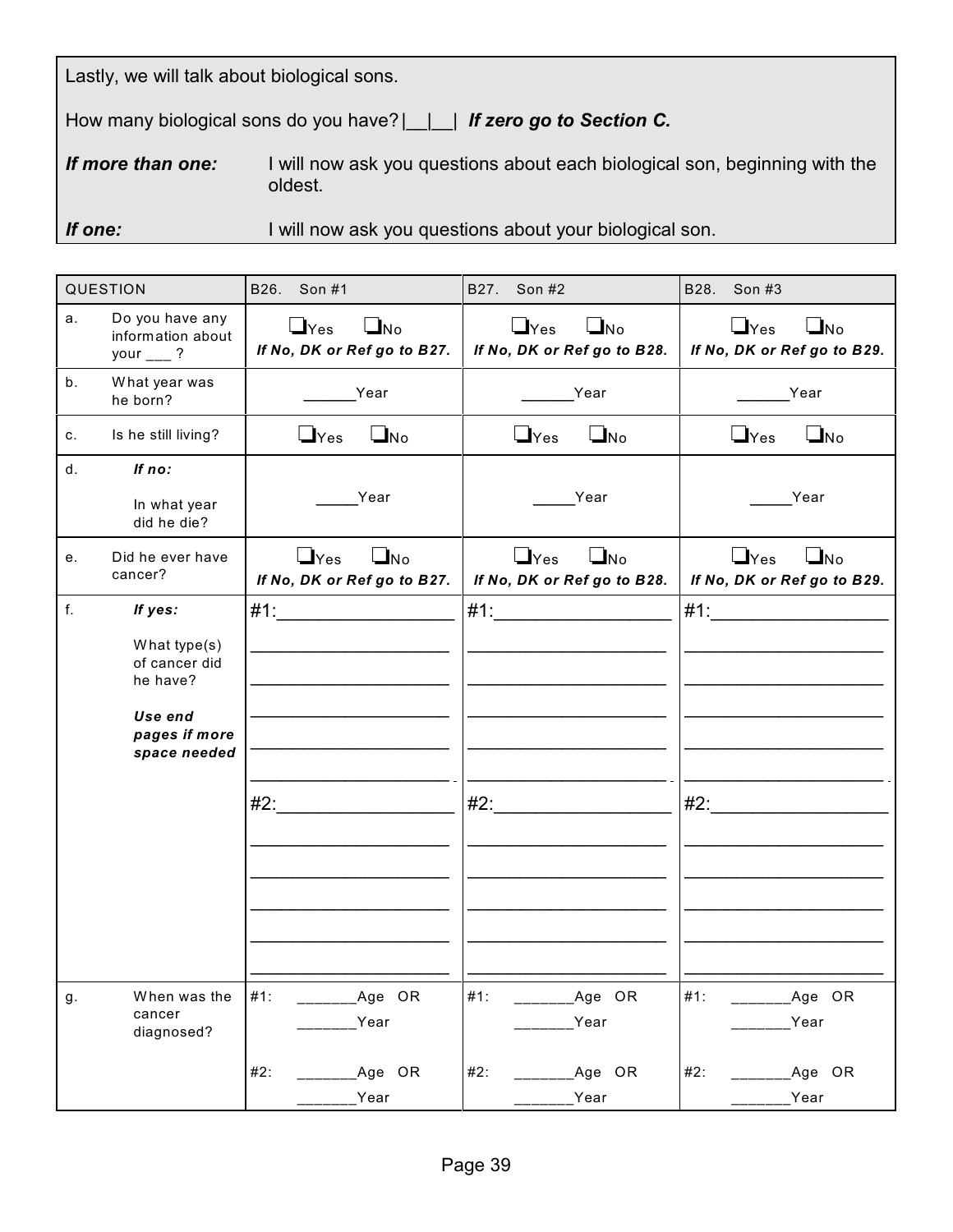|    | QUESTION                                                                                         | B29.<br>Son#4                                                   | B30.<br>Son#5                                                   | B31.<br>Son#6                                                            |
|----|--------------------------------------------------------------------------------------------------|-----------------------------------------------------------------|-----------------------------------------------------------------|--------------------------------------------------------------------------|
| a. | Do you have any<br>information about<br>your $\frac{ }{ }$ ?                                     | $\Box$ Yes<br>$\Box$ No<br>If No, DK or Ref go to B30.          | $\Box$ Yes<br>$\Box_{\text{No}}$<br>If No, DK or Ref go to B31. | $\Box$ Yes<br>$\Box_{\text{No}}$<br>If No, DK or Ref go to<br>Section C. |
| b. | What year was<br>he born?                                                                        | Year                                                            | Year                                                            | Year                                                                     |
| c. | Is he still living?                                                                              | $\Box$ No<br>$\mathsf{\mathsf{L}}$ Yes                          | $\Box$ Yes<br>$\Box$ No                                         | $\Box$ Yes<br>$\Box_{\text{No}}$                                         |
| d. | If no:                                                                                           | Year                                                            | <b>Proper</b> Year                                              | Year                                                                     |
|    | In what year<br>did he die?                                                                      |                                                                 |                                                                 |                                                                          |
| е. | Did he ever have<br>cancer?                                                                      | $\Box$ Yes<br>$\square_{\sf No}$<br>If No, DK or Ref go to B30. | $\Box$ Yes<br>$\blacksquare$ No<br>If No, DK or Ref go to B31.  | $\bigcup$ Yes<br>$\Box$ No<br>If No, DK or Ref go to<br>Section C.       |
| f. | If yes:<br>What type(s)<br>of cancer did<br>he have?<br>Use end<br>pages if more<br>space needed | $#2$ :                                                          |                                                                 | #2:                                                                      |
| g. | When was the<br>cancer<br>diagnosed?                                                             | #1:<br>Age OR<br>Year                                           | #1:<br>Age OR<br>Year                                           | #1:<br>Age OR<br>Year                                                    |
|    |                                                                                                  | #2:<br>Age OR<br>Year                                           | #2:<br>Age OR<br>Year                                           | #2:<br>Age OR<br>Year                                                    |

*Use end pages if subject has more than 6 biological sons.*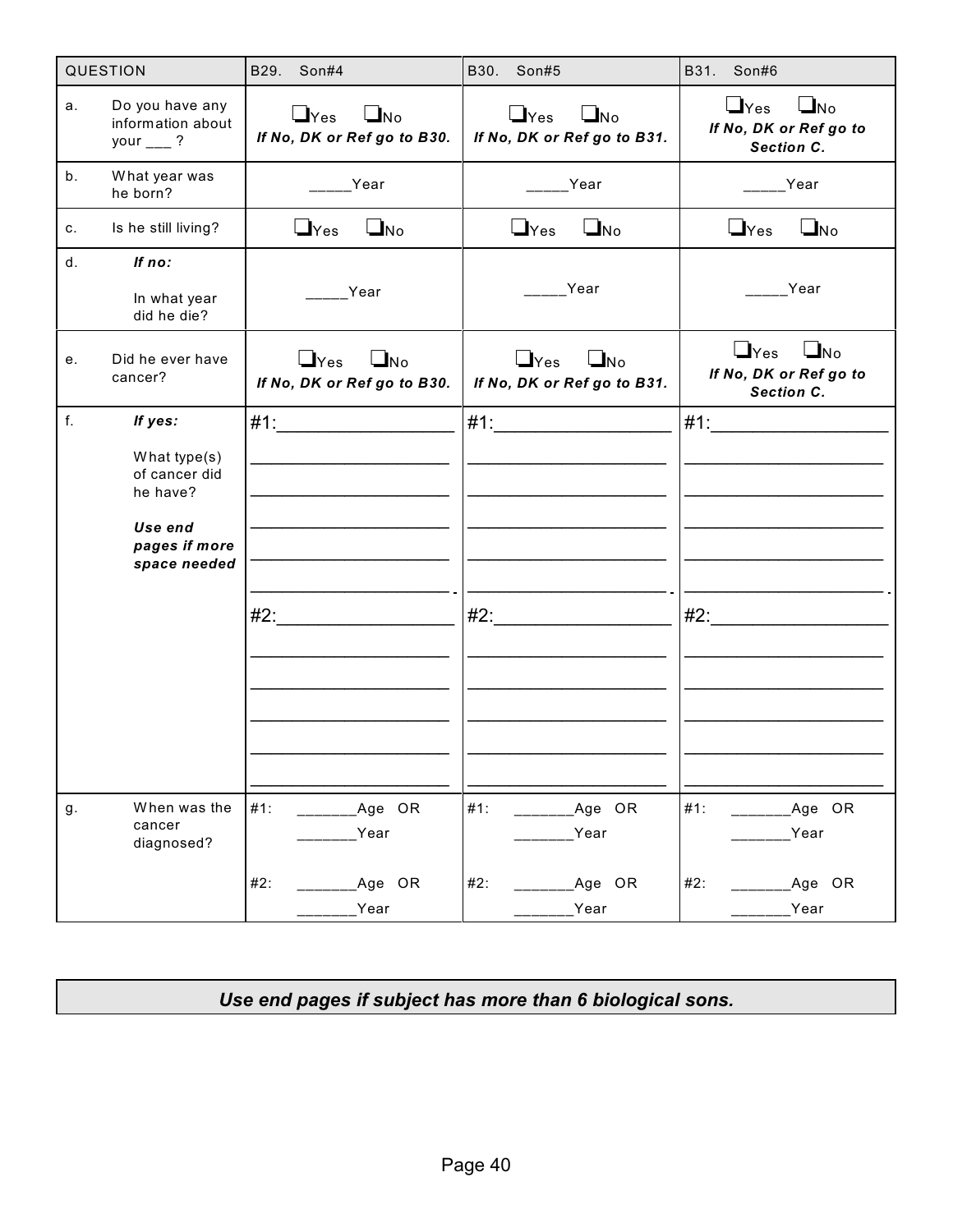#### *SECTION C DIET*

The next series of questions will ask about your diet 10 YEARS AGO. For each food, I will ask how often you ate it as well as how it was cooked. Some of the common methods of cooking we are looking at include: pan frying, deep fat frying, oven-broiling, baking, and grilling. Please consider all the times you ate the food including at home, at work, when visiting, in a restaurant, or as take-out.

I would like you to use this scale when answering how often you ate the food.

#### *Provide prompt card.*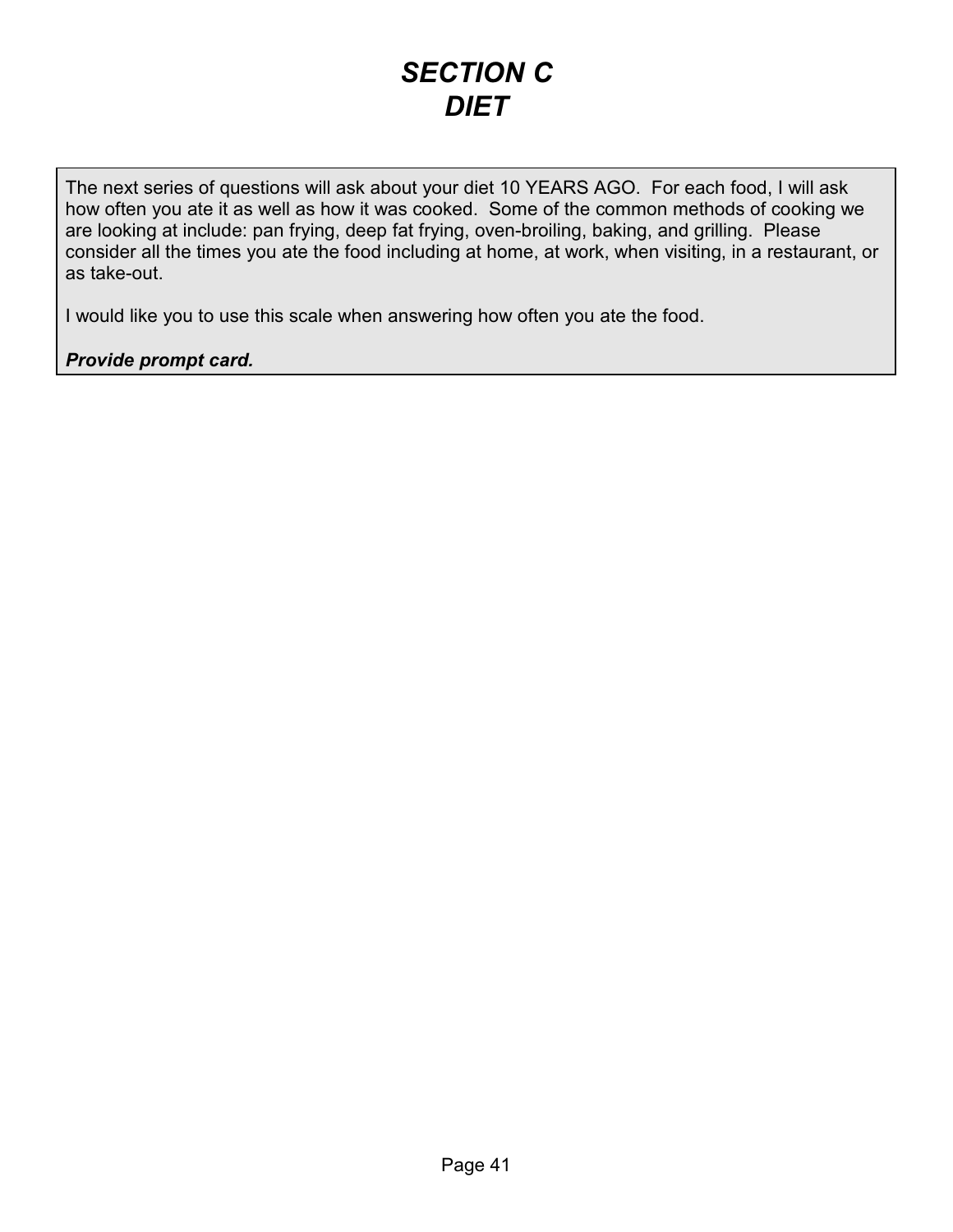| C1. | We will start by asking about HAMBURGERS or CHEESEBURGERS<br>Never Less                                                                            |             |                                         |                            |                              |                             |                                                                                                        |                                  |                |                            |                            |                                                                                                                                                                                                                      |   |                                                  |               |
|-----|----------------------------------------------------------------------------------------------------------------------------------------------------|-------------|-----------------------------------------|----------------------------|------------------------------|-----------------------------|--------------------------------------------------------------------------------------------------------|----------------------------------|----------------|----------------------------|----------------------------|----------------------------------------------------------------------------------------------------------------------------------------------------------------------------------------------------------------------|---|--------------------------------------------------|---------------|
|     |                                                                                                                                                    |             | than<br>once<br>per<br>month            | $\mathbf{1}$<br>per<br>mon | $2 - 3$<br>per<br>mon        | $\mathbf{1}$<br>per<br>week | 2<br>per                                                                                               | $3 - 4$<br>per<br>week week week | $5-6$<br>per   | $\mathbf{1}$<br>per<br>day | $2+$<br>per<br>day         | <b>Medium</b><br><b>Serving</b><br><b>Size</b>                                                                                                                                                                       |   | C1A2.<br>What was your<br>usual serving<br>size? |               |
| a.  | Ten years ago, how<br>often did you eat<br>hamburgers or                                                                                           |             |                                         |                            |                              |                             |                                                                                                        |                                  |                |                            |                            | 1<br>medium<br>or $4$ oz.                                                                                                                                                                                            | S | M                                                | L             |
|     | cheeseburgers?<br>If 'never', go to C2.                                                                                                            |             |                                         |                            |                              |                             |                                                                                                        |                                  |                |                            |                            | patty                                                                                                                                                                                                                |   |                                                  |               |
|     |                                                                                                                                                    | 1.          |                                         |                            | they ever <method>?</method> | Ten years ago, when you ate | hamburgers or cheeseburgers, were<br>Provide prompt card. Use marker<br>to cross out methods not used. |                                  | 2.             |                            | <method>?</method>         | specify:<br>Ten years ago, when you ate<br>hamburgers or cheeseburgers, what<br>portion of the time were they<br>Only ask for methods used. Use<br>marker to write proportion(s) or<br>percentage(s) on prompt card. |   |                                                  |               |
| b.  | pan fried                                                                                                                                          |             |                                         | $\Box$ Yes                 |                              | $\Box_{\text{No}}$          |                                                                                                        |                                  |                |                            | proportion                 | OR                                                                                                                                                                                                                   |   |                                                  | %             |
| C.  | grilled or barbecued                                                                                                                               |             |                                         | $\Box$ Yes                 |                              | $\Box_{\text{No}}$          |                                                                                                        |                                  |                |                            | proportion                 | <b>OR</b>                                                                                                                                                                                                            |   |                                                  | $\frac{0}{0}$ |
| d.  | oven-broiled                                                                                                                                       |             |                                         | $\Box$ Yes                 |                              | $\mathbf{I}_{\sf No}$       |                                                                                                        |                                  |                |                            | proportion                 | OR.                                                                                                                                                                                                                  |   |                                                  | $\%$          |
| е.  | cooked another way                                                                                                                                 |             |                                         | $\mathbf{I}_{\text{Yes}}$  |                              | $\Box$ No                   |                                                                                                        |                                  |                |                            | proportion                 | <b>OR</b>                                                                                                                                                                                                            |   |                                                  | %             |
| f.  | If cooked<br>another way:<br>Can you describe<br>how they were<br>cooked?                                                                          |             |                                         |                            |                              |                             |                                                                                                        |                                  |                |                            |                            |                                                                                                                                                                                                                      |   |                                                  |               |
| g.  | Ten years ago,<br>when you ate<br>hamburgers or<br>cheeseburgers, how<br>well done were they<br>usually cooked?                                    | $\Box$ Rare | Medium-rare<br>Medium                   |                            |                              |                             |                                                                                                        | Medium-well<br>$W$ ell-done      | Very well-done |                            |                            | $\blacksquare$ <sub>DK</sub>                                                                                                                                                                                         |   |                                                  |               |
| h.  | Ten years ago,<br>when you ate<br>hamburgers or<br>cheeseburgers, what<br>proportion of the<br>time were they<br>marinated before<br>being cooked? |             | $\Box$ Always<br>About 75%<br>About 50% |                            |                              |                             | $-$ About 25%<br>$\blacksquare$ Rarely<br>Never                                                        |                                  |                |                            | $\mathsf{L}_{\mathsf{DK}}$ |                                                                                                                                                                                                                      |   |                                                  |               |
|     |                                                                                                                                                    |             | ARITHMETIC CHECK DONE LI                |                            |                              |                             |                                                                                                        |                                  |                |                            |                            | (Goal is 100%)                                                                                                                                                                                                       |   |                                                  |               |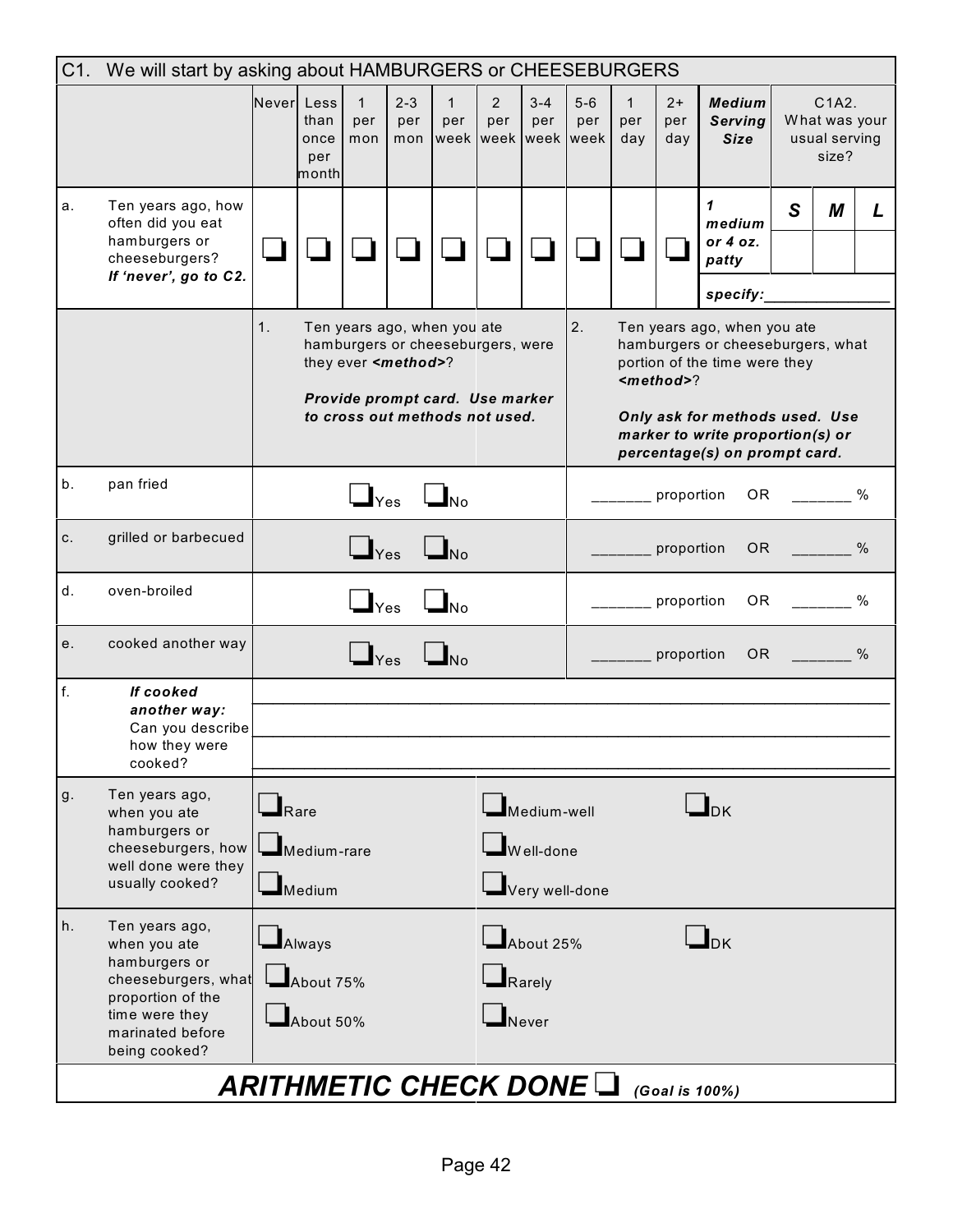| C2. | The next food is BEEF STEAKS<br>$2 - 3$<br>$\mathbf{1}$<br>$3 - 4$<br>$5-6$<br>$\mathbf{1}$<br>$2+$<br>C2A2.<br>Neverl Less<br>$\mathbf{1}$<br>$\overline{2}$<br><b>Medium</b> |                     |                                                     |                                              |                      |                                                                                                                                                      |               |                                   |                |                            |                         |                                                                                                                                                                                  |   |                                         |      |
|-----|--------------------------------------------------------------------------------------------------------------------------------------------------------------------------------|---------------------|-----------------------------------------------------|----------------------------------------------|----------------------|------------------------------------------------------------------------------------------------------------------------------------------------------|---------------|-----------------------------------|----------------|----------------------------|-------------------------|----------------------------------------------------------------------------------------------------------------------------------------------------------------------------------|---|-----------------------------------------|------|
|     |                                                                                                                                                                                |                     | than<br>once<br>per<br>month                        | per<br>mon                                   | per<br>mon           | per<br>week week week week                                                                                                                           | per           | per                               | per            | per<br>day                 | per<br>day              | <b>Serving</b><br><b>Size</b>                                                                                                                                                    |   | What was your<br>usual serving<br>size? |      |
| a.  | Ten years ago, how<br>often did you eat<br>beef steaks?<br>If 'never', go to C3.                                                                                               |                     |                                                     |                                              |                      |                                                                                                                                                      |               |                                   |                |                            |                         | 4 oz.<br>specify:                                                                                                                                                                | S | М                                       | L    |
|     |                                                                                                                                                                                | 1.                  |                                                     |                                              |                      | Ten years ago, when you ate beef<br>steaks, were they ever <method>?<br/>Provide prompt card. Use marker<br/>to cross out methods not used.</method> |               |                                   | 2.             |                            | they <method>?</method> | Ten years ago, when you ate beef<br>steaks, what portion of the time were<br>Only ask for methods used. Use<br>marker to write proportion(s) or<br>percentage(s) on prompt card. |   |                                         |      |
| b.  | pan fried                                                                                                                                                                      |                     |                                                     | $\bigcup_{\text{Yes}}$ $\bigcup_{\text{No}}$ |                      |                                                                                                                                                      |               | proportion                        | OR             |                            |                         | $\%$                                                                                                                                                                             |   |                                         |      |
| C.  | grilled or barbecued                                                                                                                                                           |                     |                                                     |                                              | $\Box$ Yes $\Box$ No |                                                                                                                                                      |               |                                   |                |                            | proportion              | OR D                                                                                                                                                                             |   |                                         | $\%$ |
| d.  | oven-broiled                                                                                                                                                                   |                     |                                                     | $\Box$ Yes                                   |                      | $\Box$ No                                                                                                                                            |               |                                   |                |                            | proportion              | OR.                                                                                                                                                                              |   | $\%$                                    |      |
| e.  | cooked another way                                                                                                                                                             |                     |                                                     | $\mathbf{I}_{\text{Yes}}$                    |                      |                                                                                                                                                      |               |                                   |                |                            | proportion              | OR.                                                                                                                                                                              |   |                                         | $\%$ |
| f.  | If cooked<br>another way:<br>Can you describe<br>how they were<br>cooked?                                                                                                      |                     |                                                     |                                              |                      |                                                                                                                                                      |               |                                   |                |                            |                         |                                                                                                                                                                                  |   |                                         |      |
| g.  | Ten years ago, when<br>you ate beef steaks,<br>how well done were<br>they usually cooked?                                                                                      | $\blacksquare$ Rare | $\blacksquare$ Medium-rare<br>$\blacksquare$ Medium |                                              |                      |                                                                                                                                                      |               | Medium-well<br>Well-done          | Very well-done | $\mathbf{I}_{\mathsf{DK}}$ |                         |                                                                                                                                                                                  |   |                                         |      |
| h.  | Ten years ago, when<br>you ate beef steaks,<br>what proportion of<br>the time were they<br>marinated before<br>being cooked?                                                   |                     | $\blacksquare$ Always<br>About 75%<br>About 50%     |                                              |                      |                                                                                                                                                      | $\Box$ Rarely | About 25%<br>$\blacksquare$ Never |                |                            |                         | $\mathbf{L}_{\text{DK}}$                                                                                                                                                         |   |                                         |      |
|     |                                                                                                                                                                                |                     |                                                     |                                              |                      |                                                                                                                                                      |               |                                   |                |                            |                         | <b>ARITHMETIC CHECK DONE <math>\Box</math> (Goal is 100%)</b>                                                                                                                    |   |                                         |      |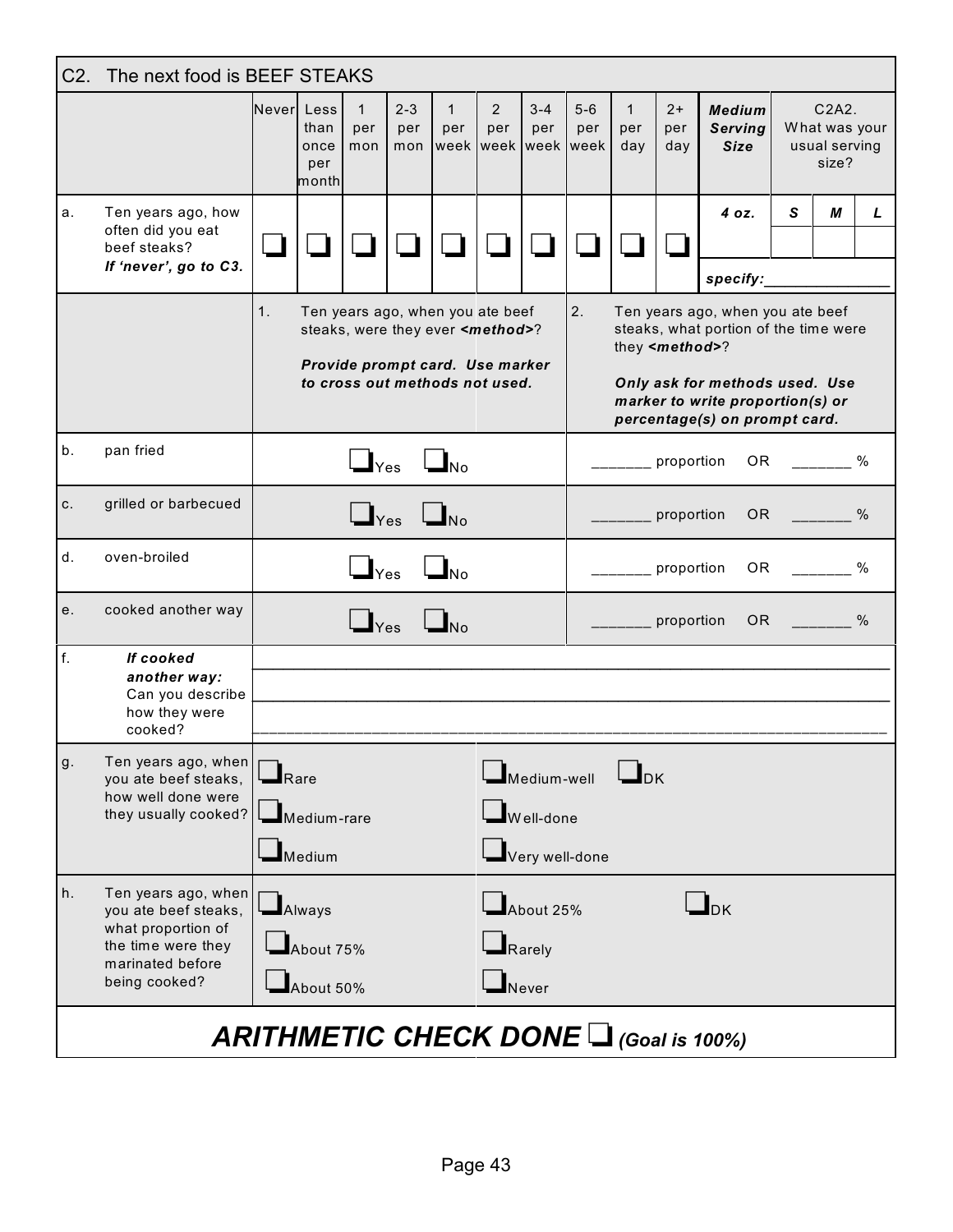|       | C <sub>3</sub> .<br>The next food is PORK CHOPS                                                                             |            |                                                |                                                |                       |                                                                                                                                                     |                                     |                                             |              |                            |                    |                                                                                                                                                                                      |              |                                                  |      |
|-------|-----------------------------------------------------------------------------------------------------------------------------|------------|------------------------------------------------|------------------------------------------------|-----------------------|-----------------------------------------------------------------------------------------------------------------------------------------------------|-------------------------------------|---------------------------------------------|--------------|----------------------------|--------------------|--------------------------------------------------------------------------------------------------------------------------------------------------------------------------------------|--------------|--------------------------------------------------|------|
|       |                                                                                                                             | Never Less | than<br>once<br>per<br>month                   | $\mathbf{1}$<br>per<br>mon                     | $2 - 3$<br>per<br>mon | $\mathbf{1}$<br>per                                                                                                                                 | $\overline{2}$<br>per               | $3 - 4$<br>per<br>week week week week       | $5-6$<br>per | $\mathbf{1}$<br>per<br>day | $2+$<br>per<br>day | <b>Medium</b><br><b>Serving</b><br><b>Size</b>                                                                                                                                       |              | C3A2.<br>What was your<br>usual serving<br>size? |      |
| a.    | Ten years ago, how<br>often did you eat pork<br>chops?<br>If 'never', go to C4.                                             |            |                                                |                                                |                       |                                                                                                                                                     |                                     |                                             |              |                            |                    | 2 chops<br>specify:                                                                                                                                                                  | $\mathbf{s}$ | М                                                | L    |
|       |                                                                                                                             | 1.         |                                                |                                                |                       | Ten years ago, when you ate pork<br>chops, were they ever <method>?<br/>Provide prompt card. Use marker to<br/>cross out methods not used.</method> |                                     |                                             | 2.           | $method>?$                 |                    | Ten years ago, when you ate pork chops,<br>what portion of the time were they<br>Only ask for methods used. Use<br>marker to write proportion(s) or<br>percentage(s) on prompt card. |              |                                                  |      |
| b.    | pan fried                                                                                                                   |            |                                                | $\Box$ Yes                                     |                       | $\Box$ No                                                                                                                                           |                                     |                                             |              |                            | proportion         | OR                                                                                                                                                                                   |              |                                                  | %    |
| $C$ . | grilled or barbecued                                                                                                        |            |                                                | $\Box$ Yes                                     |                       | $\Box_{\text{No}}$                                                                                                                                  |                                     |                                             |              |                            | proportion         | OR <sub>1</sub>                                                                                                                                                                      |              | $\%$                                             |      |
| d.    | oven-broiled                                                                                                                |            |                                                | $\Box$ Yes                                     |                       |                                                                                                                                                     |                                     |                                             |              |                            | proportion         | OR.                                                                                                                                                                                  |              | $\%$                                             |      |
| e.    | baked or roasted                                                                                                            |            |                                                | $\mathbf{\mathbf{\mathsf{\underline{I}}}}$ Yes |                       | $\mathbf{I}_{\mathsf{No}}$                                                                                                                          |                                     |                                             |              |                            | proportion         | OR .                                                                                                                                                                                 |              | $\sim$ $\sim$ $\sim$ $\sim$ $\sim$               |      |
| f.    | cooked another way                                                                                                          |            |                                                | $\mathbf{I}_{\text{Yes}}$                      |                       | $\mathbf{I}_{\sf No}$                                                                                                                               |                                     |                                             |              |                            | proportion         | OR                                                                                                                                                                                   |              |                                                  | $\%$ |
| g.    | If cooked another<br>way:<br>Can you describe<br>how they were<br>cooked?                                                   |            |                                                |                                                |                       |                                                                                                                                                     |                                     |                                             |              |                            |                    |                                                                                                                                                                                      |              |                                                  |      |
| h.    | Ten years ago, when<br>you ate pork chops,<br>how well done were<br>they usually cooked?                                    |            | Just until done<br>Well-done<br>Very well-done |                                                |                       |                                                                                                                                                     | $\mathsf{L}_{\mathsf{D}\mathsf{K}}$ |                                             |              |                            |                    |                                                                                                                                                                                      |              |                                                  |      |
| i.    | Ten years ago, when<br>you ate pork chops,<br>what proportion of the<br>time were they<br>marinated before<br>being cooked? |            | $\Box$ Always<br>About 75%<br>About 50%        |                                                |                       |                                                                                                                                                     |                                     | About 25%<br>Rarely<br>$\blacksquare$ Never |              |                            |                    | $\mathbf{L}_{\text{DK}}$                                                                                                                                                             |              |                                                  |      |
|       |                                                                                                                             |            |                                                |                                                |                       |                                                                                                                                                     |                                     |                                             |              |                            |                    | <b>ARITHMETIC CHECK DONE <math>\Box</math> (Goal is 100%)</b>                                                                                                                        |              |                                                  |      |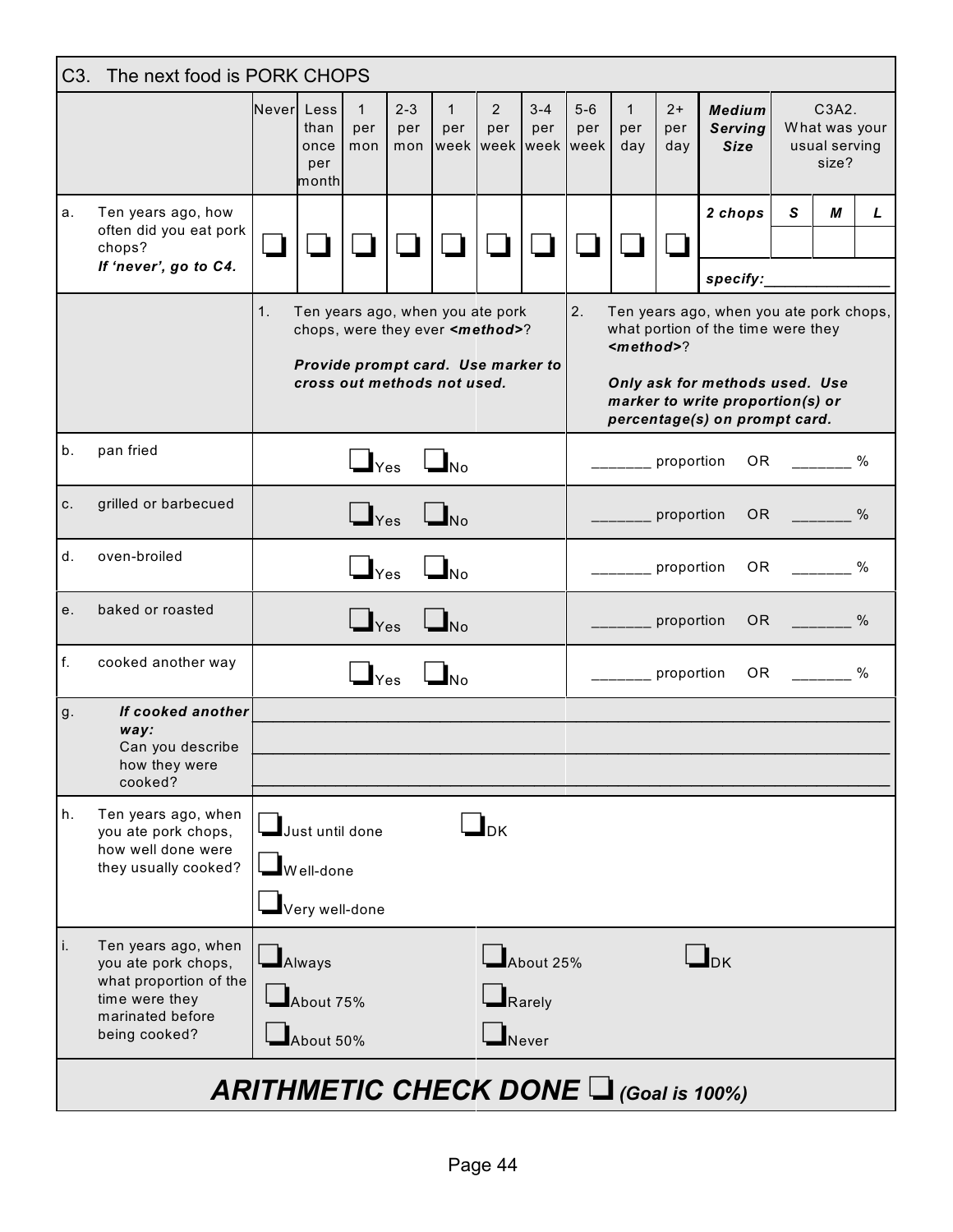| C4.   | The next food is HAM. For these questions, do not include deli-ham or lunch meats. |                                            |                              |                            |                       |                                                                   |                            |                |                                     |                            |                    |                                                                                                     |   |                                                  |   |
|-------|------------------------------------------------------------------------------------|--------------------------------------------|------------------------------|----------------------------|-----------------------|-------------------------------------------------------------------|----------------------------|----------------|-------------------------------------|----------------------------|--------------------|-----------------------------------------------------------------------------------------------------|---|--------------------------------------------------|---|
|       |                                                                                    | Never Less                                 | than<br>once<br>per<br>month | $\mathbf{1}$<br>per<br>mon | $2 - 3$<br>per<br>mon | $\mathbf{1}$<br>per                                               | $2^{\circ}$<br>per         | $3 - 4$<br>per | $5-6$<br>per<br>week week week week | $\mathbf{1}$<br>per<br>day | $2+$<br>per<br>day | <b>Medium</b><br><b>Serving</b><br><b>Size</b>                                                      |   | C4A2.<br>What was your<br>usual serving<br>size? |   |
| a.    | Ten years ago, how<br>often did you eat<br>ham?                                    |                                            |                              |                            |                       |                                                                   |                            |                |                                     |                            |                    | 4 oz.                                                                                               | S | М                                                | L |
|       | If 'never', go to C5.                                                              |                                            |                              |                            |                       |                                                                   |                            |                |                                     |                            |                    | specify:                                                                                            |   |                                                  |   |
|       |                                                                                    | 1.                                         |                              | it ever <method>?</method> |                       | Ten years ago, when you ate ham, was 2.                           |                            |                |                                     |                            |                    | Ten years ago, when you ate ham, what<br>portion of the time was it <method>?</method>              |   |                                                  |   |
|       |                                                                                    |                                            |                              |                            |                       | Provide prompt card. Use marker to<br>cross out methods not used. |                            |                |                                     |                            |                    | Only ask for methods used. Use<br>marker to write proportion(s) or<br>percentage(s) on prompt card. |   |                                                  |   |
| $b$ . | pan fried                                                                          |                                            |                              |                            | $\Box$ Yes $\Box$ No  |                                                                   |                            |                |                                     |                            | proportion         |                                                                                                     |   | OR %                                             |   |
| C.    | grilled or barbecued                                                               |                                            |                              | $\Box$ Yes                 |                       | $\Box_{\text{No}}$                                                |                            |                |                                     | ______ proportion          |                    |                                                                                                     |   | OR %                                             |   |
| d.    | oven-broiled                                                                       |                                            |                              | $\Box$ Yes                 |                       | $\Box_{\text{No}}$                                                |                            |                |                                     | ______ proportion          |                    | 0 <sub>R</sub>                                                                                      |   | $\%$                                             |   |
| е.    | baked or roasted                                                                   |                                            |                              | $\Box$ Yes                 |                       | $\Box_{\text{No}}$                                                |                            |                |                                     | _______ proportion         |                    |                                                                                                     |   | OR %                                             |   |
| f.    | cooked another way                                                                 |                                            |                              | $\Box$ Yes                 |                       |                                                                   |                            |                |                                     | proportion                 |                    |                                                                                                     |   | OR %                                             |   |
| g.    | If cooked another                                                                  |                                            |                              |                            |                       |                                                                   |                            |                |                                     |                            |                    |                                                                                                     |   |                                                  |   |
|       | way:<br>Can you describe                                                           |                                            |                              |                            |                       |                                                                   |                            |                |                                     |                            |                    |                                                                                                     |   |                                                  |   |
|       | how it was<br>cooked?                                                              |                                            |                              |                            |                       |                                                                   |                            |                |                                     |                            |                    |                                                                                                     |   |                                                  |   |
|       |                                                                                    |                                            |                              |                            |                       |                                                                   |                            |                |                                     |                            |                    |                                                                                                     |   |                                                  |   |
| h.    | Ten years ago, when<br>you ate ham, how well<br>done was it usually<br>cooked?     |                                            | Just until done              |                            |                       |                                                                   | $\mathbf{I}_{\mathrm{DK}}$ |                |                                     |                            |                    |                                                                                                     |   |                                                  |   |
|       |                                                                                    | $\blacksquare$ Well-done<br>Very well-done |                              |                            |                       |                                                                   |                            |                |                                     |                            |                    |                                                                                                     |   |                                                  |   |
|       |                                                                                    |                                            |                              |                            |                       |                                                                   |                            |                |                                     |                            |                    | <b>ARITHMETIC CHECK DONE</b> $\Box$ (Goal is 100%)                                                  |   |                                                  |   |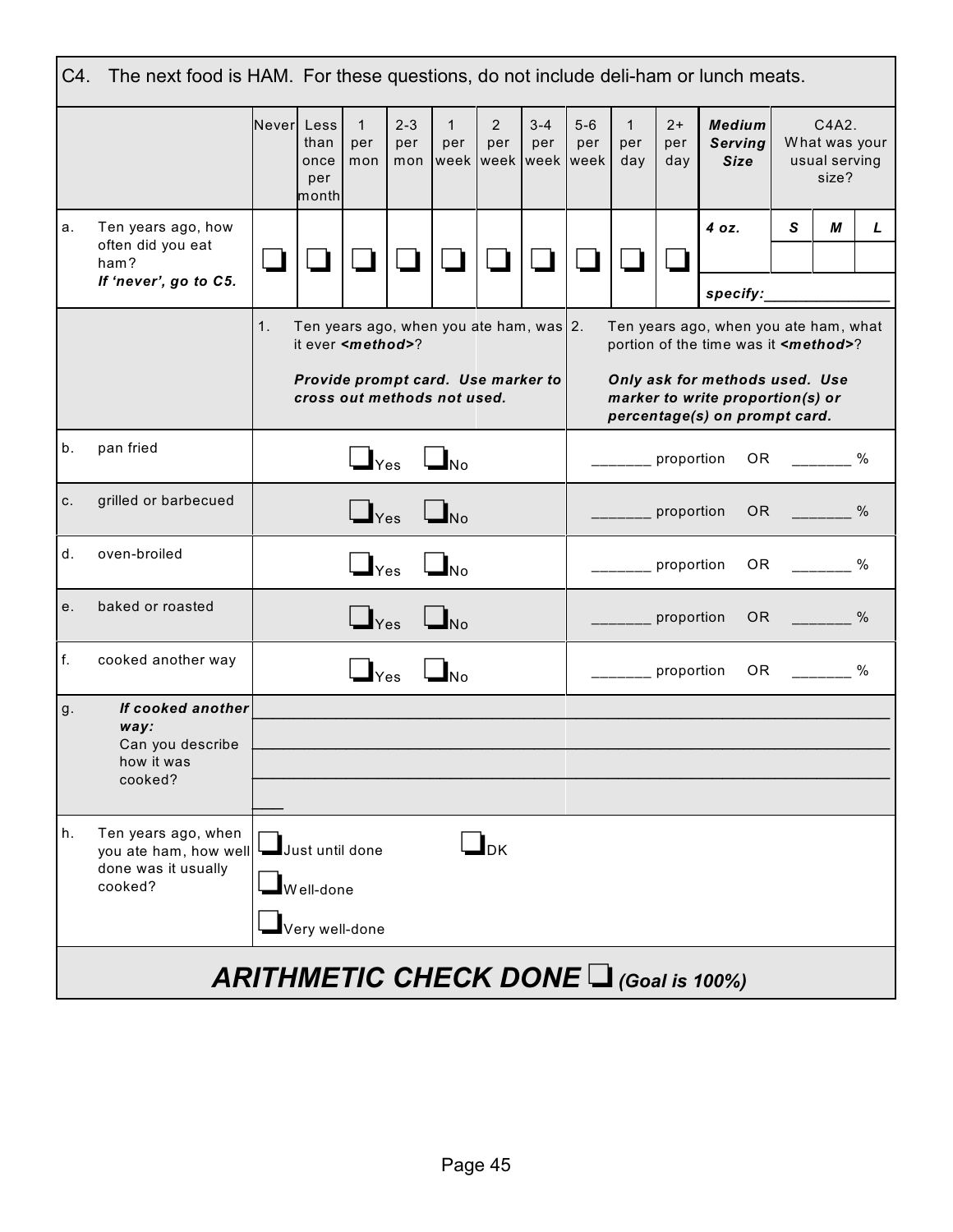| C <sub>5</sub> . | The next food is BACON                                                           |                                                                        |                                                                                                                                             |                            |                       |                     |                                              |                |                |                            |                    |                                                                                                                                                                              |   |                                                  |      |
|------------------|----------------------------------------------------------------------------------|------------------------------------------------------------------------|---------------------------------------------------------------------------------------------------------------------------------------------|----------------------------|-----------------------|---------------------|----------------------------------------------|----------------|----------------|----------------------------|--------------------|------------------------------------------------------------------------------------------------------------------------------------------------------------------------------|---|--------------------------------------------------|------|
|                  |                                                                                  | Neverl Less                                                            | than<br>once<br>per<br>month                                                                                                                | $\mathbf{1}$<br>per<br>mon | $2 - 3$<br>per<br>mon | $\mathbf{1}$<br>per | $\overline{2}$<br>per<br>week week week week | $3 - 4$<br>per | $5 - 6$<br>per | $\mathbf{1}$<br>per<br>day | $2+$<br>per<br>day | <b>Medium</b><br><b>Serving</b><br><b>Size</b>                                                                                                                               |   | C5A2.<br>What was your<br>usual serving<br>size? |      |
| a.               | Ten years ago, how<br>often did you eat<br>bacon?<br>If 'never', go to C6.       |                                                                        |                                                                                                                                             |                            |                       |                     |                                              |                |                |                            |                    | 2 strips<br>specify:                                                                                                                                                         | S | М                                                | L    |
|                  |                                                                                  | 1.                                                                     | Ten years ago, when you ate bacon,<br>was it ever <method>?<br/>Provide prompt card. Use marker to<br/>cross out methods not used.</method> |                            |                       |                     |                                              |                | 2.             | <method>?</method>         |                    | Ten years ago, when you ate bacon,<br>what portion of the time was it<br>Only ask for methods used. Use<br>marker to write proportion(s) or<br>percentage(s) on prompt card. |   |                                                  |      |
| b.               | pan fried                                                                        |                                                                        |                                                                                                                                             | $\Box$ Yes                 |                       | $\Box_{\text{No}}$  |                                              |                |                |                            | proportion         | OR.                                                                                                                                                                          |   |                                                  | $\%$ |
| C.               | oven-broiled                                                                     |                                                                        |                                                                                                                                             | $\Box$ Yes                 |                       | $\Box_{\rm No}$     |                                              |                |                |                            | proportion         | OR.                                                                                                                                                                          |   |                                                  | $\%$ |
| d.               | cooked another way                                                               |                                                                        |                                                                                                                                             | $\Box$ Yes                 |                       |                     |                                              |                |                |                            | proportion         | OR.                                                                                                                                                                          |   |                                                  | $\%$ |
| e.               | If cooked another<br>way:<br>Can you describe<br>how it was<br>cooked?           |                                                                        |                                                                                                                                             |                            |                       |                     |                                              |                |                |                            |                    |                                                                                                                                                                              |   |                                                  |      |
| f.               | Ten years ago, when<br>you ate bacon, how<br>well done was it<br>usually cooked? | Just until done<br>┛₯₭<br>$\blacksquare$ Well-done or crisp<br>Charred |                                                                                                                                             |                            |                       |                     |                                              |                |                |                            |                    |                                                                                                                                                                              |   |                                                  |      |
|                  |                                                                                  |                                                                        |                                                                                                                                             |                            |                       |                     |                                              |                |                |                            |                    | <b>ARITHMETIC CHECK DONE <math>\Box</math> (Goal is 100%)</b>                                                                                                                |   |                                                  |      |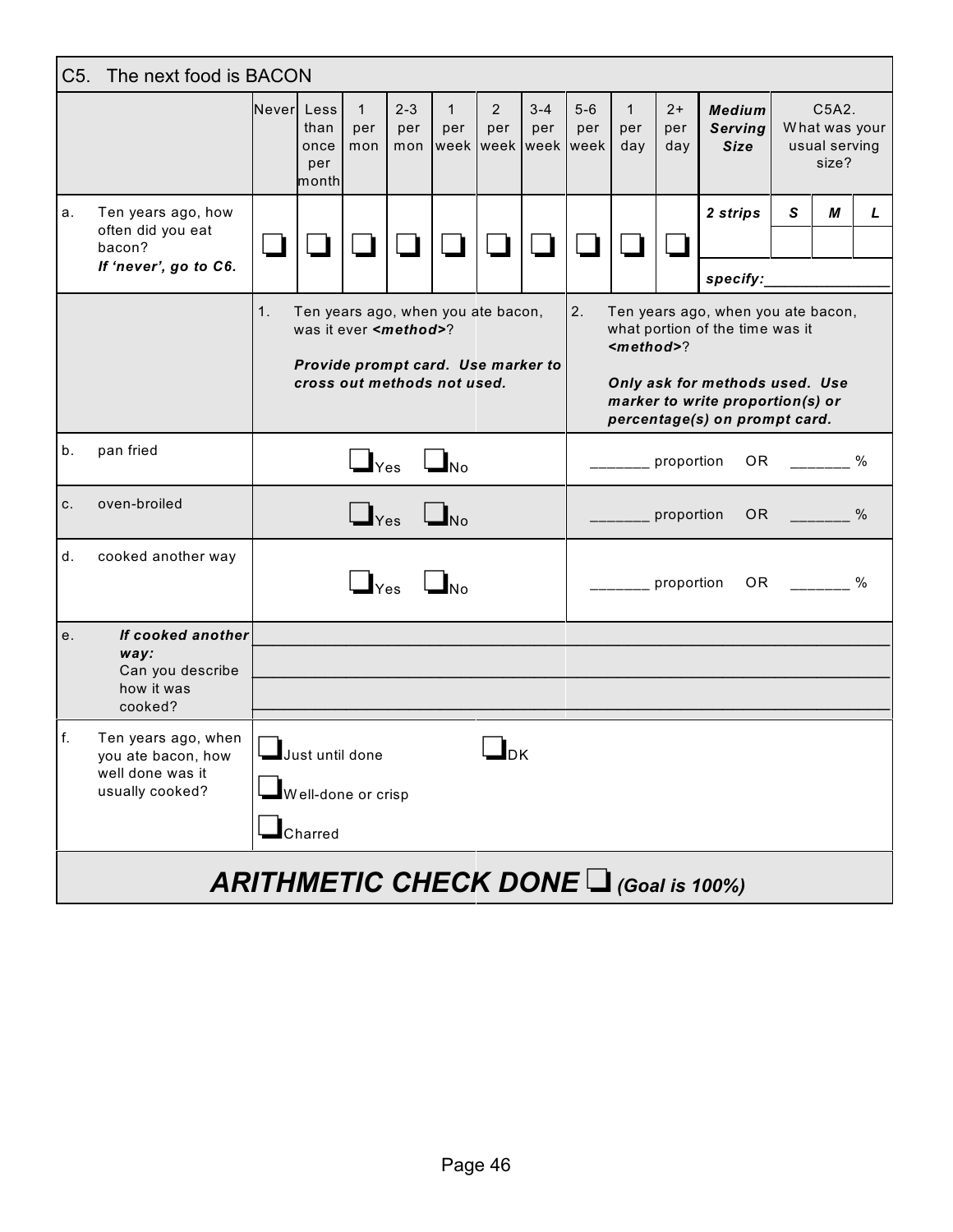| C6. The next food is BREAKFAST SAUSAGE. When answering these questions, DO NOT include<br>other types of sausage such as Italian, Polish, or Bratwurst. |                                                                                                 |                                               |                                                                                                                                                                                                                                                                                                                                                                                                |                            |                       |                     |                       |                |                                       |                            |                    |                                                   |   |                                                  |      |  |
|---------------------------------------------------------------------------------------------------------------------------------------------------------|-------------------------------------------------------------------------------------------------|-----------------------------------------------|------------------------------------------------------------------------------------------------------------------------------------------------------------------------------------------------------------------------------------------------------------------------------------------------------------------------------------------------------------------------------------------------|----------------------------|-----------------------|---------------------|-----------------------|----------------|---------------------------------------|----------------------------|--------------------|---------------------------------------------------|---|--------------------------------------------------|------|--|
|                                                                                                                                                         |                                                                                                 | Never <sup>1</sup>                            | Less<br>than<br>once<br>per<br>month                                                                                                                                                                                                                                                                                                                                                           | $\mathbf{1}$<br>per<br>mon | $2 - 3$<br>per<br>mon | $\mathbf{1}$<br>per | $\overline{2}$<br>per | $3 - 4$<br>per | $5 - 6$<br>per<br>week week week week | $\mathbf{1}$<br>per<br>day | $2+$<br>per<br>day | <b>Medium</b><br><b>Serving</b><br><b>Size</b>    |   | C6A2.<br>What was your<br>usual serving<br>size? |      |  |
| a.                                                                                                                                                      | Ten years ago, how<br>often did you eat<br>breakfast sausage?<br>If 'never', go to C7           |                                               |                                                                                                                                                                                                                                                                                                                                                                                                |                            |                       |                     |                       |                |                                       |                            |                    | 2 links<br>or <sub>2</sub><br>patties<br>specify: | S | М                                                | L    |  |
|                                                                                                                                                         |                                                                                                 | 1.                                            | Ten years ago, when you ate breakfast 2.<br>Ten years ago, when you ate breakfast<br>sausage, what portion of the time was it<br>sausage, was it ever <method>?<br/><math><math>method</math></math><br/>Provide prompt card. Use marker to<br/>cross out methods not used.<br/>Only ask for methods used. Use<br/>marker to write proportion(s) or<br/>percentage(s) on prompt card.</method> |                            |                       |                     |                       |                |                                       |                            |                    |                                                   |   |                                                  |      |  |
| b.                                                                                                                                                      | pan fried                                                                                       |                                               |                                                                                                                                                                                                                                                                                                                                                                                                | $\Box$ Yes                 |                       | $\Box$ No           |                       |                |                                       |                            | proportion         | OR.                                               |   |                                                  |      |  |
| C.                                                                                                                                                      | grilled or barbequed                                                                            |                                               |                                                                                                                                                                                                                                                                                                                                                                                                | $\Box$ Yes                 |                       |                     |                       |                |                                       |                            | proportion         | OR <sub>1</sub>                                   |   |                                                  | $\%$ |  |
| d.                                                                                                                                                      | oven-broiled                                                                                    |                                               |                                                                                                                                                                                                                                                                                                                                                                                                | $\mathbf{I}_{\text{Yes}}$  |                       |                     |                       |                |                                       |                            | proportion         | 0R                                                |   |                                                  | $\%$ |  |
| e.                                                                                                                                                      | cooked another way                                                                              |                                               |                                                                                                                                                                                                                                                                                                                                                                                                | <b>Yes</b>                 |                       |                     |                       |                |                                       |                            | proportion         | <b>OR</b>                                         |   |                                                  | $\%$ |  |
| f.                                                                                                                                                      | If cooked another<br>way:<br>Can you describe<br>how it was<br>cooked?                          |                                               |                                                                                                                                                                                                                                                                                                                                                                                                |                            |                       |                     |                       |                |                                       |                            |                    |                                                   |   |                                                  |      |  |
| g.                                                                                                                                                      | Ten years ago, when<br>you ate breakfast<br>sausage, how well<br>done was it usually<br>cooked? |                                               | Just until done<br>Well-done or crisp<br>Charred                                                                                                                                                                                                                                                                                                                                               |                            |                       |                     | $I_{\mathsf{DK}}$     |                |                                       |                            |                    |                                                   |   |                                                  |      |  |
|                                                                                                                                                         |                                                                                                 | <b>ARITHMETIC CHECK DONE I (Goal is 100%)</b> |                                                                                                                                                                                                                                                                                                                                                                                                |                            |                       |                     |                       |                |                                       |                            |                    |                                                   |   |                                                  |      |  |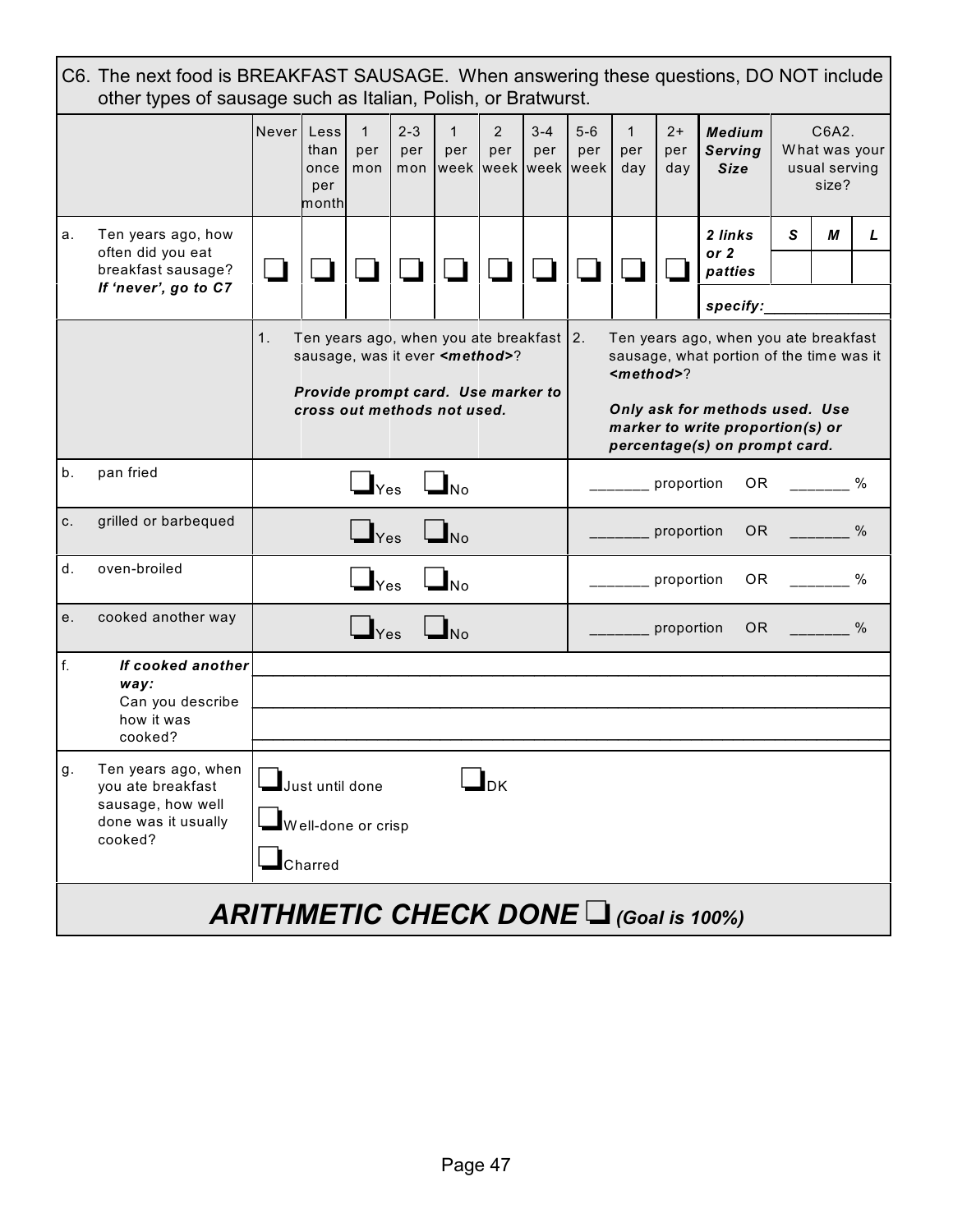|    |                                                                                                       |        | C7. The next food is CHICKEN or TURKEY. Although there are many ways to cook chicken or<br>turkey, these next questions ask about FRIED CHICKEN or TURKEY, excluding stir-fried. We<br>will ask about other ways of cooking chicken or turkey, including stir-frying, in the next section. |                                                  |                       |                     |                                    |                        |                        |                            |                    |                                                                                                                    |   |                                                                          |               |
|----|-------------------------------------------------------------------------------------------------------|--------|--------------------------------------------------------------------------------------------------------------------------------------------------------------------------------------------------------------------------------------------------------------------------------------------|--------------------------------------------------|-----------------------|---------------------|------------------------------------|------------------------|------------------------|----------------------------|--------------------|--------------------------------------------------------------------------------------------------------------------|---|--------------------------------------------------------------------------|---------------|
|    |                                                                                                       | Neverl | Less<br>than<br>once<br>per<br>month                                                                                                                                                                                                                                                       | $\mathbf{1}$<br>per<br>mon                       | $2 - 3$<br>per<br>mon | $\mathbf{1}$<br>per | $\overline{2}$<br>per<br>week week | $3 - 4$<br>per<br>week | $5 - 6$<br>per<br>week | $\mathbf{1}$<br>per<br>day | $2+$<br>per<br>day | <b>Medium</b><br><b>Serving</b><br><b>Size</b>                                                                     |   | C <sub>7</sub> A <sub>2</sub><br>What was your<br>usual serving<br>size? |               |
| а. | Ten years ago, how<br>often did you eat<br>fried chicken or<br>turkey?<br>If 'never', go to C8.       |        |                                                                                                                                                                                                                                                                                            |                                                  |                       |                     |                                    |                        |                        |                            |                    | 2 small<br>or 1<br>large<br>piece                                                                                  | S | М                                                                        | L             |
|    |                                                                                                       |        |                                                                                                                                                                                                                                                                                            |                                                  |                       |                     |                                    |                        |                        |                            |                    | specify:                                                                                                           |   |                                                                          |               |
|    |                                                                                                       | 1.     | Ten years ago, when you ate fried<br>chicken or turkey, was it ever<br>$method$<br>Provide prompt card. Use marker to                                                                                                                                                                      |                                                  |                       |                     |                                    |                        | 2.                     | was it <method>?</method>  |                    | Ten years ago, when you ate fried<br>chicken or turkey, what portion of the time<br>Only ask for methods used. Use |   |                                                                          |               |
|    |                                                                                                       |        | cross out methods not used.                                                                                                                                                                                                                                                                |                                                  |                       |                     |                                    |                        |                        |                            |                    | marker to write proportion(s) or<br>percentage(s) on prompt card.                                                  |   |                                                                          |               |
| b. | deep fat fried or fast<br>food                                                                        |        |                                                                                                                                                                                                                                                                                            | $\mathbf{\mathbf{\underline{I}}}_{\text{Yes}}$   |                       |                     |                                    |                        |                        |                            | proportion         | OR.                                                                                                                |   |                                                                          |               |
| C. | pan fried                                                                                             |        |                                                                                                                                                                                                                                                                                            | $\mathbf{\mathsf{\underline{I}}}_{\mathsf{Yes}}$ |                       |                     |                                    |                        |                        |                            | proportion         | OR.                                                                                                                |   |                                                                          | $\%$          |
| d. | fried another way                                                                                     |        |                                                                                                                                                                                                                                                                                            | $\mathbf{I}_{\text{Yes}}$                        |                       |                     |                                    |                        |                        |                            | proportion         | OR.                                                                                                                |   |                                                                          | $\frac{0}{0}$ |
| е. | If fried another                                                                                      |        |                                                                                                                                                                                                                                                                                            |                                                  |                       |                     |                                    |                        |                        |                            |                    |                                                                                                                    |   |                                                                          |               |
|    | way:<br>Can you describe                                                                              |        |                                                                                                                                                                                                                                                                                            |                                                  |                       |                     |                                    |                        |                        |                            |                    |                                                                                                                    |   |                                                                          |               |
|    | how it was fried?                                                                                     |        |                                                                                                                                                                                                                                                                                            |                                                  |                       |                     |                                    |                        |                        |                            |                    |                                                                                                                    |   |                                                                          |               |
| f. | Ten years ago, when<br>you ate fried chicken<br>or turkey, how well<br>done was it usually<br>cooked? |        | Just until done<br>Well-done<br>Very well-done                                                                                                                                                                                                                                             |                                                  |                       |                     | $I_{\mathsf{DK}}$                  |                        |                        |                            |                    |                                                                                                                    |   |                                                                          |               |
|    |                                                                                                       |        |                                                                                                                                                                                                                                                                                            |                                                  |                       |                     |                                    |                        |                        |                            |                    | <b>ARITHMETIC CHECK DONE LI (Goal is 100%)</b>                                                                     |   |                                                                          |               |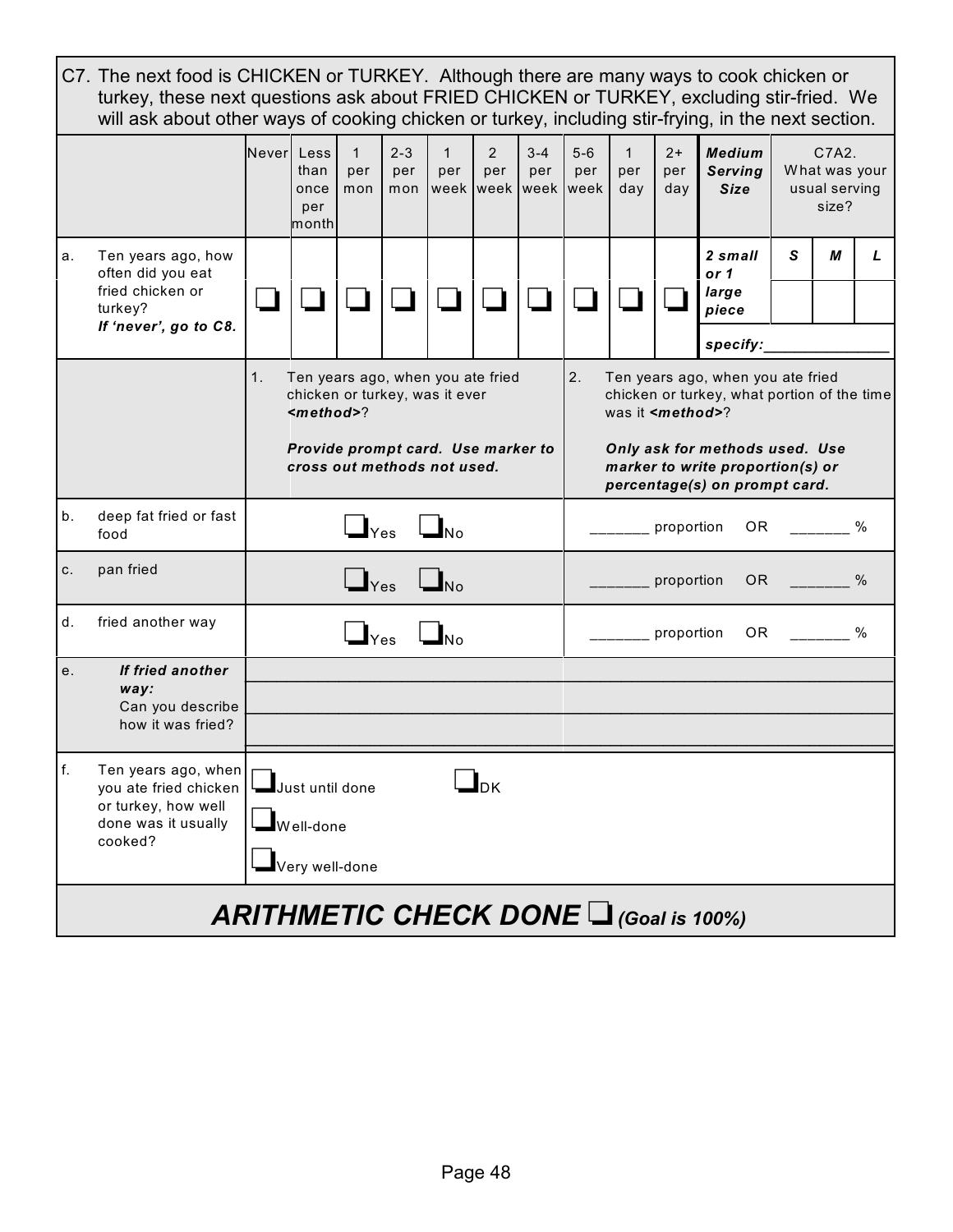| C8. That's all for fried chicken or turkey. Now we are going to talk about other ways of cooking CHICKEN or<br>TURKEY. When you answer these questions, do not include FRIED CHICKEN or TURKEY. |                                                                                                                                                       |    |                                                                                                                                                                                                                                                                                                                                                                                                                                                                       |                            |                       |                                                  |                               |                |              |                            |                          |                                                |                                                                                                                                                                                                                                |                                                  |      |  |
|-------------------------------------------------------------------------------------------------------------------------------------------------------------------------------------------------|-------------------------------------------------------------------------------------------------------------------------------------------------------|----|-----------------------------------------------------------------------------------------------------------------------------------------------------------------------------------------------------------------------------------------------------------------------------------------------------------------------------------------------------------------------------------------------------------------------------------------------------------------------|----------------------------|-----------------------|--------------------------------------------------|-------------------------------|----------------|--------------|----------------------------|--------------------------|------------------------------------------------|--------------------------------------------------------------------------------------------------------------------------------------------------------------------------------------------------------------------------------|--------------------------------------------------|------|--|
|                                                                                                                                                                                                 |                                                                                                                                                       |    | Never Less<br>than<br>once<br>per<br>monthl                                                                                                                                                                                                                                                                                                                                                                                                                           | $\mathbf{1}$<br>per<br>mon | $2 - 3$<br>per<br>mon | $\mathbf{1}$<br>per<br>week   week   week   week | $\overline{2}$<br>per         | $3 - 4$<br>per | $5-6$<br>per | $\mathbf{1}$<br>per<br>day | $2+$<br>per<br>day       | <b>Medium</b><br><b>Serving</b><br><b>Size</b> |                                                                                                                                                                                                                                | C8A2.<br>What was your<br>usual serving<br>size? |      |  |
| а.                                                                                                                                                                                              | Ten years ago, how<br>often did you eat<br>chicken or turkey that<br>was not fried?<br>If 'never', go to C9.                                          |    |                                                                                                                                                                                                                                                                                                                                                                                                                                                                       |                            |                       |                                                  |                               |                |              |                            |                          | 2 small<br>or 1<br>large<br>piece              | S                                                                                                                                                                                                                              | М                                                | L    |  |
|                                                                                                                                                                                                 |                                                                                                                                                       | 1. | specify:<br>2.<br>Ten years ago, when you ate chicken<br>Ten years ago, when you ate chicken or<br>turkey that was not fried, what portion of<br>or turkey, was it ever <method>?<br/>the time was it <b><i>smethod</i></b>?<br/>Provide prompt card. Use marker to<br/>cross out methods not used.<br/>Only ask for methods used. Use<br/>marker to write proportion(s) or<br/>percentage(s) on prompt card.<br/><math>\Box</math>Yes<br/>proportion<br/>OR</method> |                            |                       |                                                  |                               |                |              |                            |                          |                                                |                                                                                                                                                                                                                                |                                                  |      |  |
| b.                                                                                                                                                                                              | baked or roasted                                                                                                                                      |    |                                                                                                                                                                                                                                                                                                                                                                                                                                                                       |                            |                       | $\Box_{\text{No}}$                               |                               |                |              |                            |                          |                                                |                                                                                                                                                                                                                                |                                                  | $\%$ |  |
| c.                                                                                                                                                                                              | stewed                                                                                                                                                |    |                                                                                                                                                                                                                                                                                                                                                                                                                                                                       | $\Box$ Yes                 |                       | $\Box_{\text{No}}$                               |                               |                |              |                            | proportion               |                                                | OR the contract of the contract of the contract of the contract of the contract of the contract of the contract of the contract of the contract of the contract of the contract of the contract of the contract of the contrac |                                                  | $\%$ |  |
| d.                                                                                                                                                                                              | oven-broiled                                                                                                                                          |    |                                                                                                                                                                                                                                                                                                                                                                                                                                                                       | $\Box$ Yes                 |                       | $\Box_{\text{No}}$                               |                               |                |              |                            | proportion               |                                                | OR and the set of the set of the set of the set of the set of the set of the set of the set of the set of the                                                                                                                  |                                                  | $\%$ |  |
| е.                                                                                                                                                                                              | grilled or barbecued                                                                                                                                  |    |                                                                                                                                                                                                                                                                                                                                                                                                                                                                       | $\Box$ Yes                 |                       | $\mathbf{I}_{\mathsf{No}}$                       |                               |                |              |                            | proportion               | OR.                                            |                                                                                                                                                                                                                                |                                                  | $\%$ |  |
| f.                                                                                                                                                                                              | cooked another way                                                                                                                                    |    |                                                                                                                                                                                                                                                                                                                                                                                                                                                                       | $\mathbf{J}_{\text{Yes}}$  |                       | $\mathbf{I}_{\sf No}$                            |                               |                |              |                            | proportion               | OR.                                            |                                                                                                                                                                                                                                |                                                  | $\%$ |  |
| g.                                                                                                                                                                                              | If cooked another<br>way:<br>Can you describe<br>how it was cooked?                                                                                   |    |                                                                                                                                                                                                                                                                                                                                                                                                                                                                       |                            |                       |                                                  |                               |                |              |                            |                          |                                                |                                                                                                                                                                                                                                |                                                  |      |  |
| h.                                                                                                                                                                                              | Ten years ago, when<br>you ate chicken or<br>turkey that was not<br>fried, how well done<br>was it usually cooked?                                    |    | Just until done<br>$\blacksquare$ Well-done                                                                                                                                                                                                                                                                                                                                                                                                                           |                            |                       |                                                  | Very well-done                |                |              |                            | $\mathbf{L}_{\text{DK}}$ |                                                |                                                                                                                                                                                                                                |                                                  |      |  |
| i.                                                                                                                                                                                              | Ten years ago, when<br>you ate chicken or<br>turkey that was not<br>fried, what proportion<br>of the time was it<br>marinated before being<br>cooked? |    | $\Box$ Always<br>About 75%<br>About 50%                                                                                                                                                                                                                                                                                                                                                                                                                               |                            |                       |                                                  | $\Box$ Rarely<br>$\Box$ Never | About 25%      |              |                            |                          | $\mathbf{L}_{\mathrm{DK}}$                     |                                                                                                                                                                                                                                |                                                  |      |  |
|                                                                                                                                                                                                 |                                                                                                                                                       |    |                                                                                                                                                                                                                                                                                                                                                                                                                                                                       |                            |                       |                                                  |                               |                |              |                            |                          | <b>ARITHMETIC CHECK DONE I (Goal is 100%)</b>  |                                                                                                                                                                                                                                |                                                  |      |  |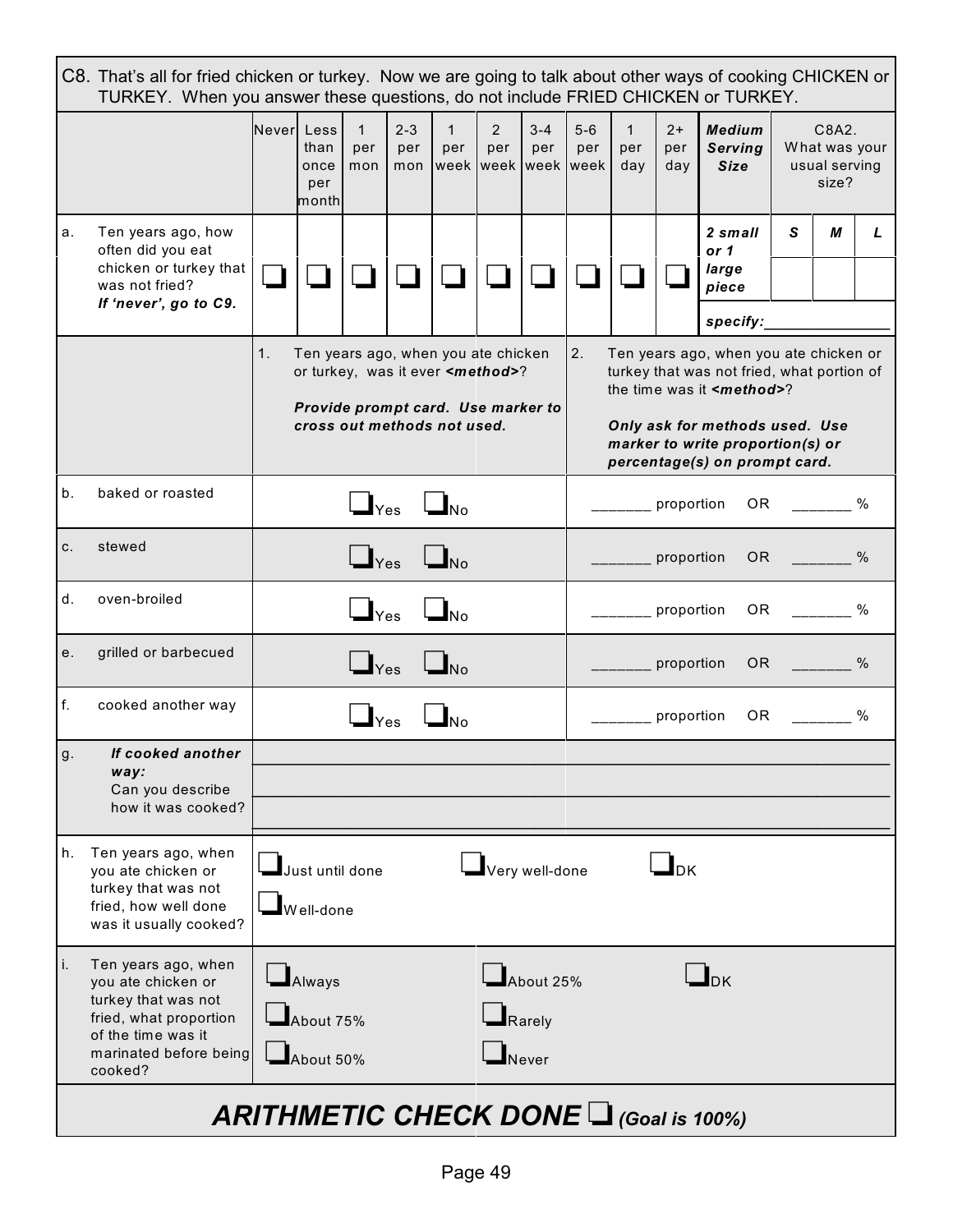|    | C9.<br>The next food is cooked FISH including cooked shell fish. For these questions, do not include<br>raw fish such as sushi, or tuna and sardines eaten straight from the can. |                                                                                                                                                                                                                                                                                                                                                                                                         |                              |                                                |                       |                                                  |                       |                |                |                            |                    |                                                               |              |                                                  |      |
|----|-----------------------------------------------------------------------------------------------------------------------------------------------------------------------------------|---------------------------------------------------------------------------------------------------------------------------------------------------------------------------------------------------------------------------------------------------------------------------------------------------------------------------------------------------------------------------------------------------------|------------------------------|------------------------------------------------|-----------------------|--------------------------------------------------|-----------------------|----------------|----------------|----------------------------|--------------------|---------------------------------------------------------------|--------------|--------------------------------------------------|------|
|    |                                                                                                                                                                                   | Never Less                                                                                                                                                                                                                                                                                                                                                                                              | than<br>once<br>per<br>month | $\mathbf{1}$<br>per<br>mon                     | $2 - 3$<br>per<br>mon | $\mathbf{1}$<br>per<br>week   week   week   week | $\overline{2}$<br>per | $3 - 4$<br>per | $5 - 6$<br>per | $\mathbf{1}$<br>per<br>day | $2+$<br>per<br>day | <b>Medium</b><br><b>Serving</b><br><b>Size</b>                |              | C9A2.<br>What was your<br>usual serving<br>size? |      |
| а. | Ten years ago, how<br>often did you eat<br>cooked fish?                                                                                                                           |                                                                                                                                                                                                                                                                                                                                                                                                         |                              |                                                |                       |                                                  |                       |                |                |                            |                    | 2 pieces<br>or 4 oz                                           | $\mathsf{s}$ | М                                                | L    |
|    | If 'never', go to C10.                                                                                                                                                            | specify:<br>2.<br>1.<br>Ten years ago, when you ate cooked<br>Ten years ago, when you ate cooked fish,<br>what portion of the time was it<br>fish, was it ever <method>?<br/><math><math>method</math></math><br/>Provide prompt card. Use marker to<br/>cross out methods not used.<br/>Only ask for methods used. Use<br/>marker to write proportion(s) or<br/>percentage(s) on prompt card.</method> |                              |                                                |                       |                                                  |                       |                |                |                            |                    |                                                               |              |                                                  |      |
| b. | pan fried                                                                                                                                                                         |                                                                                                                                                                                                                                                                                                                                                                                                         |                              | $\Box$ Yes                                     |                       | $\Box$ No                                        |                       |                |                |                            | proportion         | OR.                                                           |              |                                                  | $\%$ |
| C. | deep fat fried or fast<br>food                                                                                                                                                    |                                                                                                                                                                                                                                                                                                                                                                                                         |                              | $\Box$ Yes                                     |                       | $\Box_{\text{No}}$                               |                       |                |                |                            | proportion         | OR                                                            |              |                                                  | $\%$ |
| d. | grilled or barbecued                                                                                                                                                              |                                                                                                                                                                                                                                                                                                                                                                                                         |                              | $\Box$ Yes                                     |                       | $\Box_{\text{No}}$                               |                       |                |                |                            | proportion         | <b>OR</b>                                                     |              |                                                  | %    |
| e. | oven-broiled                                                                                                                                                                      |                                                                                                                                                                                                                                                                                                                                                                                                         |                              | $\Box$ Yes                                     |                       | $\mathbf{I}_{\text{No}}$                         |                       |                |                |                            | proportion         | OR.                                                           |              |                                                  | $\%$ |
| f. | baked or roasted                                                                                                                                                                  |                                                                                                                                                                                                                                                                                                                                                                                                         |                              | $\mathbf{\mathbf{\mathsf{\underline{J}}}}$ Yes |                       | $\mathbf{I}_{\sf No}$                            |                       |                |                |                            | proportion         | 0R                                                            |              |                                                  | $\%$ |
| g. | cooked another way                                                                                                                                                                |                                                                                                                                                                                                                                                                                                                                                                                                         |                              | $\mathbf{I}_{\text{Yes}}$                      |                       | $\Box$ No                                        |                       |                |                |                            | _ proportion       | 0R                                                            |              |                                                  | %    |
| h. | If cooked another<br>way:<br>Can you describe<br>how it was<br>cooked?                                                                                                            |                                                                                                                                                                                                                                                                                                                                                                                                         |                              |                                                |                       |                                                  |                       |                |                |                            |                    |                                                               |              |                                                  |      |
|    |                                                                                                                                                                                   |                                                                                                                                                                                                                                                                                                                                                                                                         |                              |                                                |                       |                                                  |                       |                |                |                            |                    | <b>ARITHMETIC CHECK DONE <math>\Box</math> (Goal is 100%)</b> |              |                                                  |      |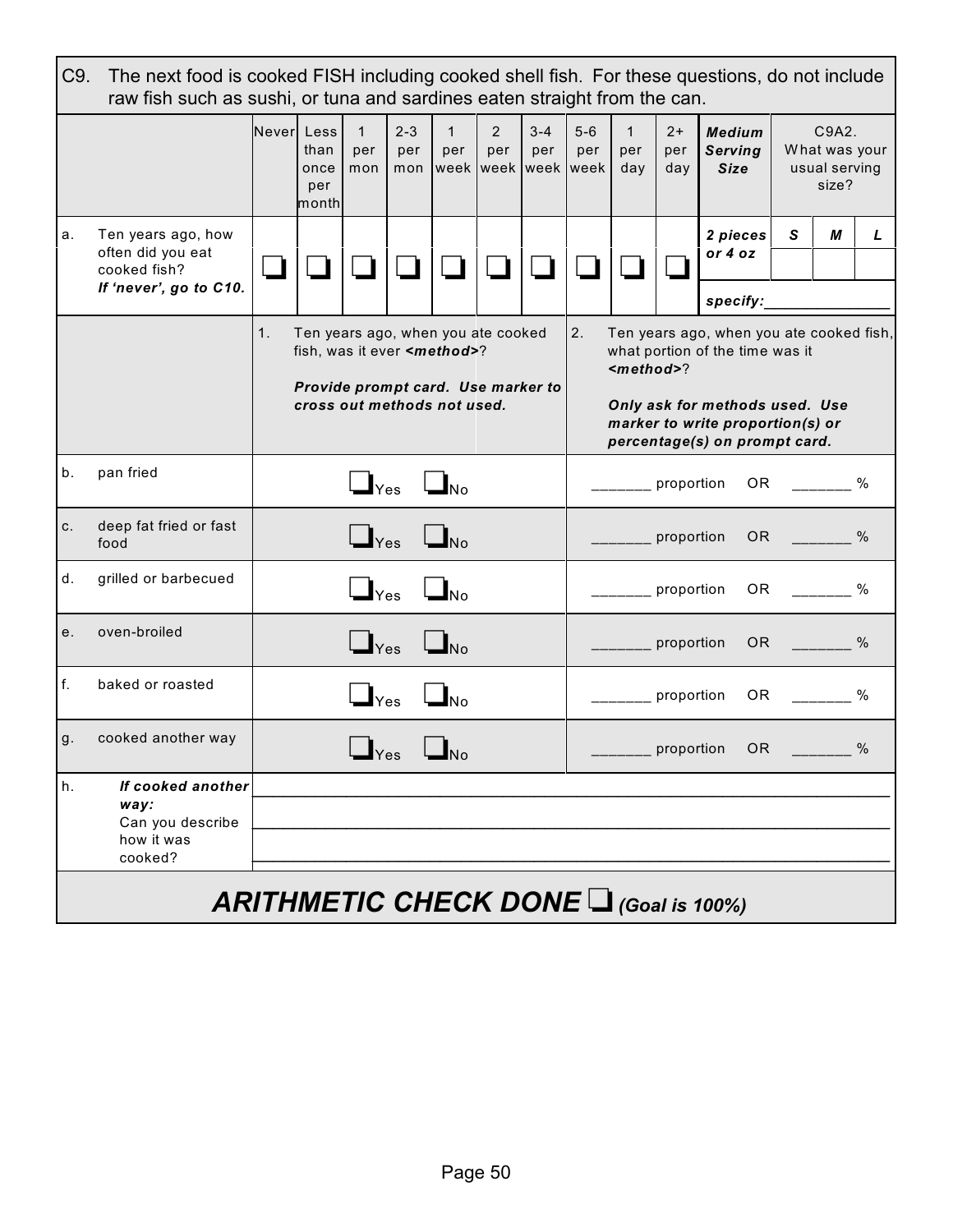|       | C10. The last food is GRAVY.                                           |                |                                                                                                                                                       |                             |                                                        |                                                 |                                                                                                                                                                                                                      |                |                                     |                            |                    |                                                               |                 |                                                                                                                                                                                                                                |      |
|-------|------------------------------------------------------------------------|----------------|-------------------------------------------------------------------------------------------------------------------------------------------------------|-----------------------------|--------------------------------------------------------|-------------------------------------------------|----------------------------------------------------------------------------------------------------------------------------------------------------------------------------------------------------------------------|----------------|-------------------------------------|----------------------------|--------------------|---------------------------------------------------------------|-----------------|--------------------------------------------------------------------------------------------------------------------------------------------------------------------------------------------------------------------------------|------|
|       |                                                                        | Neverl Less    | than<br>once<br>per<br>monthl                                                                                                                         | $\mathbf{1}$<br>per<br>mon  | $2 - 3$<br>per<br>mon                                  | $\mathbf{1}$<br>per                             | $\overline{2}$<br>per                                                                                                                                                                                                | $3 - 4$<br>per | $5-6$<br>per<br>week week week week | $\mathbf{1}$<br>per<br>day | $2+$<br>per<br>day | <b>Medium</b><br><b>Serving</b><br><b>Size</b>                |                 | C10A2.<br>What was your<br>usual serving<br>size?                                                                                                                                                                              |      |
| a.    | Ten years ago, how<br>often did you eat<br>gravy?<br>If 'never', go to |                |                                                                                                                                                       |                             |                                                        |                                                 |                                                                                                                                                                                                                      |                |                                     |                            |                    | 2 Tbsp                                                        | S               | М                                                                                                                                                                                                                              | L    |
|       | <b>Section D</b>                                                       | 1 <sub>1</sub> | Ten years ago, when you ate gravy,<br>was it ever made from <method>?<br/>Provide prompt card. Use marker to<br/>cross out methods not used.</method> |                             |                                                        |                                                 | specify:<br>2.<br>Ten years ago, when you ate gravy, what<br>portion of the time was it made from<br>$method$<br>Only ask for methods used. Use<br>marker to write proportion(s) or<br>percentage(s) on prompt card. |                |                                     |                            |                    |                                                               |                 |                                                                                                                                                                                                                                |      |
| $b$ . | meat drippings                                                         |                |                                                                                                                                                       |                             | $\mathbf{J}_{\mathsf{Yes}}$ $\mathbf{J}_{\mathsf{No}}$ |                                                 |                                                                                                                                                                                                                      |                |                                     | proportion                 |                    |                                                               |                 | OR %                                                                                                                                                                                                                           |      |
| C.    | store bought cans or<br>bottles                                        |                |                                                                                                                                                       | $\Box$ Yes                  |                                                        | $\Box_{\text{No}}$                              |                                                                                                                                                                                                                      |                |                                     |                            | proportion         |                                                               |                 | OR Design and the control of the control of the control of the control of the control of the control of the control of the control of the control of the control of the control of the control of the control of the control o | $\%$ |
| d.    | store bought packets                                                   |                |                                                                                                                                                       | $\mathbf{I}_{\text{Yes}}$   |                                                        | $\mathbf{\mathbf{\underline{I}}}_{\mathsf{No}}$ |                                                                                                                                                                                                                      |                |                                     | proportion                 |                    | OR .                                                          |                 | $\%$                                                                                                                                                                                                                           |      |
| e.    | another way                                                            |                |                                                                                                                                                       | $\mathbf{I}_{\mathsf{Yes}}$ |                                                        |                                                 |                                                                                                                                                                                                                      |                |                                     |                            | proportion         |                                                               | OR <sub>2</sub> |                                                                                                                                                                                                                                | $\%$ |
| f.    | If made another<br>way:<br>Can you describe<br>how it was made?        |                |                                                                                                                                                       |                             |                                                        |                                                 |                                                                                                                                                                                                                      |                |                                     |                            |                    |                                                               |                 |                                                                                                                                                                                                                                |      |
|       |                                                                        |                |                                                                                                                                                       |                             |                                                        |                                                 |                                                                                                                                                                                                                      |                |                                     |                            |                    | <b>ARITHMETIC CHECK DONE <math>\Box</math> (Goal is 100%)</b> |                 |                                                                                                                                                                                                                                |      |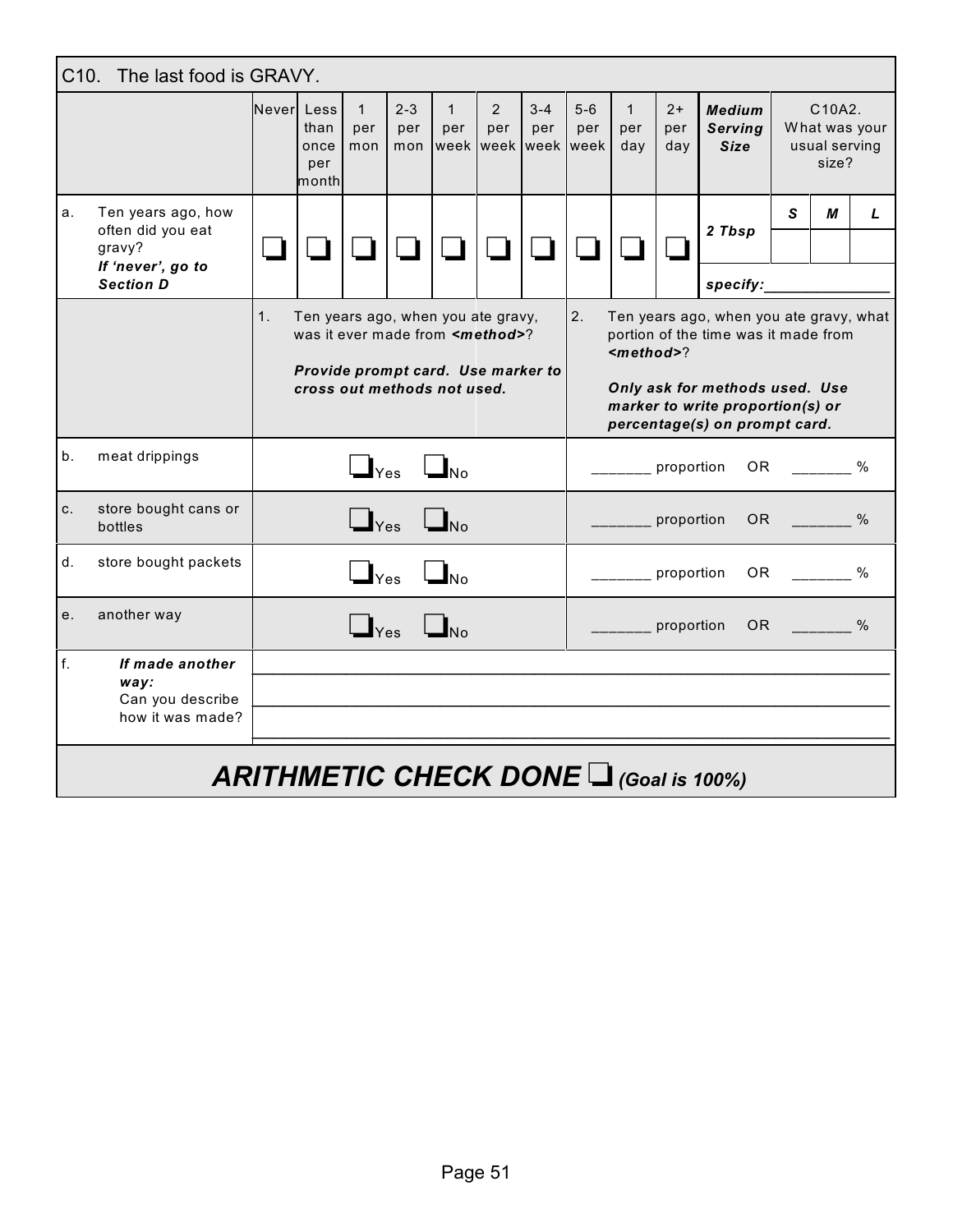#### *SECTION D ALCOHOL*

Thank you. You are doing great! We have now past the halfway point. This would be a good time to take a break if you need one.

#### *Let subject decide if they need a break.*

Now I am going to ask about your drinking of alcoholic beverages over your entire life.

D1. Have you had at least 12 drinks of alcoholic beverages over your entire life? *(One drink is one 12 oz bottle or can of beer OR one 4 oz glass of wine OR one shot of hard liquor)* 

|  | $\Box$ Yes $\Box$ No $\Box$ DK $\Box$ Ref |  |
|--|-------------------------------------------|--|
|  |                                           |  |

*If "No" or "Refused" go to Section E.*

| <b>QUESTION</b> |                                                                                                                                              | D <sub>2</sub> . BEER<br>(one 12 oz bottle or<br>can)           | D <sub>3</sub> . WINE<br>(one 4 oz glass)<br><b>Remind subject to</b><br>exclude wine coolers. | D4. HARD LIQUOR<br>(one shot)                                          |  |
|-----------------|----------------------------------------------------------------------------------------------------------------------------------------------|-----------------------------------------------------------------|------------------------------------------------------------------------------------------------|------------------------------------------------------------------------|--|
| a.              | Has there ever been a period when<br>you drank at least <insert serving<br="">size&gt; of per month for six<br/>months or longer?</insert>   | $\Box$ $_{Yes}$ $\Box$ $_{No}$<br>If No, DK or Ref go to<br>D3. | $\Box$ Yes $\Box$ No<br>If No, DK or Ref go to<br>D4.                                          | $\Box$ Yes<br>$\Box$ No<br>If No, DK or Ref go to<br><b>Section E.</b> |  |
| b.              | How old were you when you first<br>started drinking ______ regularly,<br>that is at least <insert serving<br="">size&gt; per month?</insert> | Age<br>OR.<br>Year                                              | Age<br>OR.<br>Year                                                                             | Age<br>OR.<br>Year                                                     |  |
| C.              | Do you still drink_____regularly<br>now?                                                                                                     | $\mathbf{I}_{\text{Yes}}$<br><b>No</b>                          | $\Box$ Yes<br>No                                                                               | $\mathbf{L}_{\text{Yes}}$                                              |  |
| d.              | If no:<br>When did you stop<br>drinking _____ regularly?                                                                                     | Age<br><b>OR</b><br>Year                                        | Age<br>OR.<br>Year                                                                             | Age<br>OR.<br>Year                                                     |  |

*Questions for beer, wine and hard liquor continue on the next page...*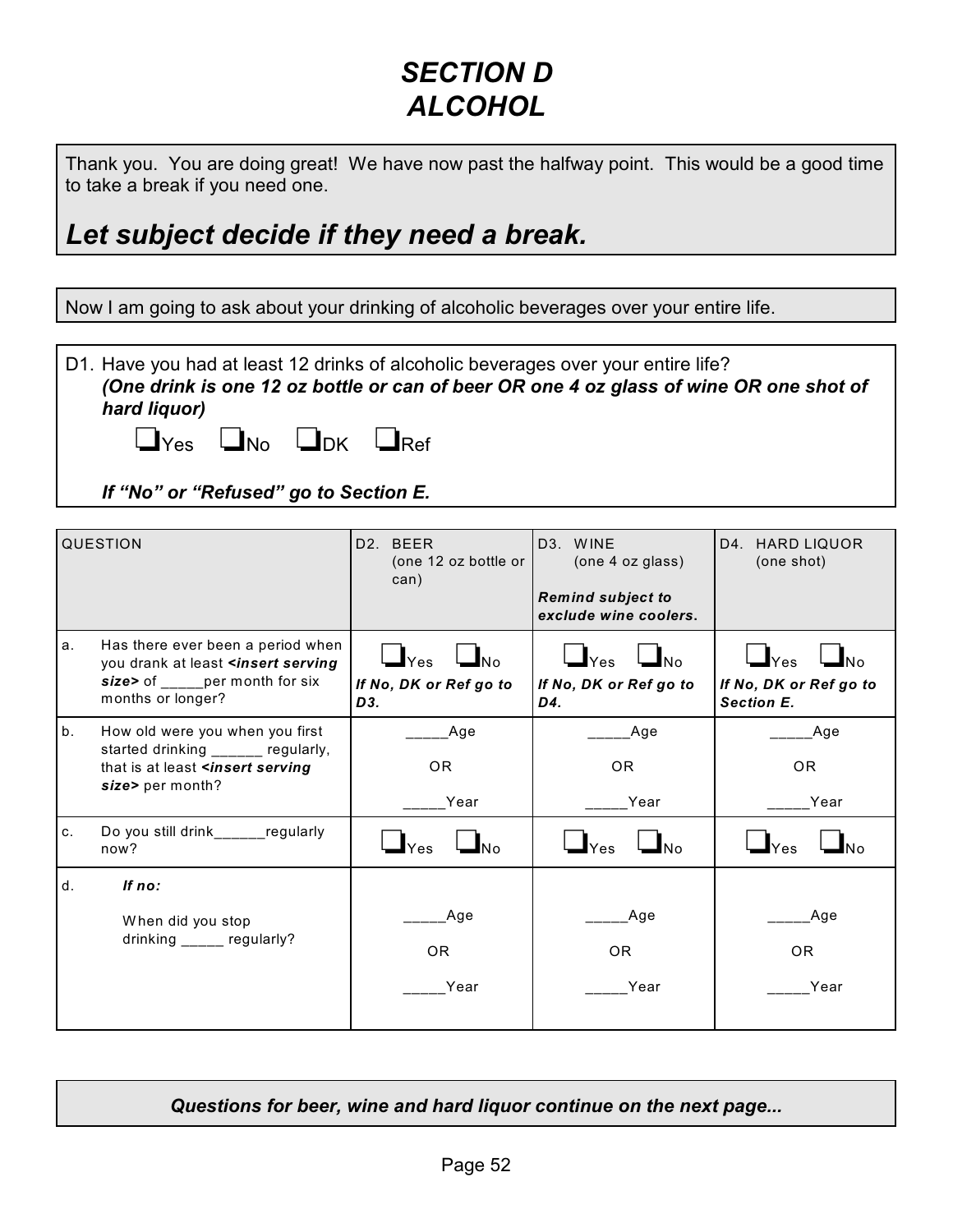| QUESTION                                                                                                                          | D2. BEER<br>(one 12 oz bottle or<br>can)                                                                                                                                                                                                         | D3. WINE<br>D4. HARD LIQUOR<br>(one 4 oz glass)<br><b>Remind subject to</b><br>exclude wine coolers.                                                                                                                                                                  |                                                                                                                                                                                                                                                        |
|-----------------------------------------------------------------------------------------------------------------------------------|--------------------------------------------------------------------------------------------------------------------------------------------------------------------------------------------------------------------------------------------------|-----------------------------------------------------------------------------------------------------------------------------------------------------------------------------------------------------------------------------------------------------------------------|--------------------------------------------------------------------------------------------------------------------------------------------------------------------------------------------------------------------------------------------------------|
| During all the years you drank<br>е.<br>____ regularly, about how much<br>did you usually drink per day,<br>week, month, or year? | per day<br>per week<br>per month<br>per year<br>Mark which unit you're<br>using:<br>Bottles/cans:_____oz                                                                                                                                         | _ per day<br>per week<br>per month<br>per year<br>Mark which unit you're<br>using:<br>$\Box$ Glasses:<br>$\overline{\text{OZ}}$                                                                                                                                       | per day<br>per week<br>per month<br>per year<br>Mark which unit you're<br>using:<br>Shots or mixed drinks                                                                                                                                              |
|                                                                                                                                   | $\square$ Millilitres<br>$\Box$ Half-litres<br>$\Box$ Litres<br>$\Box$ Ounces<br>$\Box$ Gills<br>Half-pints<br>$\Box$ Pints<br>$\Box$ Fifths<br>Half-quarts<br>$\Box$ Quarts<br>$\Box$ Half-gallons<br>$\Box$ Gallons<br>$\Box$ Other (specify): | ml<br>dl<br>$\Box$ Millilitres<br>$\Box$ Half-litres<br>$L$ itres<br>$\Box$ Ounces<br>$\Box$ Gills<br>$\Box$ Half-pints<br>$\Box$ Pints<br>$\Box$ Fifths<br>$\Box$ Half-quarts<br>$\Box$ Quarts<br>$\Box$ Half-gallons<br><b>S</b> Gallons<br>$\Box$ Other (specify): | $\Box$ Millilitres<br>$\Box$ Half-litres<br>$\Box$ Litres<br>$\Box$ Ounces<br>$\Box$ Gills<br>$\Box$ Half-pints<br>$\Box$ Pints<br>$\Box$ Fifths<br>$\Box$ Half-quarts<br>$\Box$ Quarts<br>Half-gallons<br><b>L</b> Gallons<br>$\Box$ Other (specify): |

*Questions for beer, wine and hard liquor continue on the next page...*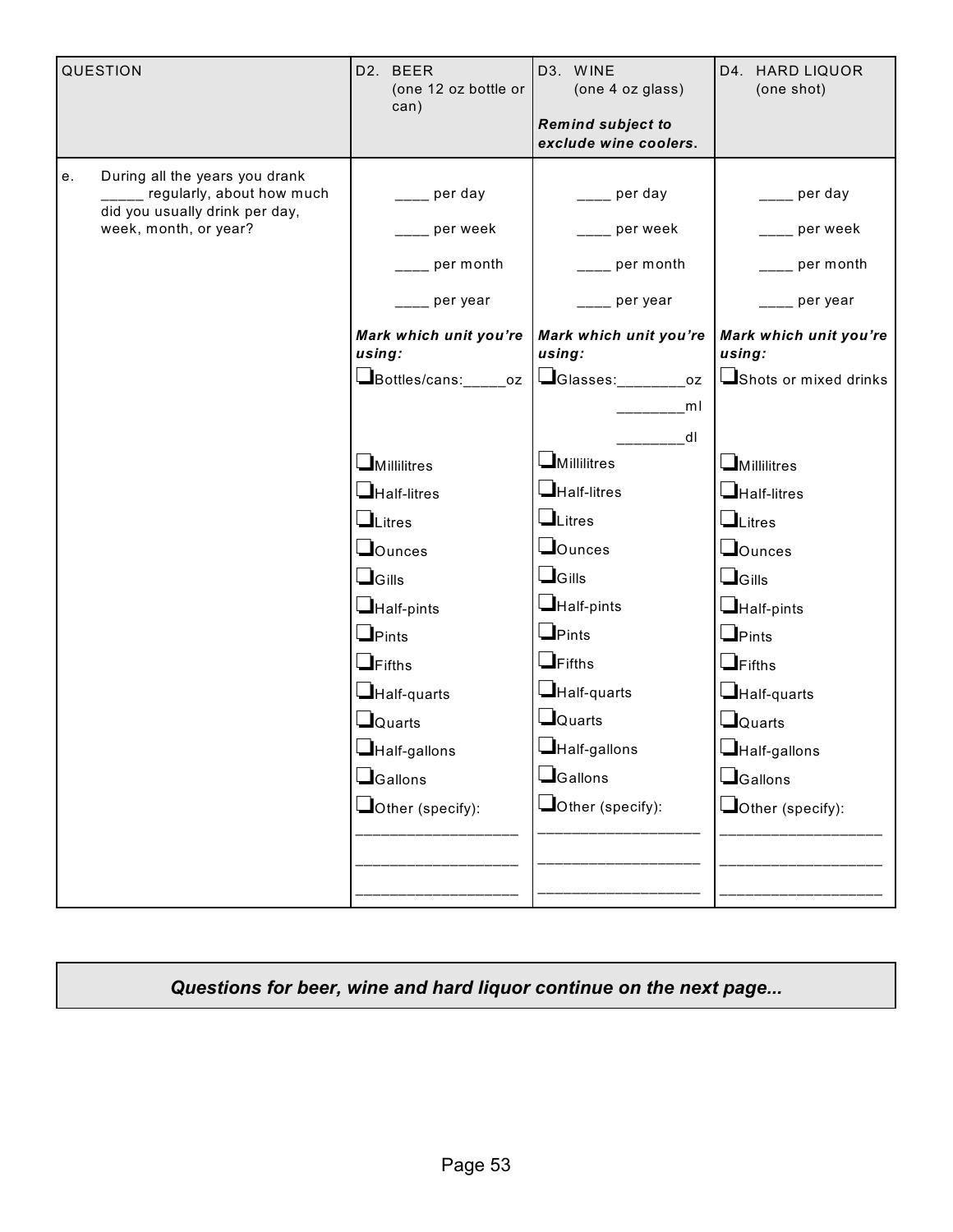|    | QUESTION                                                                                                                                      | D2. BEER<br>(one 12 oz bottle<br>or can)                                      | D3. WINE<br>(one 4 oz glass)<br><b>Remind subject to</b><br>exclude wine coolers. | D4. HARD LIQUOR<br>(one shot)                                                                                                                                                                                                                                             |
|----|-----------------------------------------------------------------------------------------------------------------------------------------------|-------------------------------------------------------------------------------|-----------------------------------------------------------------------------------|---------------------------------------------------------------------------------------------------------------------------------------------------------------------------------------------------------------------------------------------------------------------------|
| f. | Were there periods when you gave<br>up drinking ____ for at least 12<br>months and then took it up again?                                     | $\bigcup_{\text{Yes}}$ $\bigcup_{\text{No}}$<br>If No, DK or Ref go to<br>D3. | $\Box$ Yes $\Box$ No<br>If No, DK or Ref go to<br>D4.                             | $\Box$ Yes $\Box$ No<br>If No, DK or Ref go to<br><b>Section D4h.</b>                                                                                                                                                                                                     |
| g. | If yes:                                                                                                                                       | #1:_____________________                                                      | #1:____________________                                                           | #1:____________________                                                                                                                                                                                                                                                   |
|    | Record details about stop and<br>start times for each period.                                                                                 |                                                                               |                                                                                   |                                                                                                                                                                                                                                                                           |
|    | Use end pages if more space<br>needed.                                                                                                        |                                                                               |                                                                                   |                                                                                                                                                                                                                                                                           |
|    |                                                                                                                                               | #2:                                                                           | #2:______                                                                         | #2:                                                                                                                                                                                                                                                                       |
|    |                                                                                                                                               |                                                                               |                                                                                   |                                                                                                                                                                                                                                                                           |
|    |                                                                                                                                               |                                                                               |                                                                                   |                                                                                                                                                                                                                                                                           |
| h. | Over your entire life, what type of<br>hard liquor did you drink most<br>often?<br>Mark two types of liquor if<br>subject drank both equally. |                                                                               |                                                                                   | $\mathbf{I}_{\text{Brandy}}$<br>$\blacksquare$ Bourbon<br>$\mathbf{\mathbf{\underline{I}}}_{\mathsf{Gin}}$<br>$\mathbf{l}_{\mathsf{Rum}}$<br>$\blacksquare$ Scotch<br>$\blacksquare$ Tequila<br>$\blacksquare$ Vodka<br>$\blacksquare$ Whiskey<br>$\Box$ Other (specify): |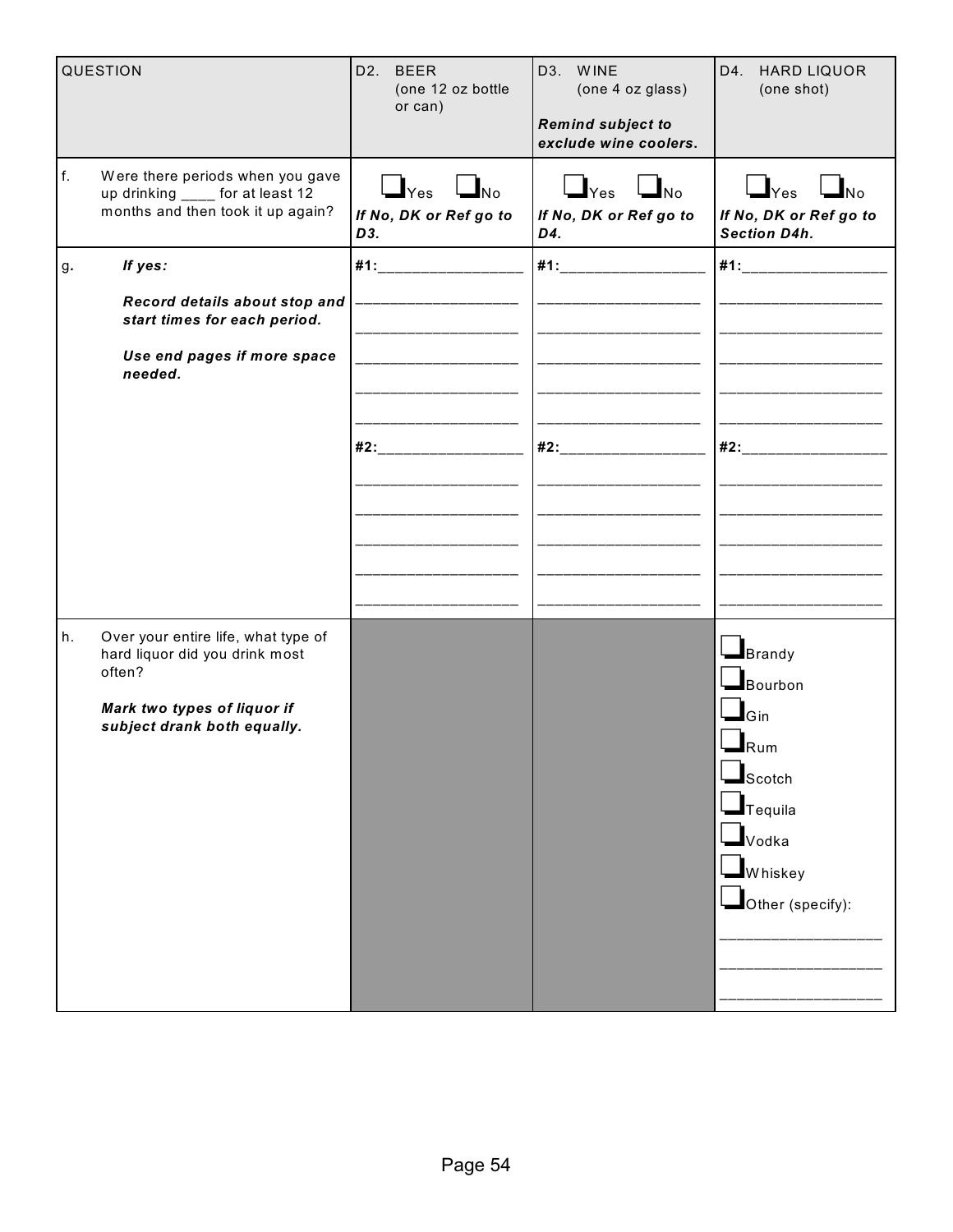#### *SECTION E TOBACCO USE*

Thank you. Now I am going to ask about your cigarette smoking over your entire life.

|    | E1. QUESTION                                                                                                                 | <b>CIGARETTES</b>                                                                       |
|----|------------------------------------------------------------------------------------------------------------------------------|-----------------------------------------------------------------------------------------|
| a. | Have you smoked at least 100<br>cigarettes in your entire life?                                                              | $\Box$ Yes $\Box$ No $\Box$ DK $\Box$ Ref<br>If No or Ref go to Section F.              |
| b. | Has there ever been a period when<br>you smoked cigarettes regularly,<br>that is at least once a week?                       | $\bigcup_{\text{Yes}}$ $\bigcup_{\text{No}}$<br>If No, DK or Ref go to Section F.       |
| C. | How old were you when you first<br>started smoking cigarettes<br>regularly?                                                  | OR Year<br>Age                                                                          |
| d. | Do you still smoke cigarettes<br>regularly now?                                                                              | $\mathbf{\mathbf{\perp}}$ Yes<br>$\Box_{\mathsf{No}}$                                   |
| e. | If no:<br>When did you stop smoking<br>cigarettes regularly?                                                                 | OR Year<br>Age                                                                          |
| f. | During all the years you smoked<br>cigarettes regularly, about how<br>many did you smoke per day on<br>average?              | cigarettes per day                                                                      |
| g. | Were there periods when you gave<br>up smoking for at least 12 months<br>and then took it up again?                          | $\mathbf{I}_{\text{Yes}}$ $\mathbf{I}_{\text{No}}$<br>If No, DK or Ref go to Section F. |
| h. | If yes:<br><b>Record details about stop</b><br>and start times for each<br>period.<br>Use end pages if more space<br>needed. | #1:<br>#2:                                                                              |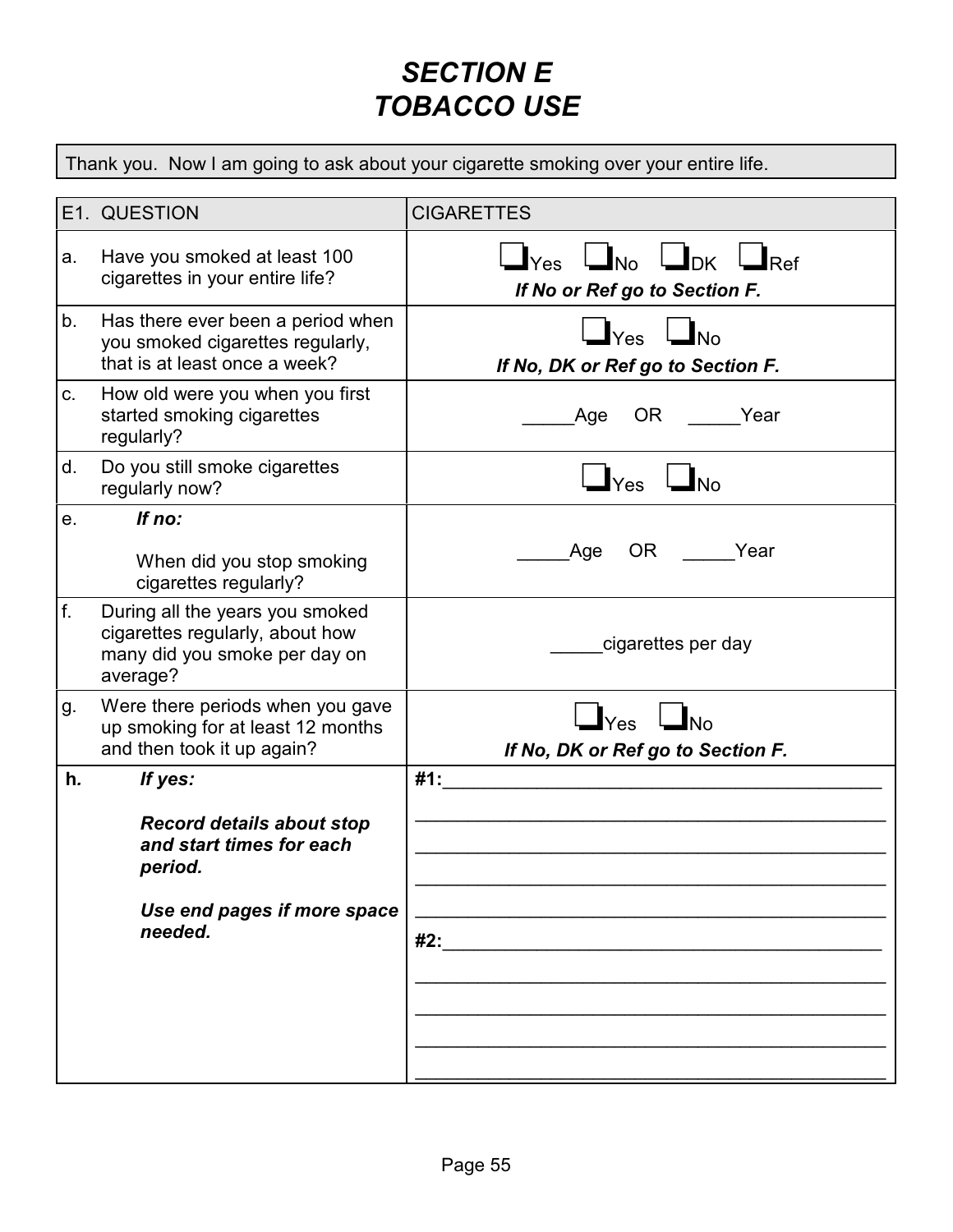#### *SECTION F SUNLIGHT EXPOSURE*

The next few questions are about your exposure to sunlight. This can be a hard thing for many people to remember. We all are in and out of sunlight all the time. We also change our lifestyle over the years, taking part in more or fewer outdoor activities, winter vacations, and so on. I am not asking you to give a detailed account of your sunlight exposure over your whole life. Rather, I am just looking for an estimate of your sunlight exposure, on average. So, with that in mind, let's get going.

|                       | F1.<br>Between age<br><age group=""><br/><b>OR</b><br/>Since age 60<br/>about how many<br/>hours per week did<br/>you spend outdoors<br/>in the winter months,<br/>that is between<br/>October and March?</age> | F2.<br>Between age<br><age group=""><br/>OR.<br/>Since age 60<br/>about how many<br/>hours per week did<br/>you spend outdoors<br/>in the summer<br/>months, that is<br/>between April and<br/>September?</age> | F3. | Between age<br>$\leq$ age group><br>OR.<br>Since age 60<br>how often did you<br>sunbathe? Was it<br><b>Read categories to</b><br>subject. |  |  | F4.<br>Between age<br><age group=""><br/><b>OR</b><br/>Since age 60<br/>when out in the sun, how<br/>much of the time did you use<br/>sun protection such as<br/>sunscreen, a wide-brimmed<br/>hat, or long sleeved shirt?<br/>Was it <math>\dots</math><br/>Read categories to subject.</age> |  |  |  |  |                                                                                                       |
|-----------------------|-----------------------------------------------------------------------------------------------------------------------------------------------------------------------------------------------------------------|-----------------------------------------------------------------------------------------------------------------------------------------------------------------------------------------------------------------|-----|-------------------------------------------------------------------------------------------------------------------------------------------|--|--|------------------------------------------------------------------------------------------------------------------------------------------------------------------------------------------------------------------------------------------------------------------------------------------------|--|--|--|--|-------------------------------------------------------------------------------------------------------|
|                       |                                                                                                                                                                                                                 |                                                                                                                                                                                                                 |     |                                                                                                                                           |  |  |                                                                                                                                                                                                                                                                                                |  |  |  |  | Never Onper on Constant on Wester the abile here Lesset hannel add fth Municipal translate of a lways |
| a. 20 & 39            | hrs/wk                                                                                                                                                                                                          | hrs/wk                                                                                                                                                                                                          |     |                                                                                                                                           |  |  |                                                                                                                                                                                                                                                                                                |  |  |  |  |                                                                                                       |
| b. 40 & 59            | hrs/wk                                                                                                                                                                                                          | hrs/wk                                                                                                                                                                                                          |     |                                                                                                                                           |  |  |                                                                                                                                                                                                                                                                                                |  |  |  |  |                                                                                                       |
| c. 60 or older<br>JNA | hrs/wk                                                                                                                                                                                                          | hrs/wk                                                                                                                                                                                                          |     |                                                                                                                                           |  |  |                                                                                                                                                                                                                                                                                                |  |  |  |  |                                                                                                       |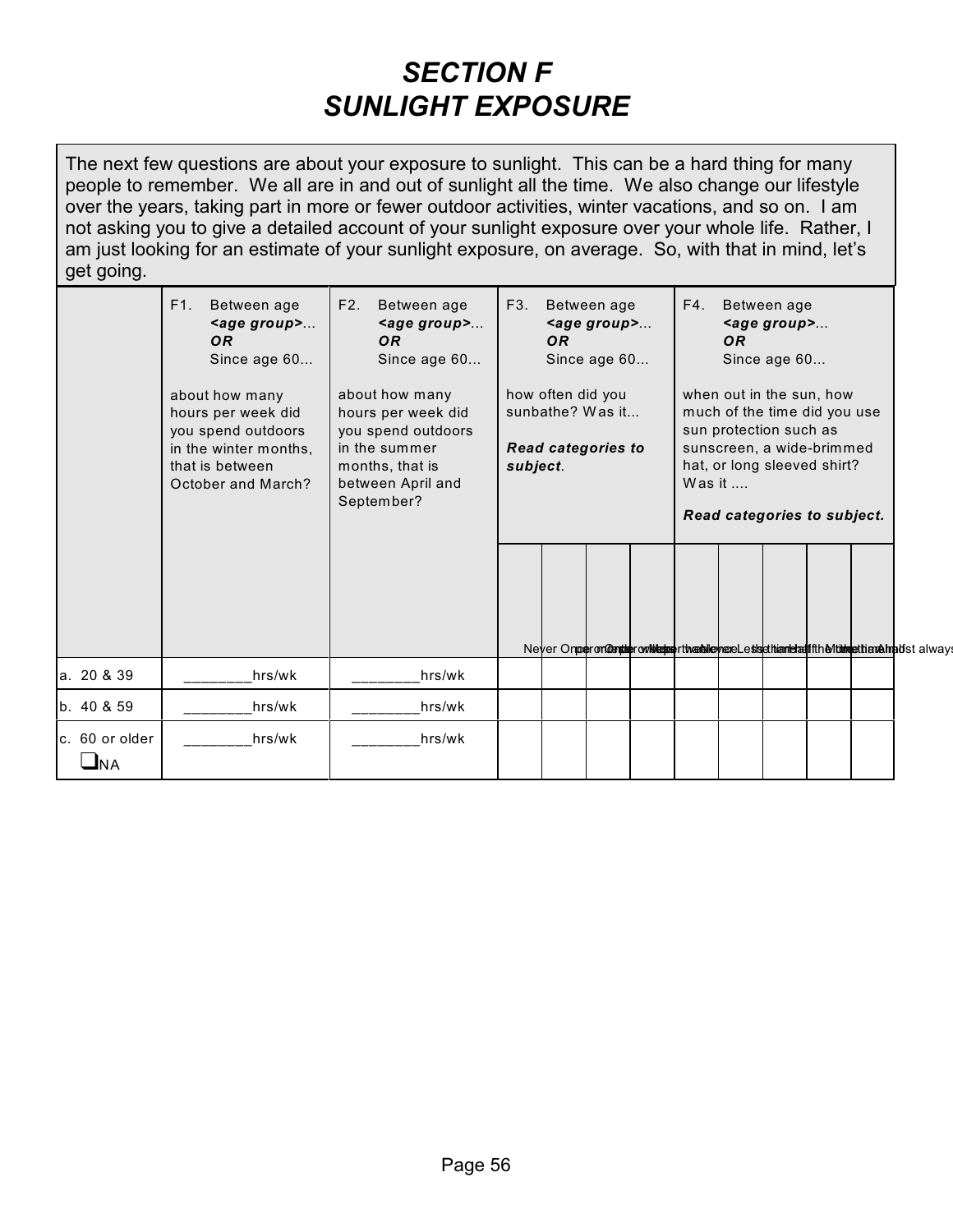| F <sub>5</sub> .  | In how many of the past 10 years have you<br>taken a holiday of at least one week in a<br>region with a mostly hot and sunny climate?                         | years $(0 \text{ to } 10)$                                                                                                                                                                                                       |
|-------------------|---------------------------------------------------------------------------------------------------------------------------------------------------------------|----------------------------------------------------------------------------------------------------------------------------------------------------------------------------------------------------------------------------------|
| F6.               | Prior to <b><i>sreference month</i></b> , had you ever<br>lived continuously, for at least six months, in<br>a region with a mostly hot and sunny<br>climate? | $\Box$ No<br>$\mathbf{\mathsf{\underline{J}}}$ Yes                                                                                                                                                                               |
| F7.               | Prior to <b><i>seference month</i></b> , what proportion<br>of your working life was spent outdoors while<br>you were doing your job?                         | $\blacksquare$ Never worked<br>$\frac{0}{0}$                                                                                                                                                                                     |
| F8.               | Prior to <b><i>sreference month&gt;</i></b> , about how<br>many times, in total, have you used a tanning<br>bed, sunbed, or sunlamp?                          | times                                                                                                                                                                                                                            |
|                   | If subject is an albino, check $\Box$ and go to section G.<br>Next, I would like to determine your sensitivity to sunlight.                                   |                                                                                                                                                                                                                                  |
| F9.               | Which one of these colours best<br>represents the colour of your skin on the<br>inner, upper part of your arm?                                                | $\Box$ black<br>$\Box$ dark olive<br>$\Box$ fair<br>Obrown<br>$\Box$ light olive<br>$\Box$ very fair                                                                                                                             |
|                   | Provide prompt card.                                                                                                                                          |                                                                                                                                                                                                                                  |
| F <sub>10</sub> . | If your skin was exposed to strong<br>sunlight for the first time in summer for<br>one hour without sunscreen, would<br>you                                   | $\Box$ Get a severe sunburn with blistering?<br>$\Box$ Have a painful sunburn for a few days<br>followed by peeling?<br>Get mildly burnt followed by some degree of<br>tanning?<br>$\Box$ Go brown without sunburn?<br>$\Box$ DK |
| F11.              | After repeated and prolonged exposure<br>to sunlight without sunscreen, would your<br>skin become                                                             | $\Box$ Very brown and deeply tanned?<br>$\Box$ Moderately tanned?<br>$\Box$ Only mildly tanned due to a tendency to<br>peel?<br>$\Box$ Only freckled or no suntan at all?<br>$\Box$ DK                                           |
| F12.              | May I see the colour of your eyes?                                                                                                                            | $\Box$ brown<br>$\Box$ green<br>$\Box$ gray<br>$\Box$ hazel<br>$\Box$ blue                                                                                                                                                       |
| F <sub>13</sub> . | What was your natural hair colour when<br>you were a teenager?                                                                                                | $\Box$ black<br>$\sqcup$ red<br>$\Box$ light brown<br>$\mathop{\mathsf{J}}$ dark brown<br>Ublonde/fair                                                                                                                           |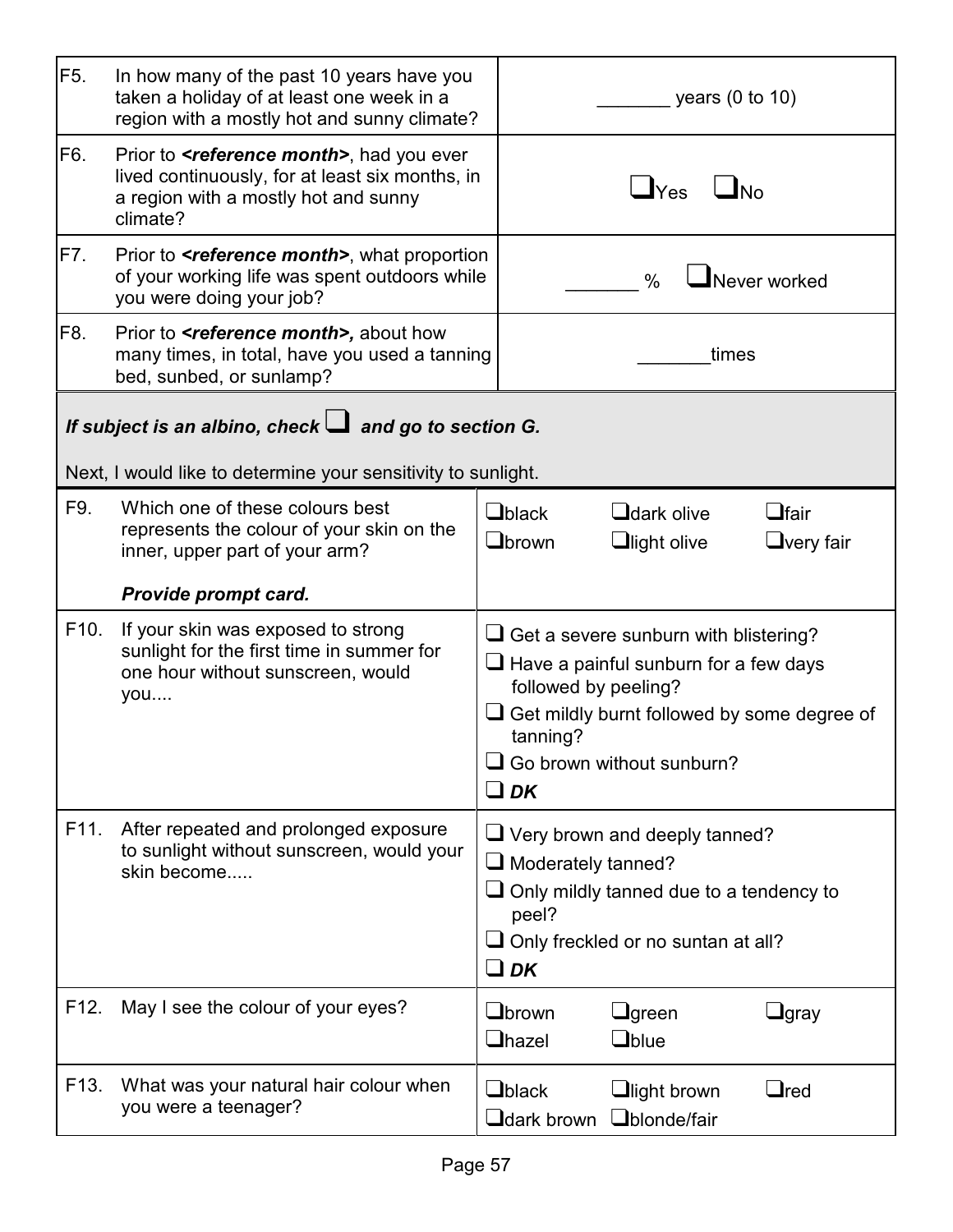#### *SECTION G HAIR PATTERN*

Thank you. We just have two brief sections to go. First, I am going to ask about your hair pattern. Here are some pictures of the most common types of hair patterns. Each hair pattern has two views: the side and top.

#### *Provide prompt card.*

| G1. | Which pair best represented your hair pattern at age: |         |  |  |  |  |
|-----|-------------------------------------------------------|---------|--|--|--|--|
| a.  | 20                                                    | Pattern |  |  |  |  |
| b.  | 30                                                    | Pattern |  |  |  |  |
| C.  | 40                                                    | Pattern |  |  |  |  |
| d.  | $\mathbf{L}_{\mathsf{NA}}$<br>50                      | Pattern |  |  |  |  |
| е.  | <b>J</b> NA<br>60                                     | Pattern |  |  |  |  |
| f.  | $\mathbf{I}_{\mathsf{NA}}$<br>70                      | Pattern |  |  |  |  |
| g.  | 80                                                    | Pattern |  |  |  |  |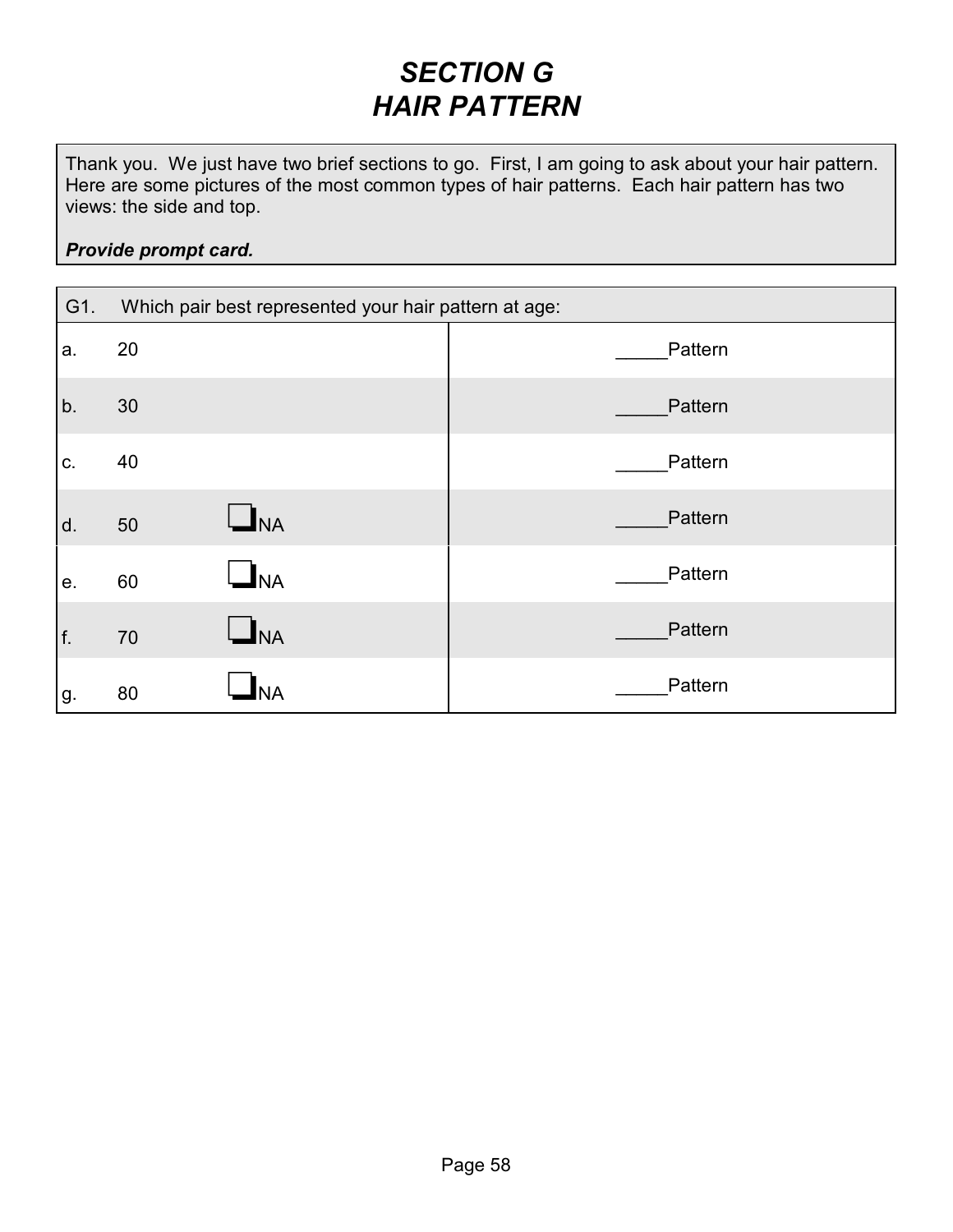Sometimes things happen which change one's hair pattern, such as shaving your head, hair transplants, chemotherapy or radiation therapy.

| G2. |                                            | When you were <age> years old, were there any factors affecting your hair pattern?</age> |
|-----|--------------------------------------------|------------------------------------------------------------------------------------------|
| a.  | 20                                         | $\Box$ Yes $\Box$ No<br>If yes: What were those factors?                                 |
| b.  | 30                                         | $\Box$ Yes $\Box$ No<br>If yes: What were those factors?_                                |
| C.  | 40                                         | $\Box$ Yes $\Box$ No<br>If yes: What were those factors?                                 |
| d.  | $\Box_{\text{NA}}$<br>50                   | $\Box$ Yes $\Box$ No<br>If yes: What were those factors?                                 |
| е.  | $\mathbf{I}_{\mathsf{NA}}$<br>60           | $\Box$ Yes $\Box$ No<br>If yes: What were those factors?                                 |
| f.  | <b>NA</b><br>70                            | $\mathsf{Yes}$<br>$\Box$ No<br>If yes: What were those factors?__________                |
| g.  | $\mathbf{\mathsf{\underline{I}}}$ NA<br>80 | $\Box$ Yes $\Box$ No<br>If yes: What were those factors?                                 |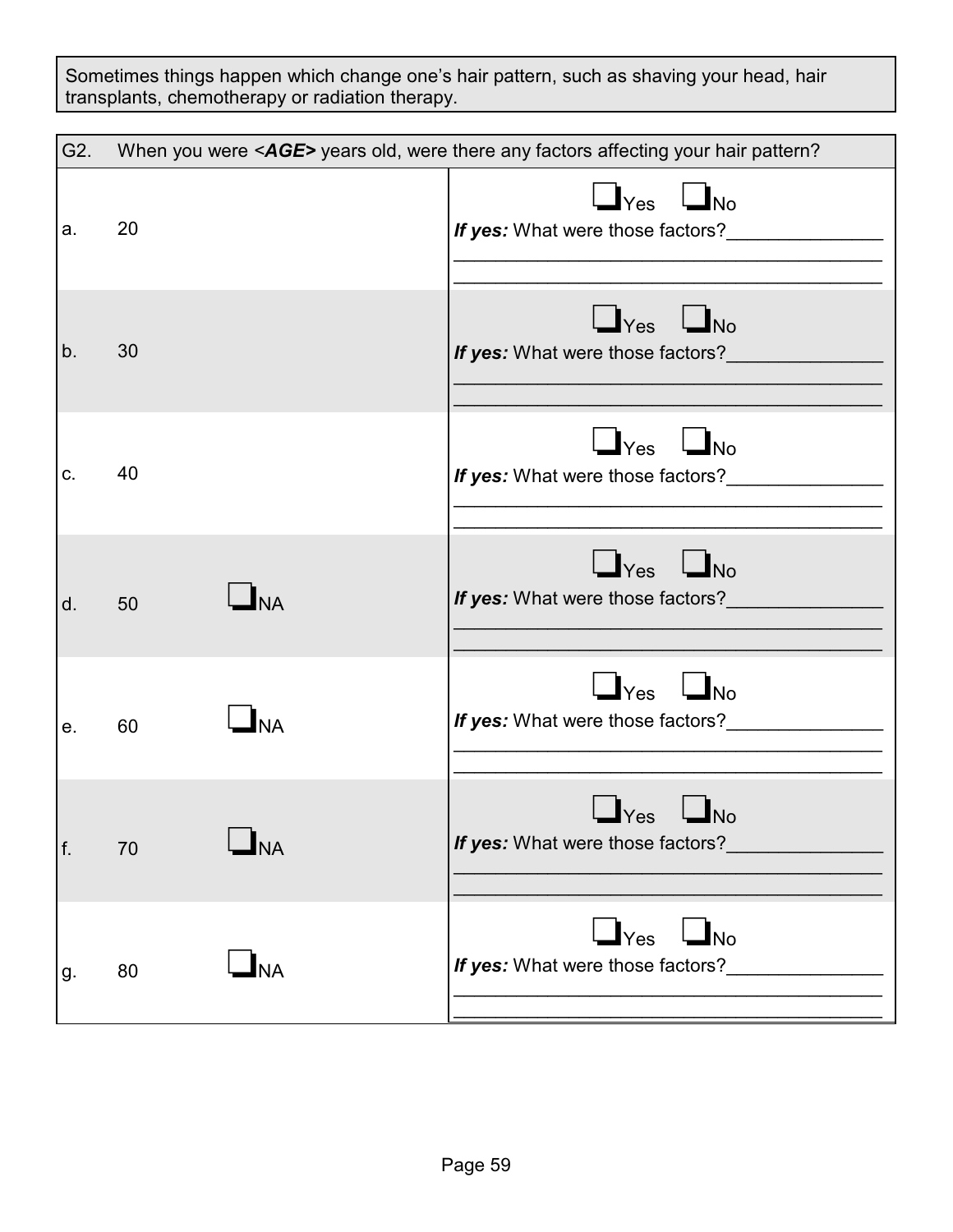#### *SECTION H GENERAL*

We are almost done. The last questions are about your background. I am going to start by asking about your ethnic background and that of your parents. By ethnic background I mean your origin or ancestry. Here is a list of ethnic backgrounds.

#### *Provide prompt card.*

| What do you consider to be<br>ethnic<br>background? You can select more than one<br>category if you want. |                                                                                                            | H <sub>1</sub> .<br>Your | H2.<br>Your<br>Biological<br>Father's | H <sub>3</sub> .<br>Your<br><b>Biological</b><br>Mother's |
|-----------------------------------------------------------------------------------------------------------|------------------------------------------------------------------------------------------------------------|--------------------------|---------------------------------------|-----------------------------------------------------------|
| a.                                                                                                        | European<br>(Swedish, Norwegian, Danish, French,<br>British, Italian, Spaniard, etc.)                      |                          |                                       |                                                           |
| b.                                                                                                        | Asian or Pacific Islander<br>(Filipino, Indonesian, Japanese, Korean,<br>Chinese, Indian, Pakistani, etc.) |                          |                                       |                                                           |
| C.                                                                                                        | African American or African Ancestry                                                                       |                          |                                       |                                                           |
| d.                                                                                                        | Arab<br>(Afghan, Iranian, Iraqi, Lebanese, Israeli,<br>Syrian, etc.)                                       |                          |                                       |                                                           |
| е.                                                                                                        | Aboriginal or Indigenous<br>(North American Indian, Métis,<br>Inuit/Eskimo)                                |                          |                                       |                                                           |
| f.                                                                                                        | Latin American<br>(Mexican, Central and South American)                                                    |                          |                                       |                                                           |
| g.                                                                                                        | Oceanian<br>(Australian, New Zealander, Melanesian,<br>Micronesian, Polynesian)                            |                          |                                       |                                                           |
| h.                                                                                                        | Other, specify:                                                                                            |                          |                                       |                                                           |
| i.                                                                                                        | <b>DK</b>                                                                                                  |                          |                                       |                                                           |
| j.                                                                                                        | Ref                                                                                                        |                          |                                       |                                                           |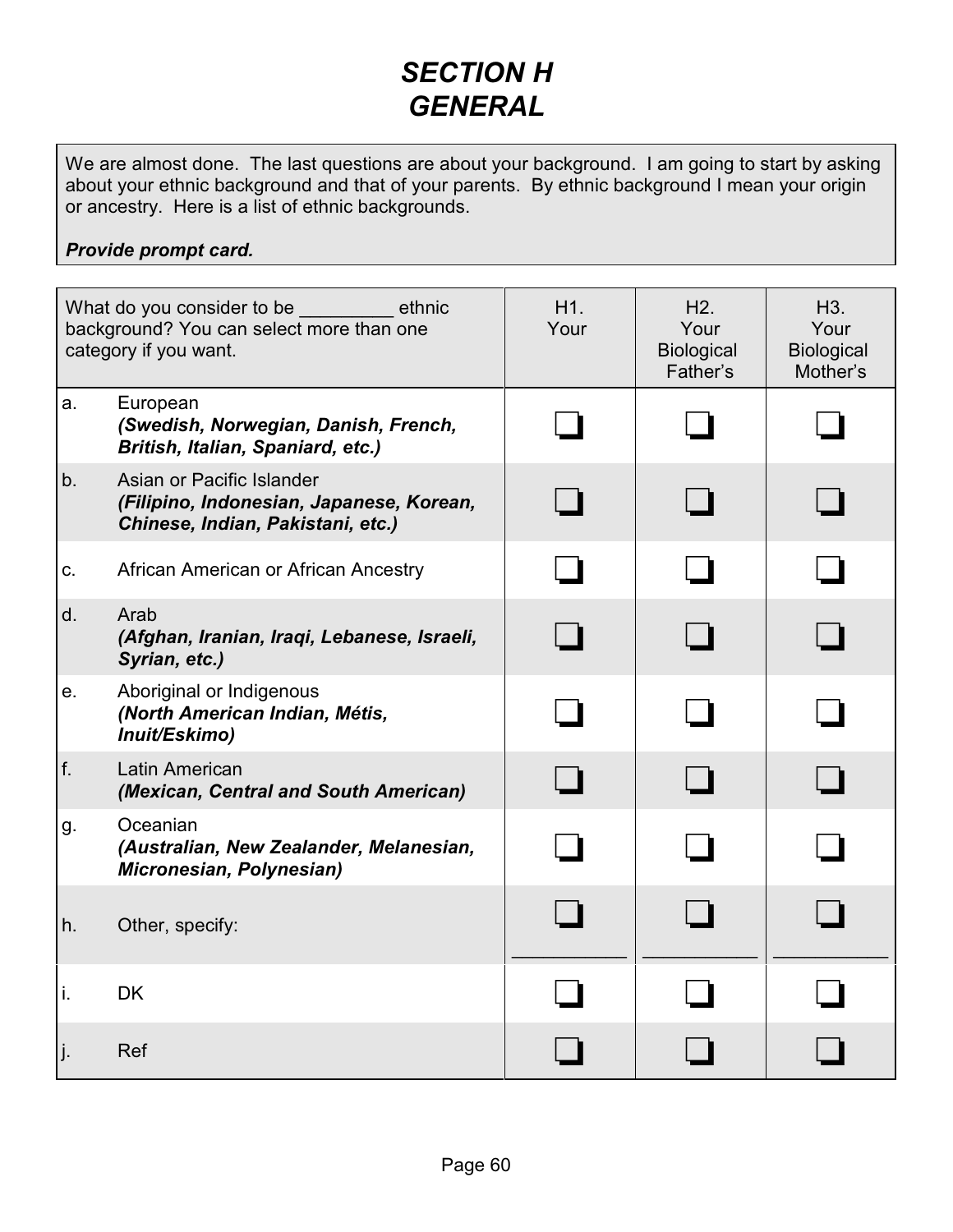| H4.               | In what country were you born?                                                                                                        |                                                               |
|-------------------|---------------------------------------------------------------------------------------------------------------------------------------|---------------------------------------------------------------|
| H <sub>5</sub> .  | If not in Canada:<br>When did you immigrate to Canada?                                                                                | OR Year<br>Age                                                |
| H <sub>6</sub> .  | What language did you first learn to speak as<br>a child?                                                                             |                                                               |
| H7.               | What language did your biological father first<br>learn to speak as a child?                                                          |                                                               |
| H <sub>8</sub> .  | Is your biological father fluent in another<br>language?                                                                              | $\mathbf{I}_{\text{Yes}}$<br><b>No</b>                        |
| H <sub>9</sub> .  | If yes:                                                                                                                               |                                                               |
|                   | What other languages is your biological<br>father fluent in? Let's list them in order<br>of fluency starting with the most fluent.    | 2.                                                            |
| H10.              | What language did your biological mother first<br>learn to speak as a child?                                                          |                                                               |
| H <sub>11</sub> . | Is your biological mother fluent in another<br>language?                                                                              | $\mathbf{I}_{\text{Yes}}$<br><b>No</b>                        |
| H <sub>12</sub> . | If yes:                                                                                                                               |                                                               |
|                   | What other languages is your biological<br>mother fluent in? Let's list them in<br>order of fluency starting with the most<br>fluent. | 3.<br><u> 1980 - Jan Barbara, martxa al II-lea (h. 1980).</u> |